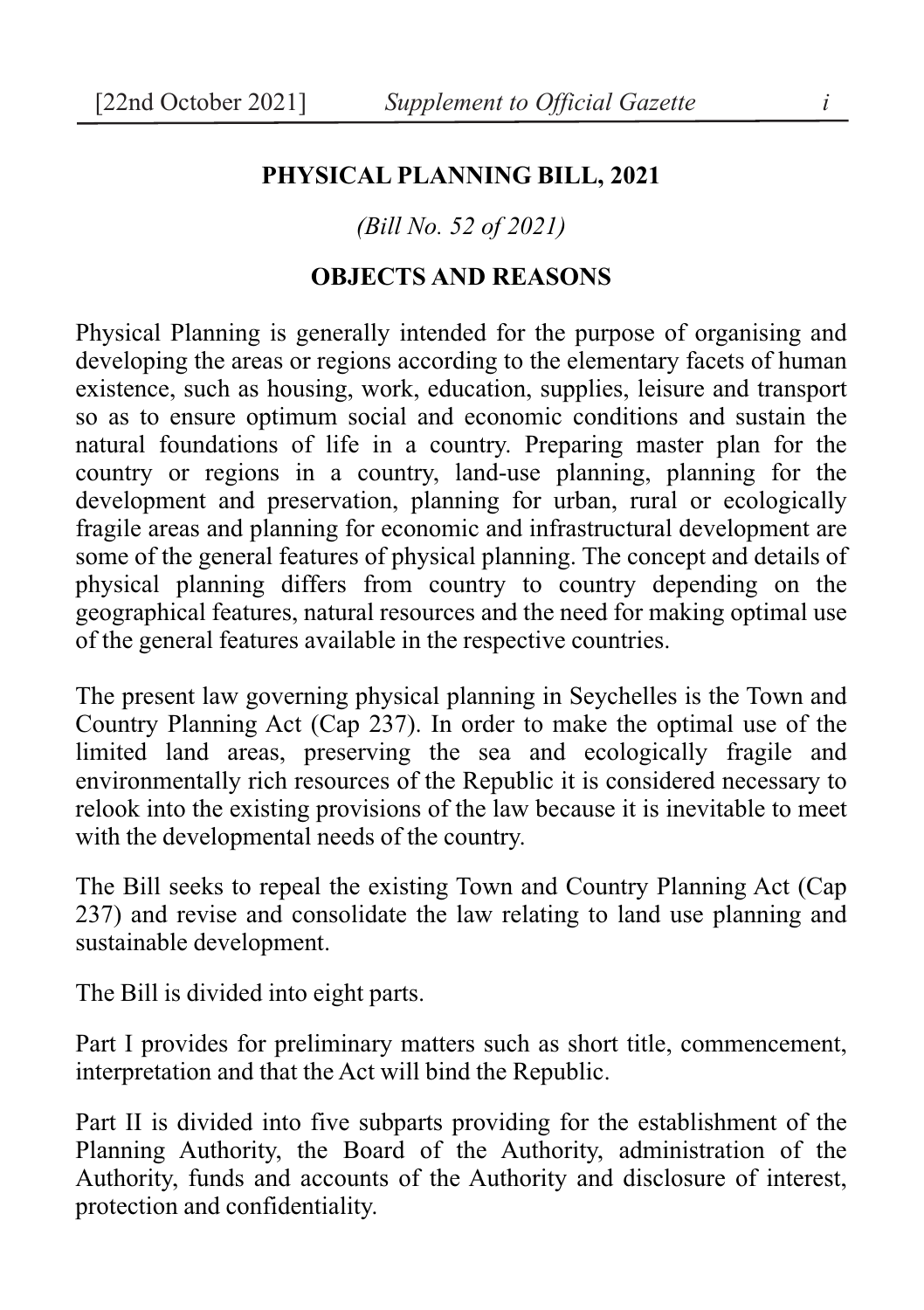Part III is divided in two subparts providing for Land Use Plan, and approval, publication and effect of land use plan and development plan.

Part IV is divided into four subparts providing for control of development of land, permission to develop land, development of land adjacent to sea, preservation orders, measures as to waste land, ruinous and dilapidated buildings and control of advertisements.

Part V is divided into two subparts providing for compensation for refusal or grant of permission and compensation for revocation or modification of permission.

Part VI is divided into four subparts providing for enforcement measures such as stop notice, enforcement notice, notice of immediate enforcement and powers of the Authority to take steps required by a notice and appeal thereof.

Part VII provides for offences and penalties.

Part VIII provides for miscellaneous provisions such as acquisition and disposal of land for planning purposes, making of regulations and repeal and savings.

———————

## **Dated this 21st day of October, 2021.**

**FRANK D.R. ALLY ATTORNEY-GENERAL**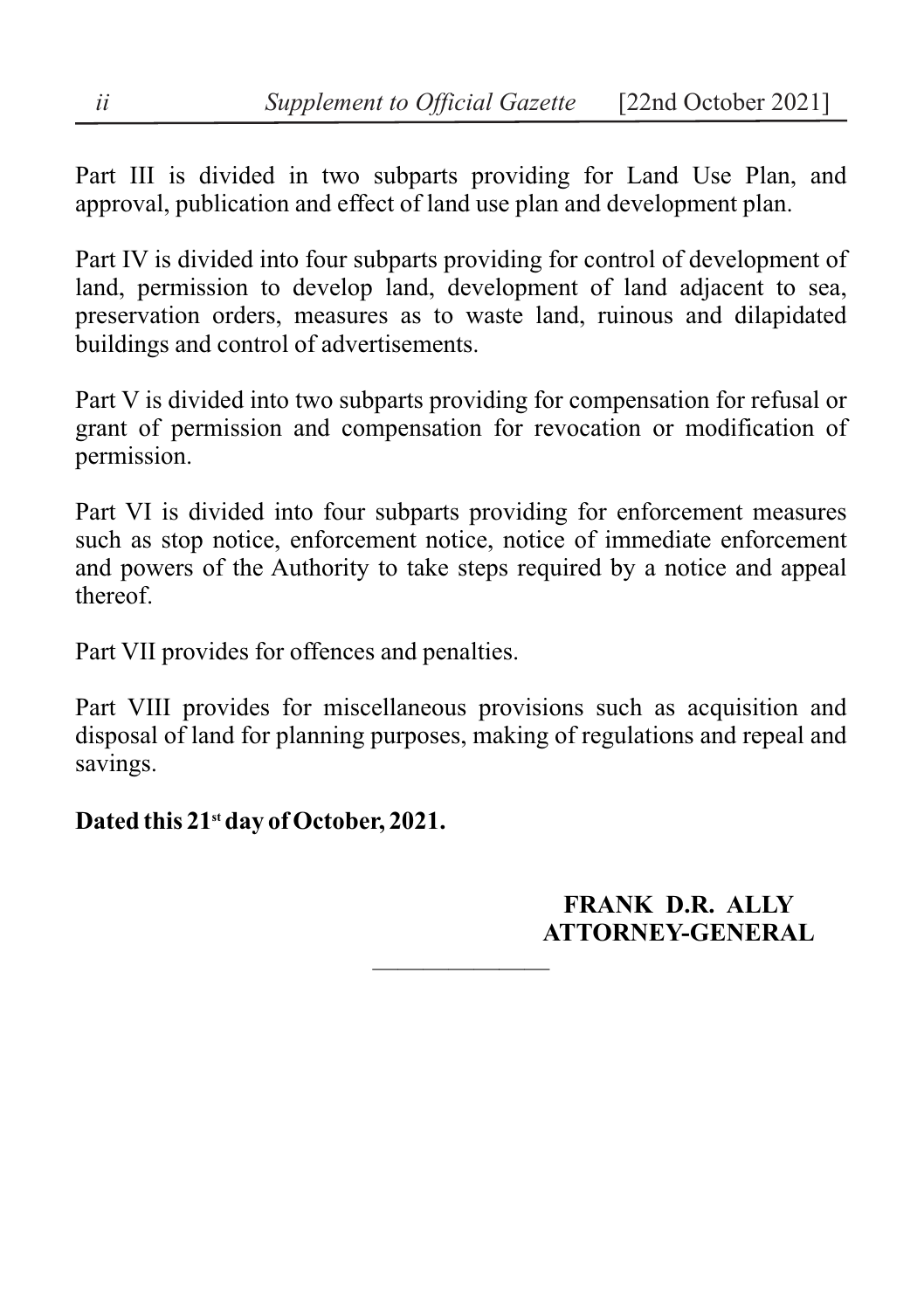### **PHYSICAL PLANNING BILL, 2021**

### *(Bill No. 52 of 2021)*

### **ARRANGEMENT OF SECTIONS**

#### **SECTIONS**

#### **PART I - PRELIMINARY**

- 1. Short title and commencement
- 2. Interpretation
- 3. Act to bind Republic

### **PART II - THE PLANNING AUTHORITY**

### *Sub-Part I - Establishment of Planning Authority*

- 4. Establishment of Planning Authority
- 5. Objects of Authority
- 6. Functions of Authority
- 7. Powers of Authority<br>8 Power of Minister to
- Power of Minister to issue policy directives

#### *Sub-Part II - Board of Authority*

- 9. Board of Authority
- 10. Secretary
- 11. Co-opted person
- 12. Committees

#### *Sub-Part III - Administration of Authority*

- 13. Chief Executive Officer
- 14. Deputy Chief Executive Officer
- 15. Employees of Authority

#### *Sub-Part IV - Funds and accounts of Authority*

- 16. Funds of Authority
- 17. Financial year, accounts and audit
- 18. Annual report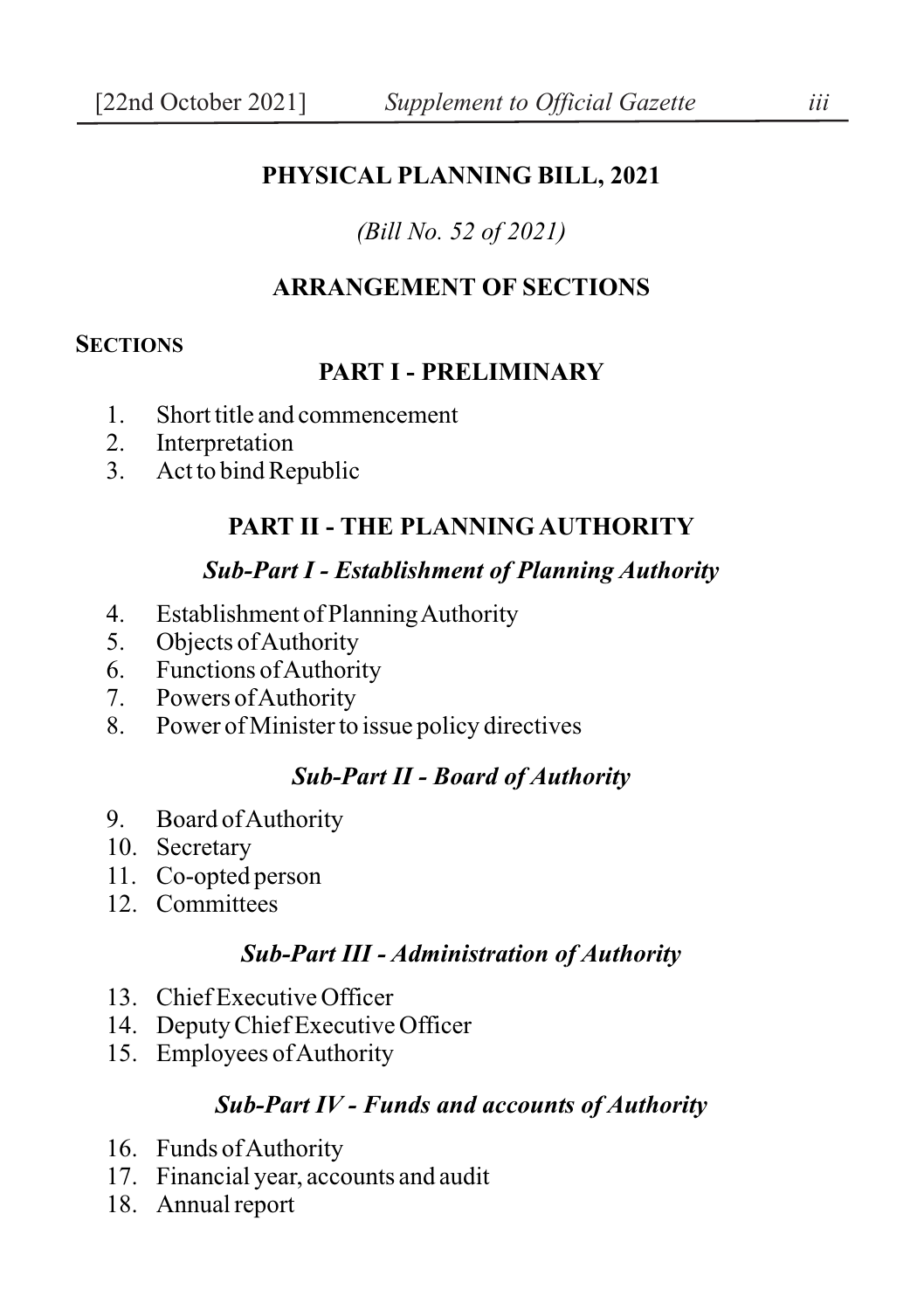## *Sub-Part V - Disclosure of interest, protection and confidentiality*

- 19. Disclosure of interest
- 20. Protection of Members and other persons
- 21. Confidentiality

### **PART III - LAND USE PLAN AND DEVELOPMENT PLAN**

### *Sub-Part I - Preparation and review of land use plan, development plan, scheme maps and scheme texts*

- 22. Land use plan for districts, zones and group of islands
- 23. National Land Use Plan
- 24. Update of land use plan
- 25. Review of land use plans and National Land Use Plan
- 26. Prohibition on development during review of land use plan
- 27. Development plan

### *Sub-Part II - Approval, publication and effect of land use plan and development plan*

- 28. Approval and publication of land use plan, national land use plan and development plan
- 29. Validity of National Land Use Plan and development plan
- 30. Effect of approval and publication
- 31. Approval of development not in accordance with land use plan in cases of national security etc.
- 32. Declaration of no development zone in cases of natural disasters

## **PART IV - CONTROL OF DEVELOPMENT OF LAND**

### *Sub-Part I - Development of land*

33. Definition of development

## *Sub-Part II - Permission to develop land*

- 34. Permission of Authority required to develop land
- 35. Application for permission to develop land
- 36. Verification of the Application
- 37. Conditions which may be imposed in respect of permission to develop land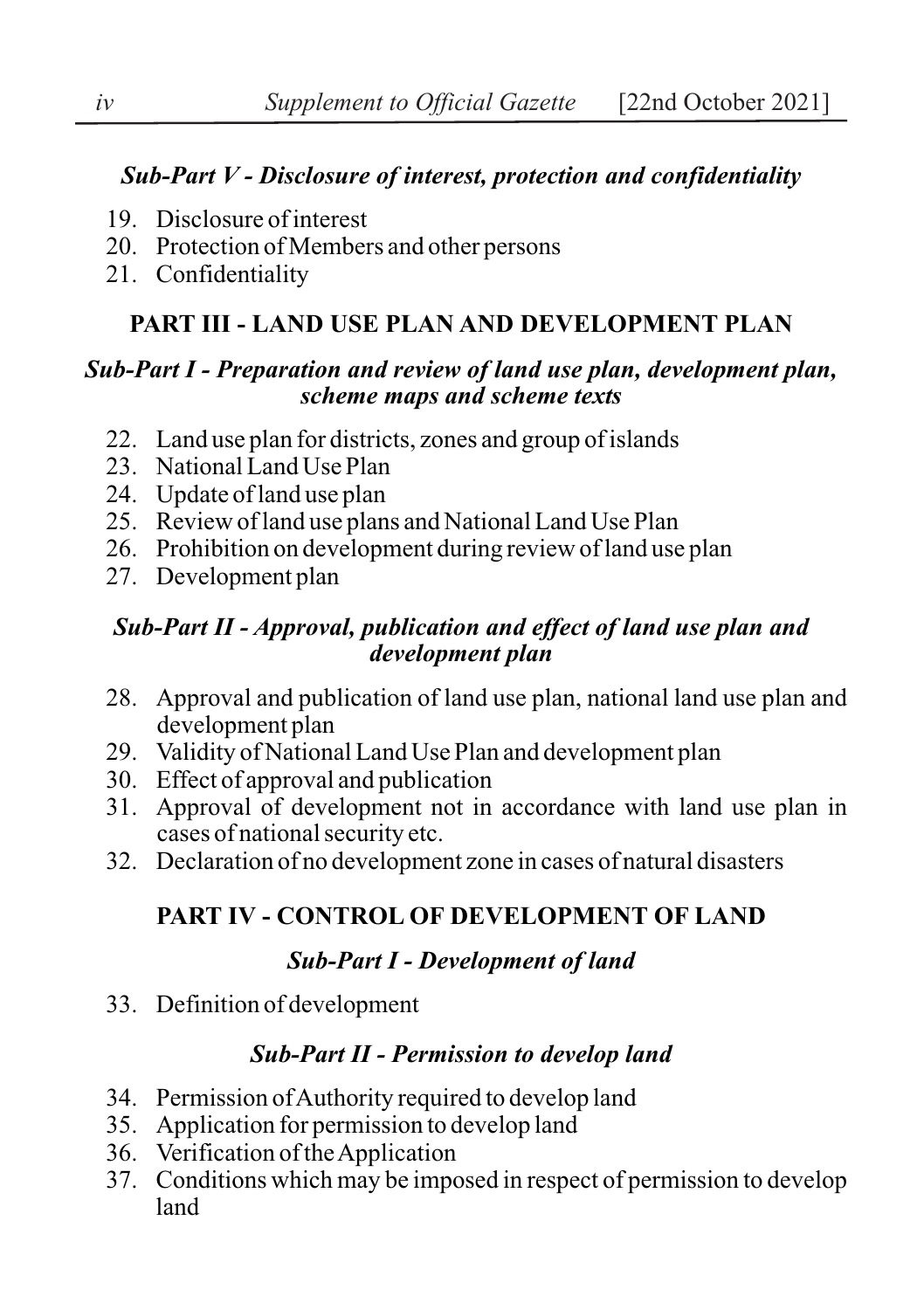- 38. References of applications to Minister
- 39. Appeals Board
- 40. Regularisation of development
- 41. Delegation of power to grant permission for small, limited and minor developments
- 42. Register
- 43. Revocation and modification of permission
- 44. Purpose for which building may be used
- 45. Permission not necessary for resumption of use of land

## *Sub-Part III - Development of Land adjacent to sea*

46. Restriction on development of land adjacent to sea

## *Sub-Part IV - Preservation orders, measures as to waste land and ruinous and dilapidated buildings and control of advertisements*

- 47. Preservation orders
- 48. Waste land and ruinous and dilapidated buildings
- 49. Control of advertisements
- 50. Permission for advertisements deemed to be granted

## **PART V - COMPENSATION**

### *Sub-Part I - Compensation for refusal or grant of permission*

- 51. Compensation for refusal or grant of permission subject to conditions
- 52. Compensation not payable in certain cases
- 53. No compensation if other development permitted

### *Sub-Part II - Compensation for revocation or modification of permission to develop land*

- 54. Compensation for revocation or modification for reasons other than depreciation in value
- 55. Compensation for revocation or modification in cases of depreciation in value

# **PART VI - ENFORCEMENT**

## *Sub-Part I - Stop notice*

56. Stop notice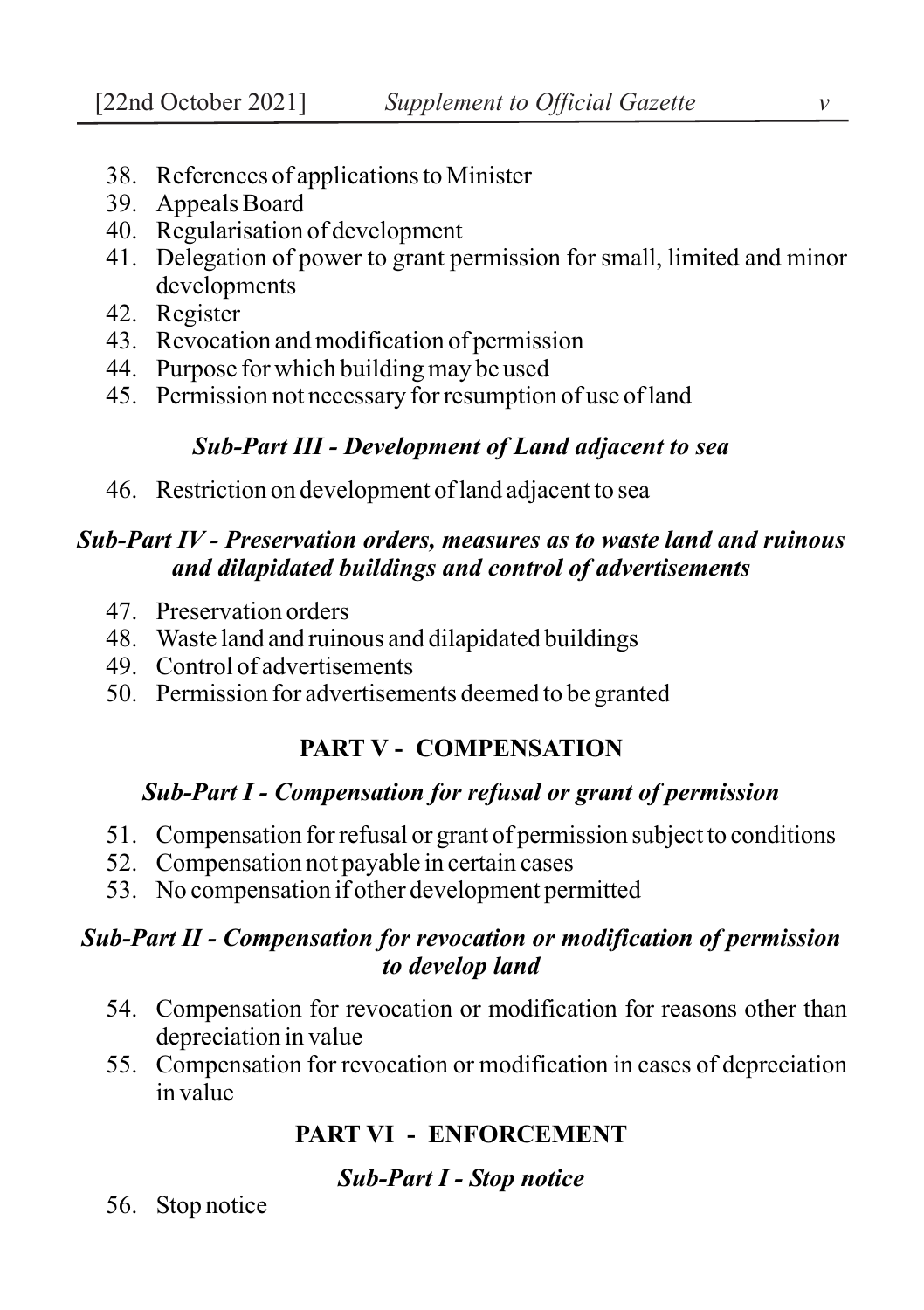## *Sub-Part II - Enforcement notice*

- 57. Enforcement notice
- 58. Duty to inform
- 59. Where person served with enforcement notice ceases to be owner of land

# *Sub-Part III - Notice of immediate enforcement*

60. Notice of Immediate Enforcement

# *Sub-Part IV - Powers of Authority to take steps required by a notice and appeal thereof*

- 61. Power of Authority to take steps required to be taken by enforcement notice
- 62. Power of Authority to take steps required to be taken by notice of immediate enforcement
- 63. Power of entry
- 64. Power to require information
- 65. Liability of person by whom development was carried out
- 66. Permission not required for lawful use of land
- 67. Operation of enforcement notice
- 68. Service of notices
- 69. Appeal

# **PART VII - OFFENCES AND PENALTIES**

- 70. Offences relating to contravention of stop notice
- 71. Offences relating to development without permission or in breach of conditions
- 72. Offence relating to preservation order
- 73. Offence relating to notice to abate injury
- 74. Offence relating to display of advertisement
- 75. Offences relating to stop notice, enforcement notice and notice of immediate enforcement
- 76. Offence contrary to section 62
- 77. Offence relating to duty to inform
- 78. Minister to specify fixed penalty
- 79. Compounding of offences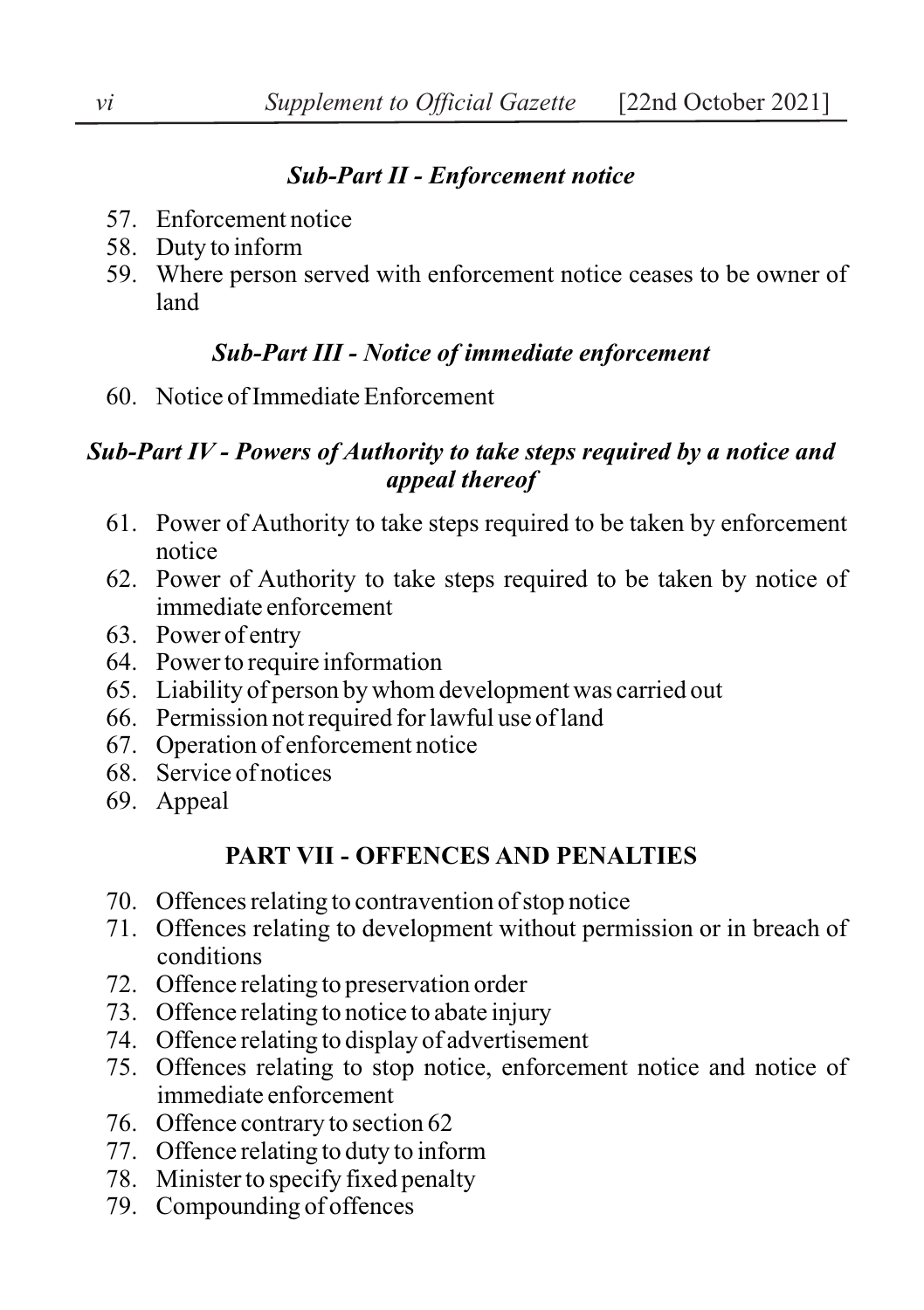# **PART VIII - MISCELLANEOUS**

- 80. Acquisition and disposal of land for planning purposes
- 81. Regulations
- 82. Repeal and savings
- 83. Transfer of assets and liabilities
- 84. Consequential amendment to Land Survey Act (Cap 109) Schedule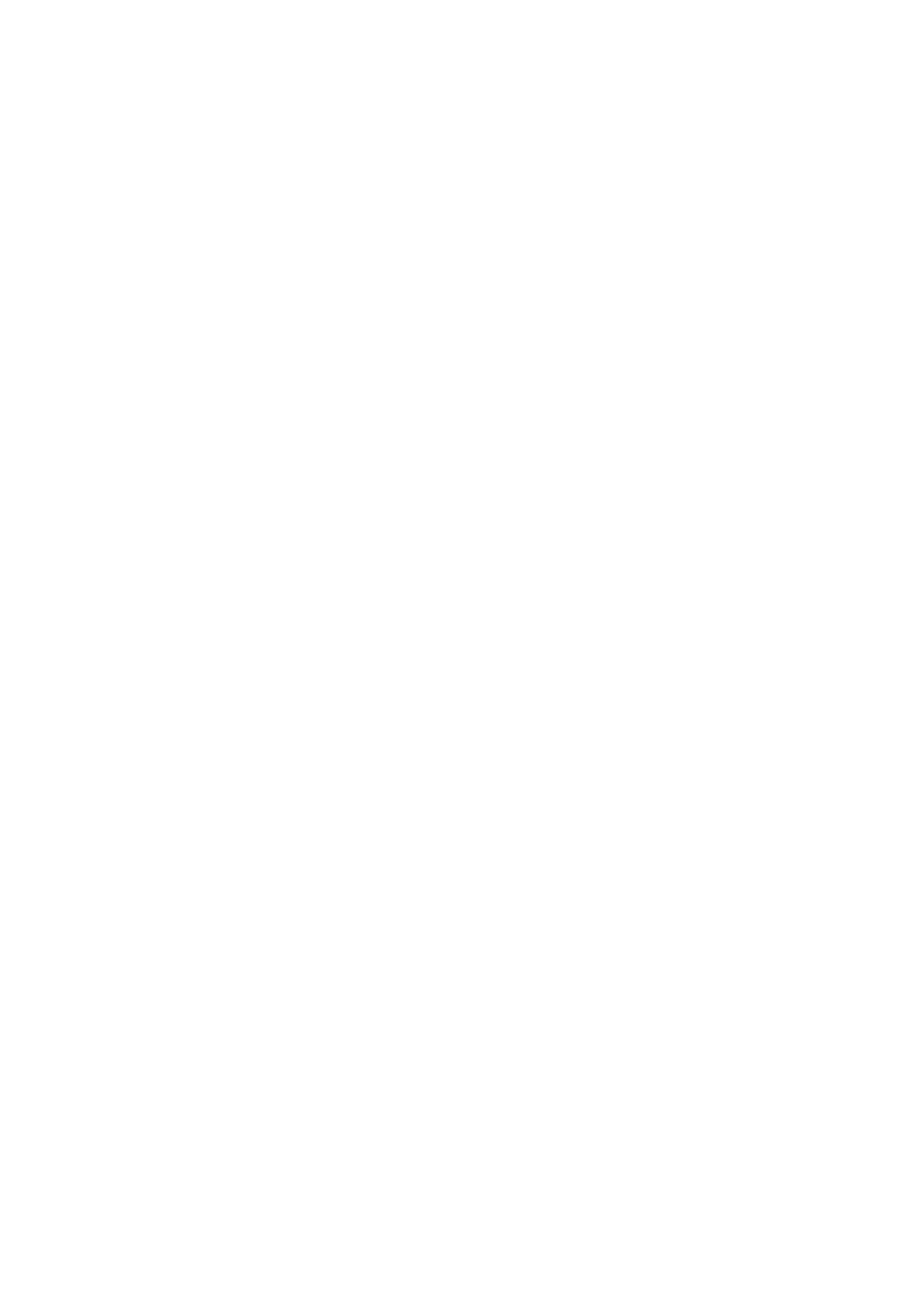## **PHYSICAL PLANNING BILL, 2021**

*(Bill No. 52 of 2021)*



# **A BILL**

## **FOR**

**AN ACT** TO REPEAL AND REPLACE THE TOWN AND COUNTRY PLANNING ACT (CAP 237), TO PROVIDE FOR THE ESTABLISHMENT OF THE PLANNING AUTHORITY, THE DEVELOPMENT OF LAND USE PLANS, THE SUSTAINABLE DEVELOPMENT OF LAND AND FOR MATTERS CONNECTED THEREWITH OR INCIDENTAL THERETO.

**ENACTED** by the President and the National Assembly.

#### **PART I - PRELIMINARY**

#### **Short title and commencement**

**1.** This Act may be cited as the Physical Planning Act, 2021 and shall come into operation on such date as the Minister may, by notice published in the *Gazette*, appoint.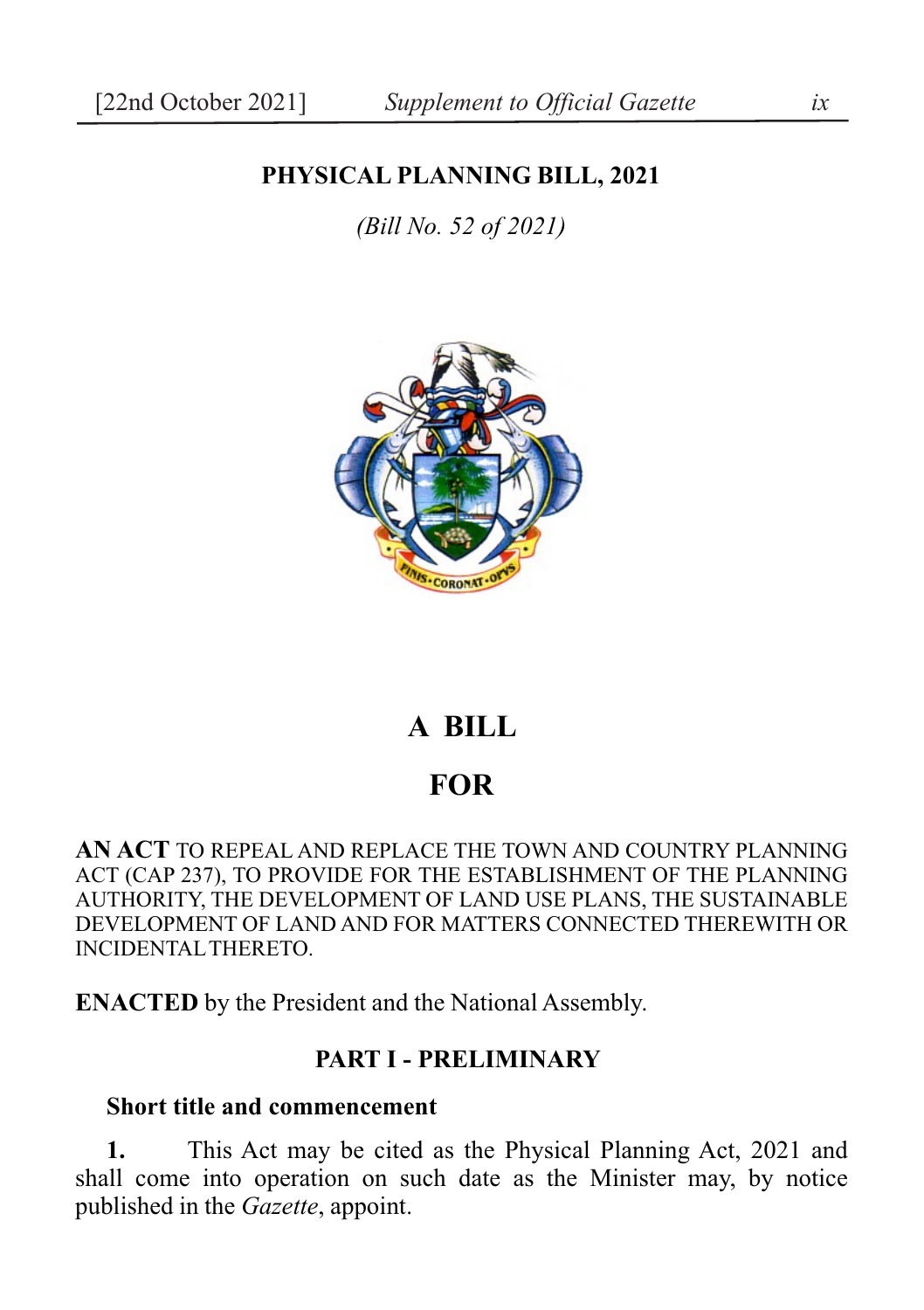### **Interpretation**

**1.** In this Act, unless the context otherwise requires —

"advertisement" means any word, letter, model, sign, placard, banner, board, notice, device or representation, whether illuminated or not, in the nature of and employed wholly or in part for the purpose of advertisement, announcement or direction, and includes any hoarding or similar structure, wall, pole or fence, used or adapted for the display of advertisements, and references to the display of advertisements are construed accordingly;

"agriculture" includes horticulture, fruit growing, seed growing, dairy farming, the breeding and keeping of livestock including any creature kept for the production of food, wool, skins or fur, or for the purpose of its use in the farming of land, market gardens and nursery grounds, and the use of land for woodlands where that use is ancillary to the farming of land for other agricultural purposes, and "agricultural" shall be construed accordingly;

"Appeals Board" means the Appeals Board referred to in section 39.

"Authority" means the Planning Authority established under section 4(1):

"beacon" has the meaning assigned to it in the Land Survey Act (Cap. 109);

"Board" means the Board of the Planning Authority referred to in section 9(1);

"building" includes a structure or an erection or the part of such structure or erection but does not include plant or machinery comprised in a building;

"building operations" includes —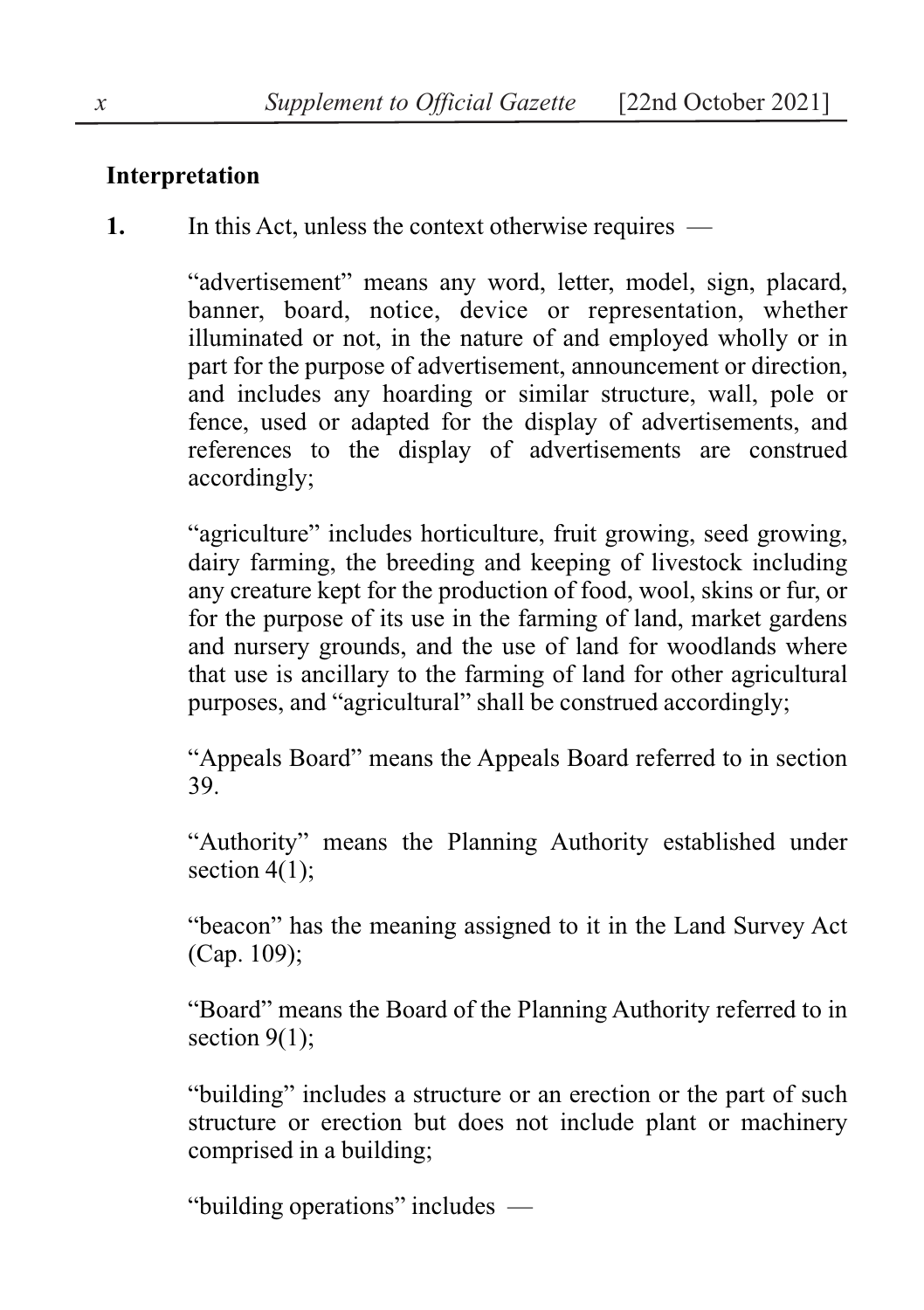- (a) construction of new buildings;
- (b) rebuilding operations;
- (c) structural alteration of or addition to buildings;
- (d) erection of retaining walls and boundary walls; and
- (e) any excavations below the ground or any road or other work or activity preliminary or incidental to the erection of buildings;

"Chief Executive Officer" means the Chief Executive Officer appointed under section 13(1);

"committees" means such committees appointed under section  $12:$ 

"committee member" means a member of a committee appointed under section 12.

"Deputy Chief Executive Officer" means the Deputy Chief Executive Officer appointed under section 14(1);

"developer" means a person who intends to effect or effects any development;

"development" has the meaning given to it by section 33 and "develop" is construed accordingly;

"development plan" means the development plan prepared under section 27:

"dilapidated building" means a building fallen into a state of disrepair or deterioration or fallen into ruin, through neglect and aesthetically detrimental to the amenity of an area;

"enforcement notice" means a notice served under section 57;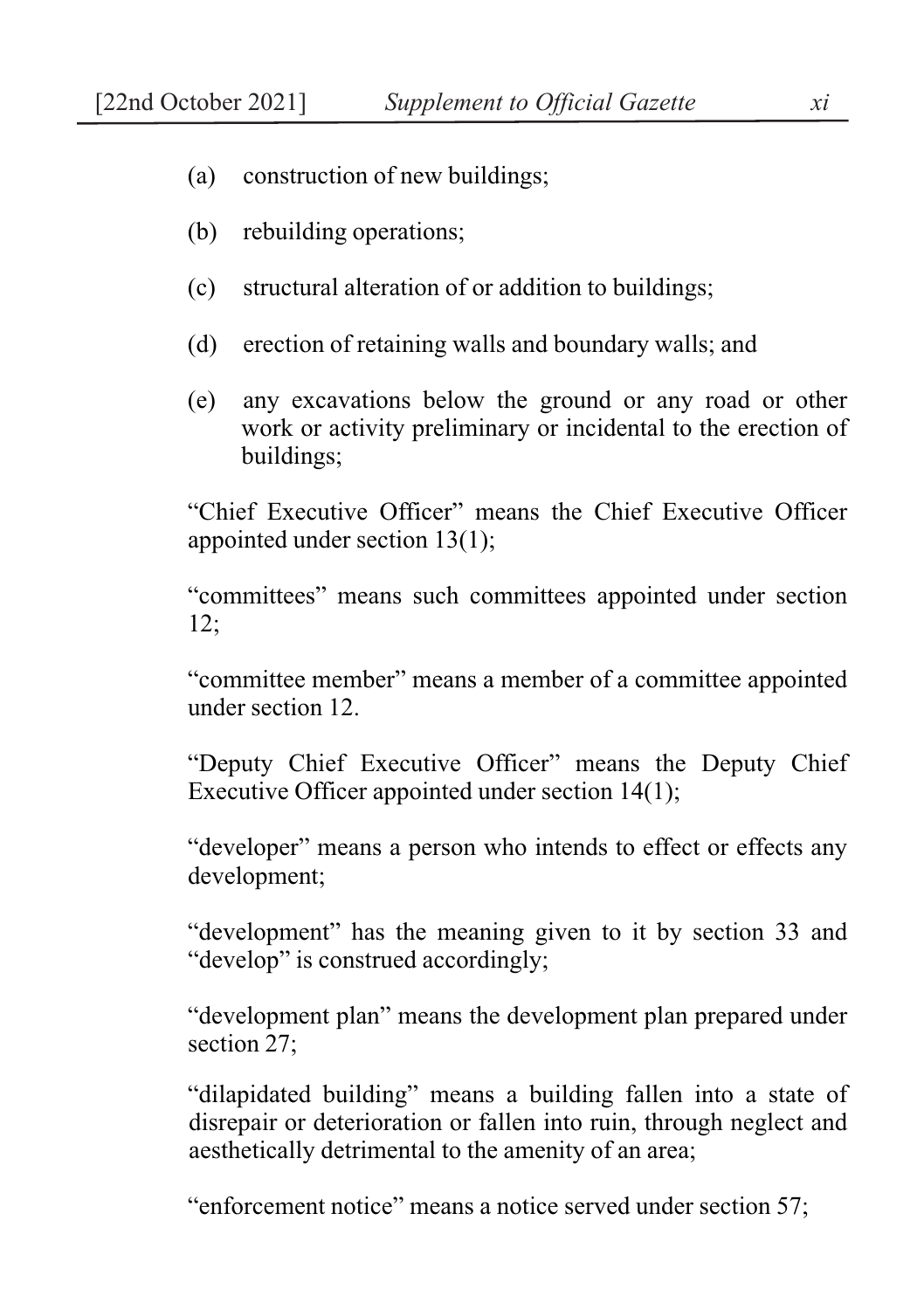"engineering operations" includes the formation or laying out of means of access to roads;

"erection" in relation to buildings, includes extension, alteration and re-erection;

"estate" means an aggregation of four or more parcels of land which are, or were prior to any subdivision, part of the same parent parcel whether in co-ownership or otherwise;

"estate developer" means any person who creates an estate by subdivision or undertakes any development on an existing estate;

"highway authority" means an authority responsible for the maintenance of a public road;

"land" includes land covered with water, the sea-bed and any building or other thing attached to land or permanently fastened to anything attached to land;

"land use plan" includes the land use plan, the associated scheme texts and scheme maps for every district, zone, island or group of islands in Seychelles, prepared pursuant to section 22;

"Member" means a person appointed as member of the Board under section 9(2);

"mineral" includes all minerals and substances including oil in or under land of a kind ordinarily worked for removal by underground or by surface working;

"Minister" means the Minister responsible for land use planning and development and "Ministry" is construed accordingly;

"National Land Use Plan" means the National Land Use Plan prepared pursuant to section 23;

"no development zone" means the land prescribed as such under section 22(2)(c) where no development shall be carried out, and includes the land declared as such under section 32(1);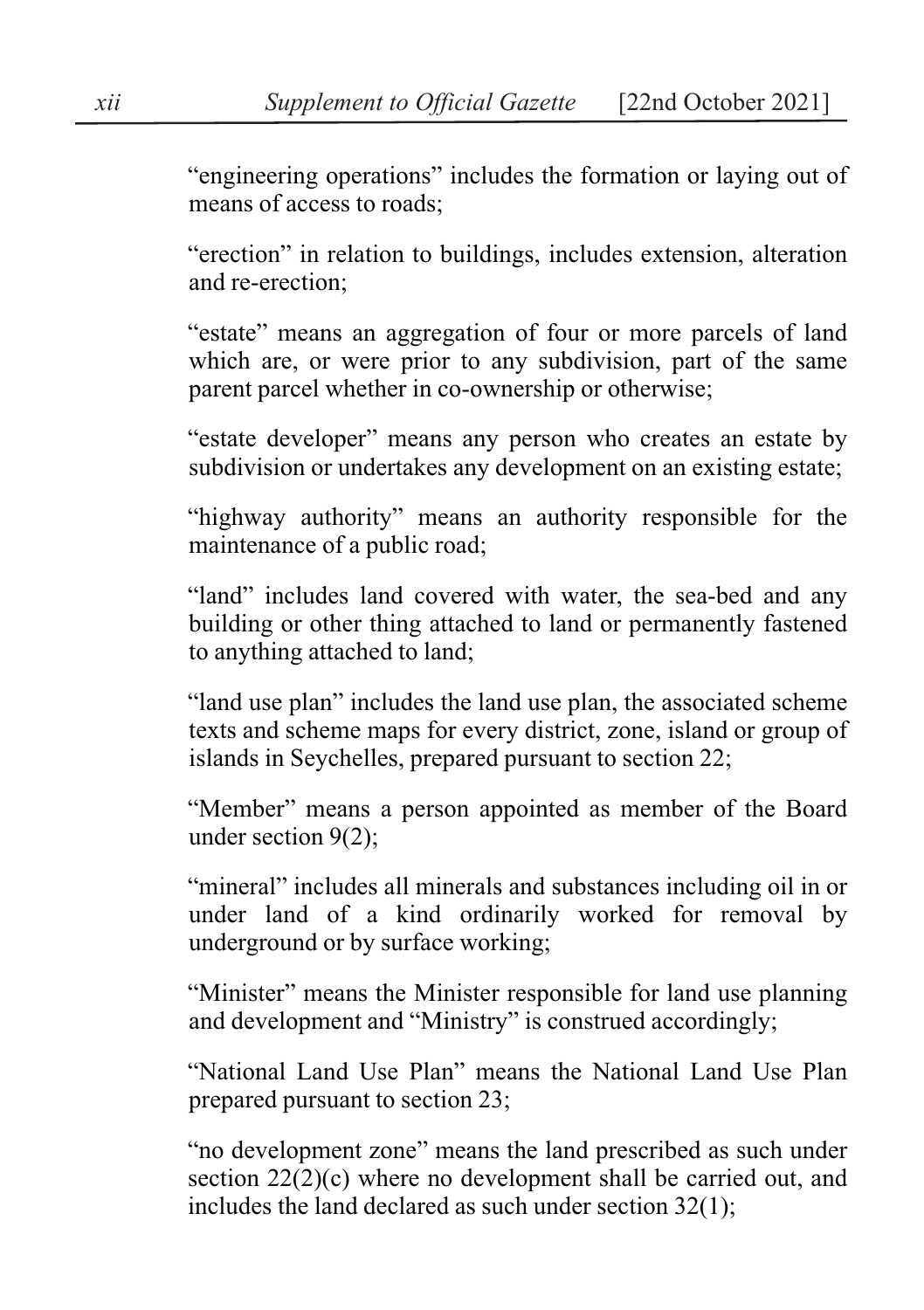"notice of immediate enforcement" means a notice served under section  $0.60$ :

"prescribed" means prescribed by regulations made under this Act;

"road" means any road whether public or private and includes any street, square, court, alley, lane, bridge, footway, trace, bridle path, passage, or highway, whether a thoroughfare or not;

"statutory undertaker" means a person authorised by a written law to carry on a light railway, tramway, road transport, water transport, canal, inland navigation, dock, harbour, pier, lighthouse and includes a telecommunication undertaking, or any undertaking for the supply of electricity, gas, hydraulic power or water, and "statutory undertaking" is construed accordingly;

"secretary" means the secretary to the Board appointed under section  $10(1)$ :

"stop notice" means a notice served under section 56;

"subdivision", means any sale, partition, lease or dealing in land which has the effect of dividing land under one title whether in co-ownership or otherwise, into two or more parcels of land; and

"use" in relation to land, does not include the use of land by the carrying out of any building or other operation thereon.

### **Act to bind Republic**

**2.** This Act shall bind the Republic.

## **PART II - THE PLANNING AUTHORITY**

## *Sub-Part I - Establishment of Planning Authority*

## **Establishment of Planning Authority**

**4.**(1) There is hereby established an Authority to be known as the Planning Authority.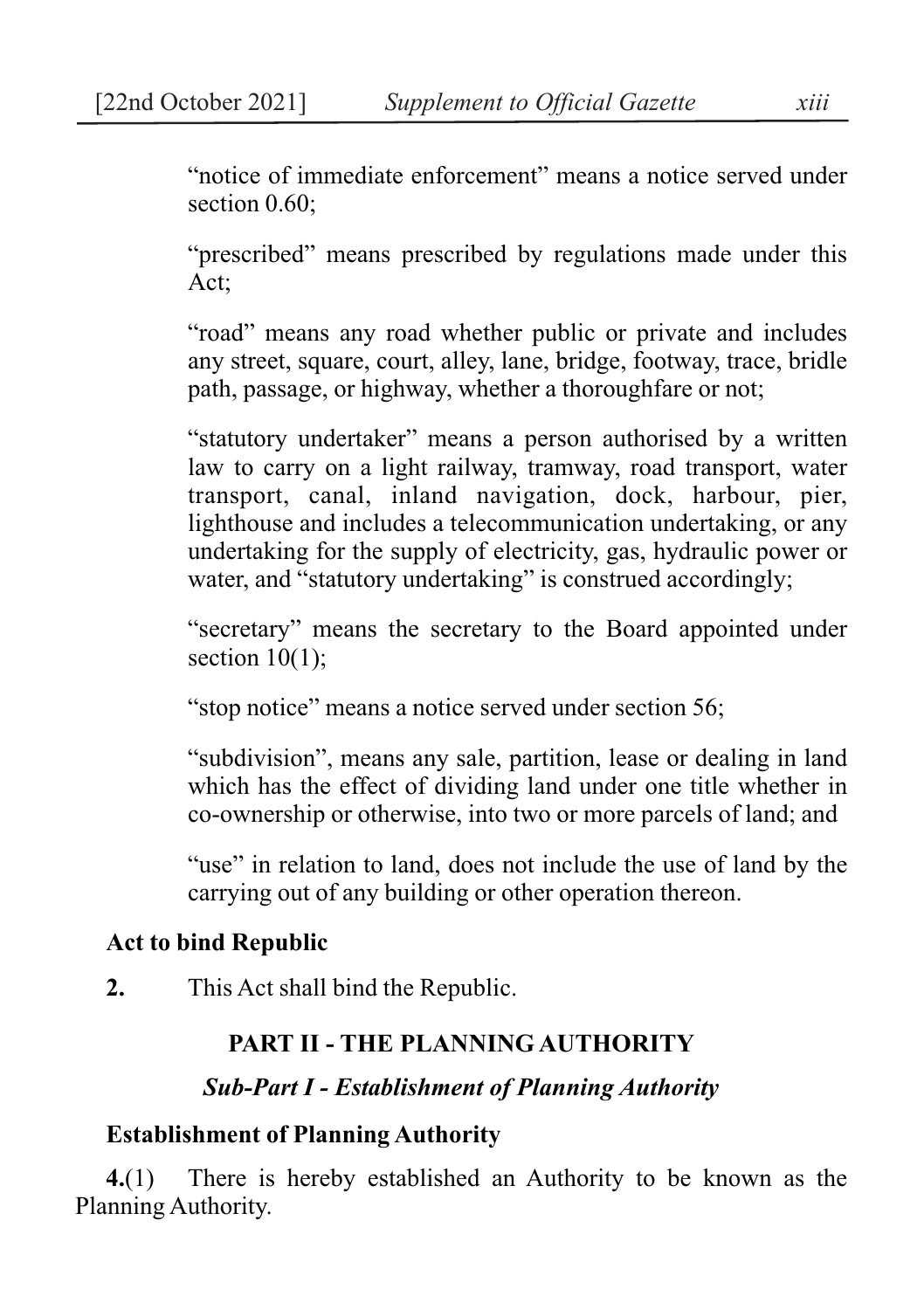(2) The Authority shall be a body corporate.

# **Objects of Authority**

- **5.** The objects of the Authority shall be
	- (a) to promote and ensure orderly and sustainable use and development of land in Seychelles;
	- (b) to facilitate inter-agency co-operation in planning and development of land in Seychelles; and
	- (c) to safeguard the immediate and long-term public interest in the processes and effects of planning and development of land in Seychelles.

# **Functions of the Authority**

**6.** The functions of the Authority shall be to administer and enforce the provisions of this Act, and in particular to  $-$ 

- (a) prepare land use plans and development plans for, and manage and control the development of, all land in Seychelles;
- (b) advise and make recommendations to the Minister on matters relating to land use planning and development with a view to promote sustainable land use planning and development of all land to which this Act applies; and
- (c) perform such other functions, consistent with the objects of the Authority, as may be prescribed.

# **Powers of Authority**

**7.** The Authority shall have the powers necessary for the performance of its functions or for facilitating the performance of those functions.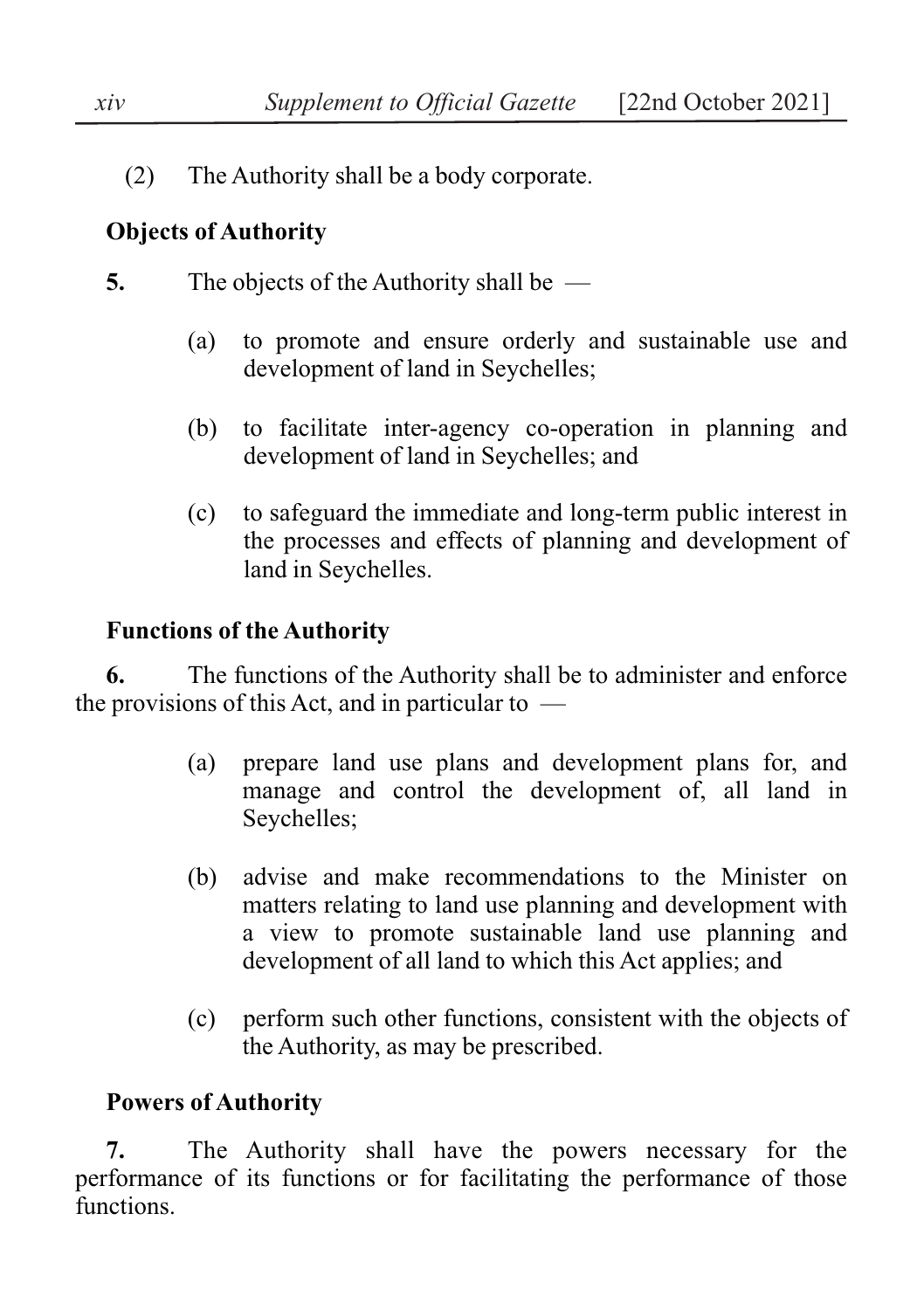### **Power of Minister to issue policy directives**

**8.** The Minister may issue administrative directives to the Authority on policy matters.

### *Sub-Part II - Board of Authority*

### **Board of Authority**

**9.**(1) The affairs of the Planning Authority shall be managed by a Board appointed by the President in consultation with the Minister.

(2) The Board shall consist of 9 members and the President shall appoint one of the members as Chairperson of the Board.

- (3) The members of the Board shall consist of the following
	- (a) a representative of the Ministry responsible for Land Use Planning and Development;
	- (b) a representative of the Ministry responsible for Environment;
	- (c) a representative of the Public Health Authority;
	- (d) a representative of the Ministry responsible for Transport;
	- (e) four members having wide knowledge and experience in the field of land use planning and development; and
	- (f) the Chief Executive Officer, *ex-officio*.

(4) The Minister shall select the members specified under subsection 3(e) and furnish a panel of qualified persons to the President.

(5) The Mayor of Victoria shall be co-opted as a member on matters relating to Victoria.

(6) The President shall cause the appointment of the Members and the Chairperson to be published in the *Gazette.*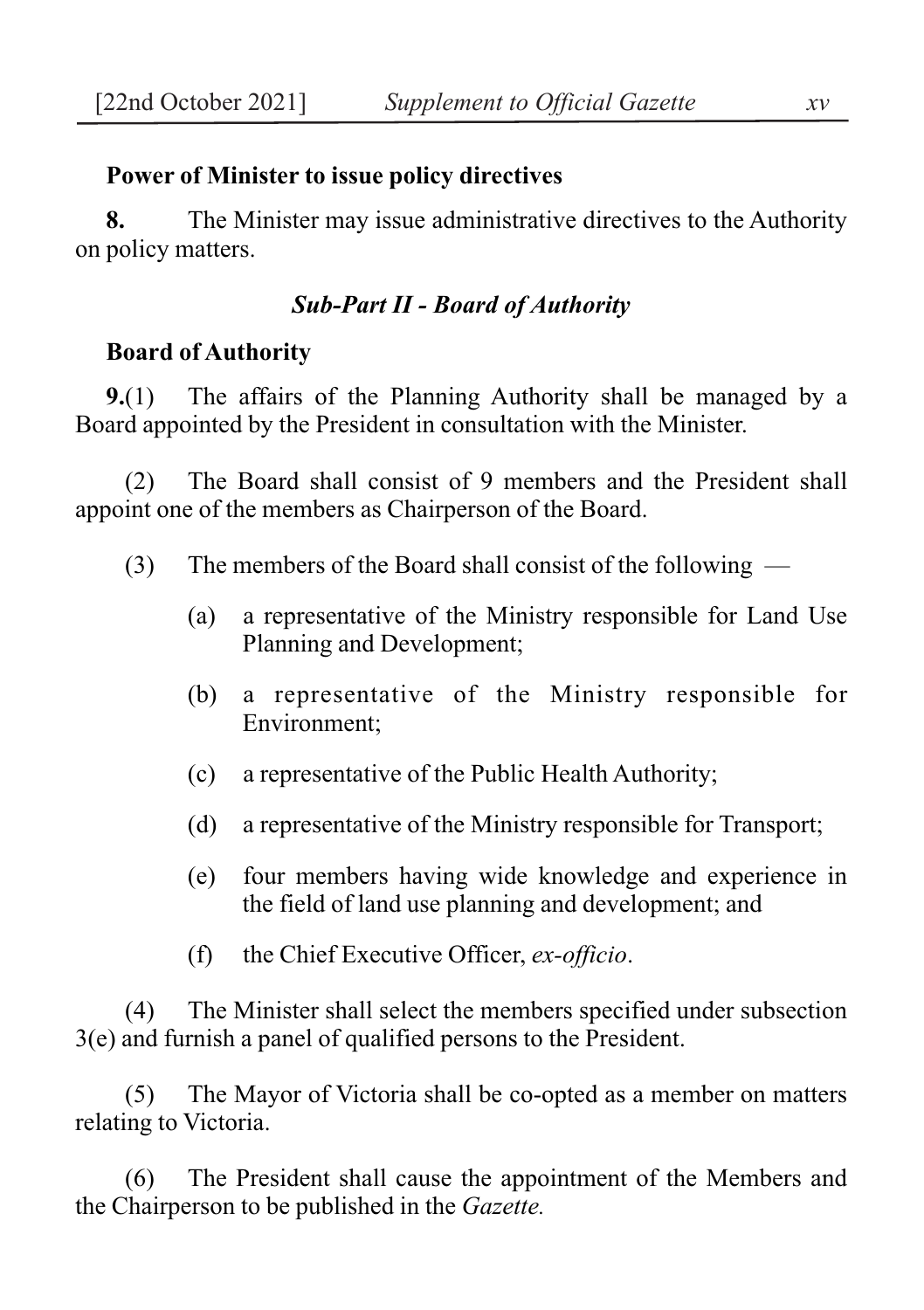(7) The Chairperson and the Members shall hold office for a term of three years and shall be eligible for re-appointment.

(8) The Chairperson and the Members shall be paid such fees or remuneration as may be prescribed.

(9) A Member other than the Chief Executive Officer may resign from his or her office by giving three months' notice in writing to the President transmitted through the Chairperson, and the resignation shall take effect upon the expiration of the period of notice.

(10) The President may remove the Chairperson or a Member from office where the Chairperson or the Member —

- (a) is unable to perform the functions of his or her office;
- (b) has been absent for three consecutive meetings of the Board without leave of the Board;
- (c) has neglected the duties of the Member;
- (d) is guilty of misconduct; or
- (e) fails to disclose his or her interest in accordance with section 19(1) or (2).

(11) Where the Chairperson or a Member resigns or is removed from office, the Board shall appoint a person to hold office for the unexpired term of appointment of the outgoing Chairperson or Member until his or her successor in office is appointed under this section.

(12) The Board shall observe such rules of procedure (including quorum) in transaction of business in its meetings as may be prescribed.

# **Secretary**

**10.**(1) The Board shall appoint, from among the staff of the Authority, a person to be the secretary of the Board.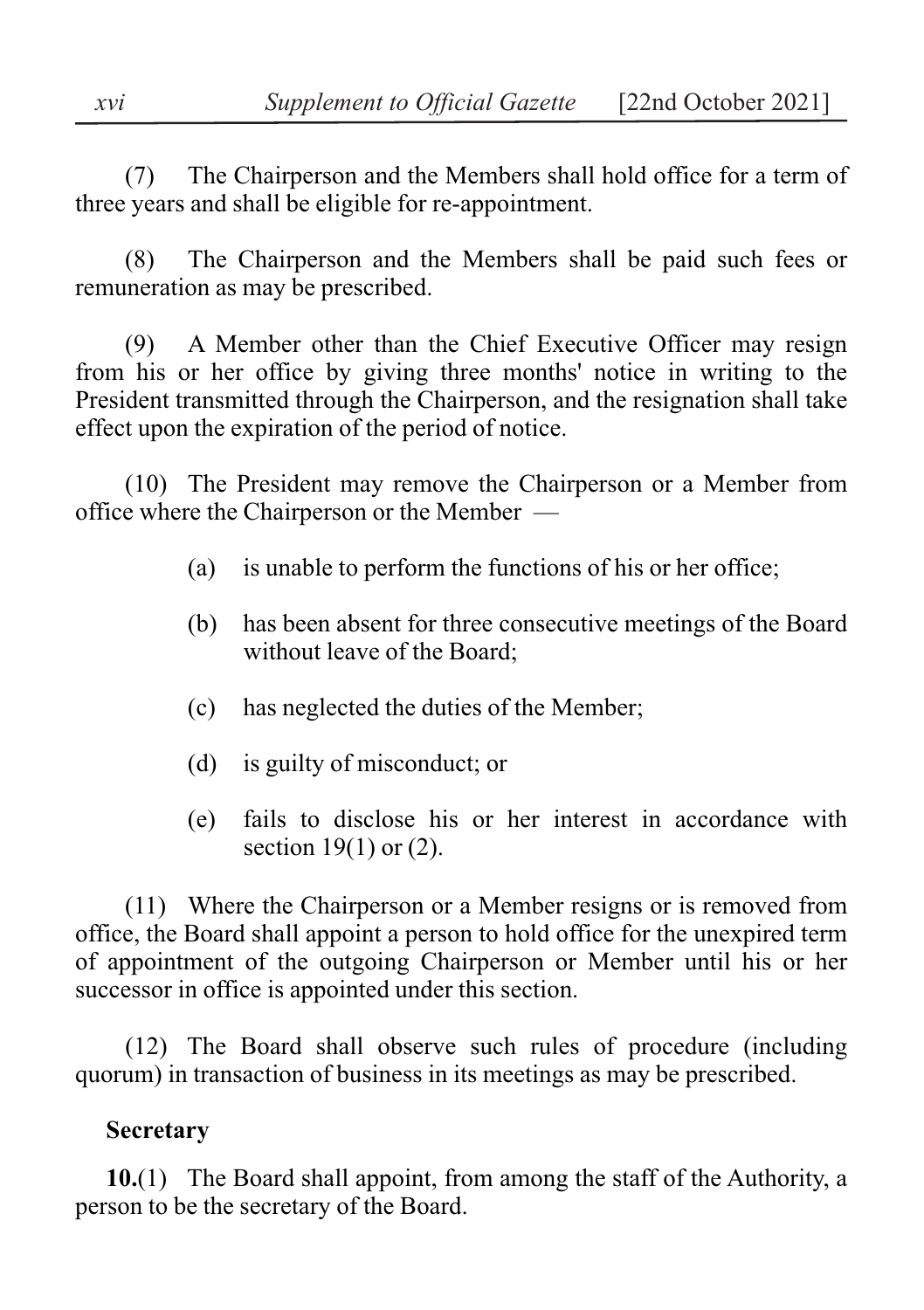(2) The secretary shall set the agenda and meetings of the Board, record the minutes of meetings, maintain all records relating to activities conducted by the Board and perform such other functions as may be assigned to him or her by the Board.

(3) The secretary shall be paid such fees or remuneration as the Board may determine.

### **Co-opted person**

**11.**(1) The Board may co-opt any person with sufficient knowledge and experience to advise the Board on matters of a technical nature.

- (2) A person co-opted under subsection  $(1)$ 
	- (a) shall not vote on any matter before the Board; and
	- (b) may be paid such fees or remuneration as the Board may determine.

### **Committees**

**12.**(1) The Board may, after consultation with the Minister, appoint such committees as may be necessary for the efficient performance of the functions and exercise of the powers by the Authority.

(2) The members of any committee appointed under subsection (1) shall be paid such fees or remuneration as the Board may determine.

(3) The composition and proceedings of any committee appointed under subsection (1) shall be such as may be prescribed.

#### *Sub-Part III - Administration of Authority*

#### **Chief Executive Officer**

**13.**(1) The President shall, upon the recommendation of the Board, and after consultation with the Minister appoint a suitable person as Chief Executive Officer of the Authority on such terms and conditions as may be prescribed.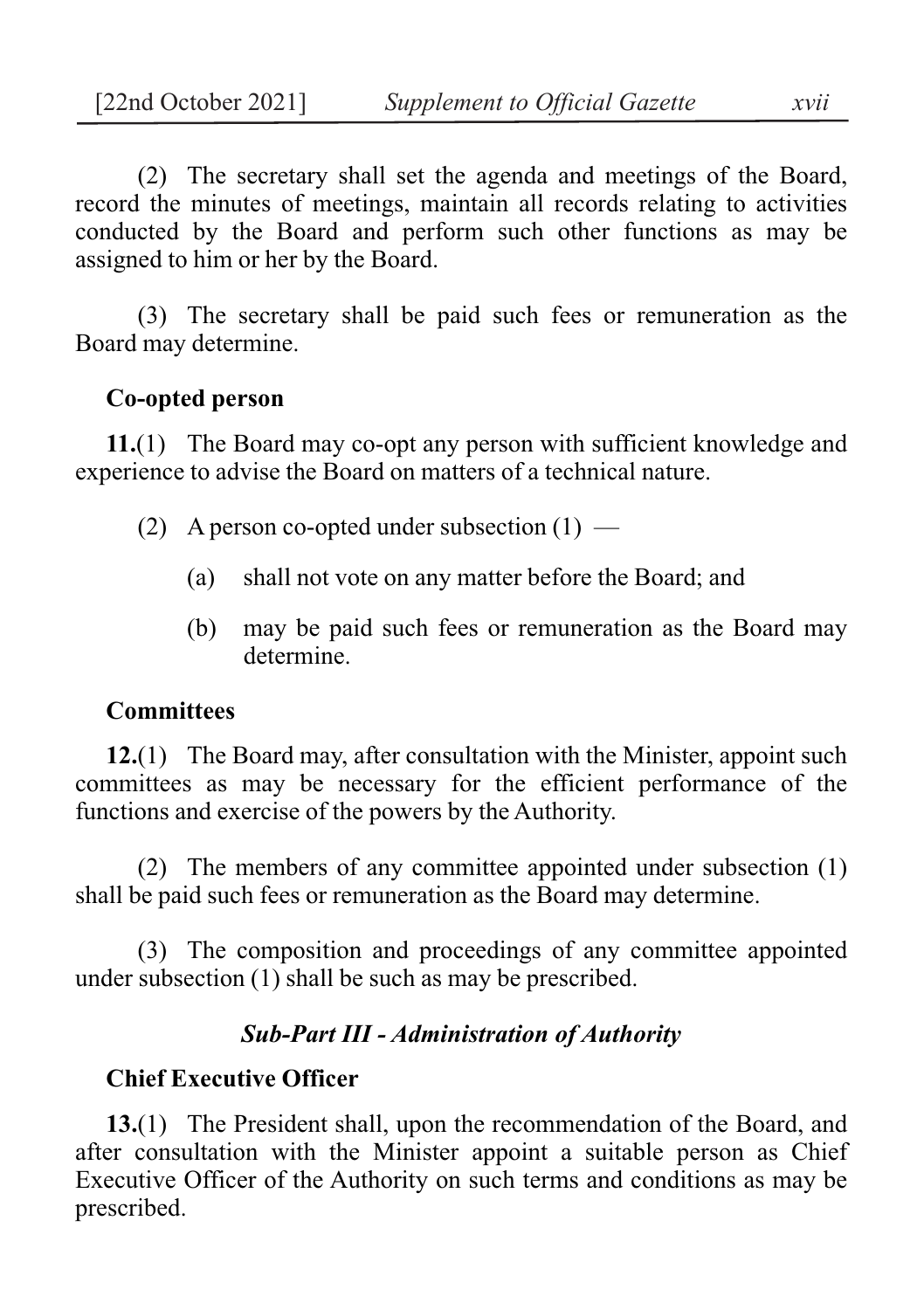(2) The Board shall, before making recommendation under subsection (1), advertise the post of Chief Executive Officer specifying the qualifications for the post, and make its recommendation from persons who have so applied.

(3) The Chief Executive Officer shall, subject to the direction and control of the Board, be responsible for —

- (a) the implementation of the decisions of the Board;
- (b) the administration of the day to day affairs of the Authority and its staff;
- (c) authenticating all documents on behalf of the Authority; and
- (d) such other functions as the Board may assign to him or her.

## **Deputy Chief Executive Officer**

**14.**(1) The President shall, upon the recommendation of the Board, and after consultation with the Minister appoint a Deputy Chief Executive Officer, on such terms and conditions as may be prescribed.

(2) The Board shall, before making recommendation under subsection (1), advertise the post of Deputy Chief Executive Officer specifying the qualifications for the post, and make its recommendation from persons who have so applied.

- (3) The Deputy Chief Executive Officer shall
	- (a) discharge the functions of the Chief Executive Officer when the Chief Executive Officer is absent, on leave or has delegated functions to the Deputy Chief Executive Officer; and
	- (b) perform such other functions as the Board may assign to him or her.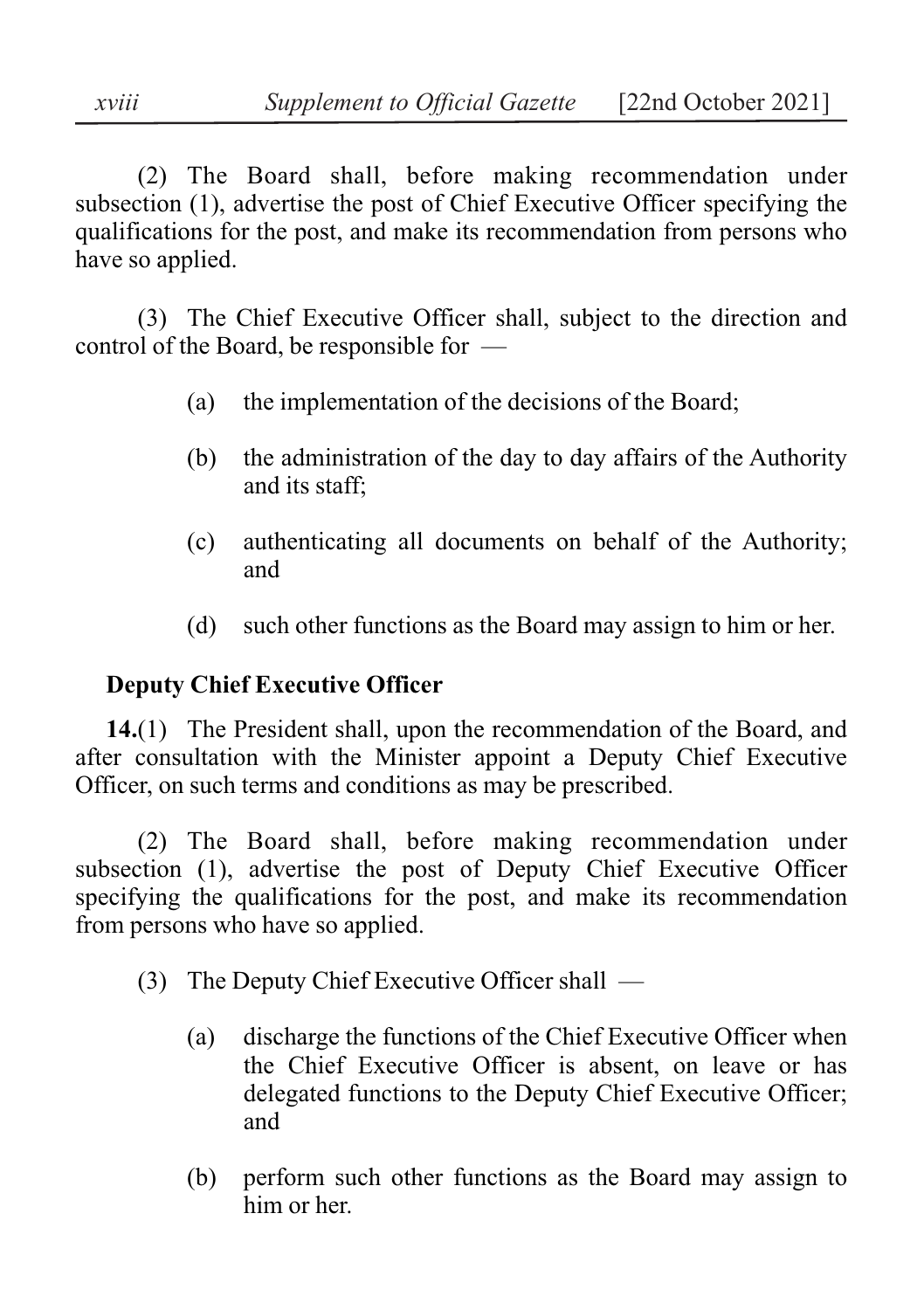### **Employees of Authority**

- **15.** The Authority may, on such terms and conditions as it thinks fit
	- (a) employ such officers and other members of staff; and
	- (b) engage under contract for services, such other persons to provide professional, technical and other assistance,

as is necessary for the effective performance of the functions, exercise of the powers and attainment of the objects of the Authority.

## *Sub-Part IV - Funds and accounts of Authority*

### **Funds of Authority**

- **16.**(1) The funds of the Authority shall consist of
	- (a) moneys appropriated by the National Assembly for the use of the Authority; and
	- (b) moneys lawfully received by the Authority from any other source, including donations, gifts or grants for the purpose of discharging the functions of the Authority.
	- (2) The funds of the Authority shall be applied in  $-$ 
		- (a) the payment or discharge of expenses, debts and other obligations properly incurred in the performance of the functions of the Authority; and
		- (b) the payment of fees and remuneration to the Members, officers and other employees, and members of committees, or service contractors of the Authority.

### **Financial year, accounts and audit**

**17.**(1) The financial year of the Authority shall be the calendar year.

(2) The Authority shall keep proper accounts and other relevant record of accounts, and prepare in respect of each financial year a statement in such form and manner as approved by the Auditor General.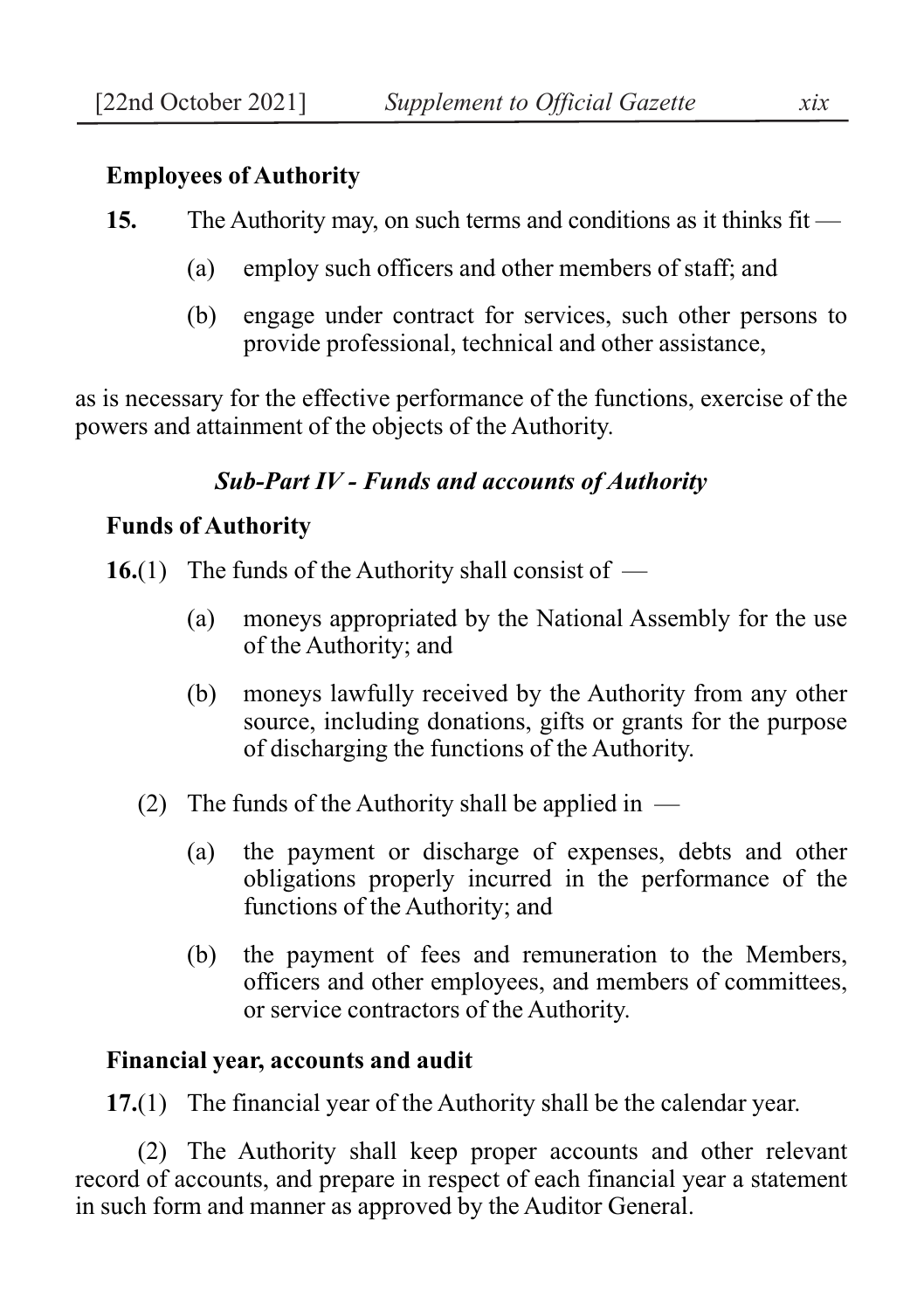(3) The accounts of the Authority shall be audited in accordance with Article 158 of the Constitution.

### **Annual Report**

**18.**(1) The Authority shall, at the end of each financial year, prepare an annual report of the activities and operations of the Authority during that year and submit such report for approval by the Board.

(2) The Authority shall, not later than three months after the end of the financial year to which the report relates, submit the annual report together with a copy of the report by the Auditor General on the statement of accounts or on the accounts of the Authority to the Minister.

(3) The Minister shall, not later than 3 months from the date of receipt, cause a copy of the report under subsection (2) to be submitted to the National Assembly.

(4) The Authority shall, in case of any activities that may have an impact on the Republic, make a special report to the Minister.

### *Sub-Part V - Disclosure of interest, protection and confidentiality*

#### **Disclosure of interest**

**19.**(1) A Member or committee member shall, upon his or her appointment, disclose to the Board in writing, any direct or indirect interest that he or she has in any corporate or unincorporated body or otherwise which may constitute a conflict of interest with the functions of the Member or committee member.

(2) A Member or committee member who has a director in direct interest in a matter being dealt with by the Board or the committee, as the case may be, shall —

- (a) disclose such interest at the meeting at which the matter is being dealt with; and
- (b) not attend the deliberations or participate in the decisionmaking process of the Board or the committee in relation to that matter.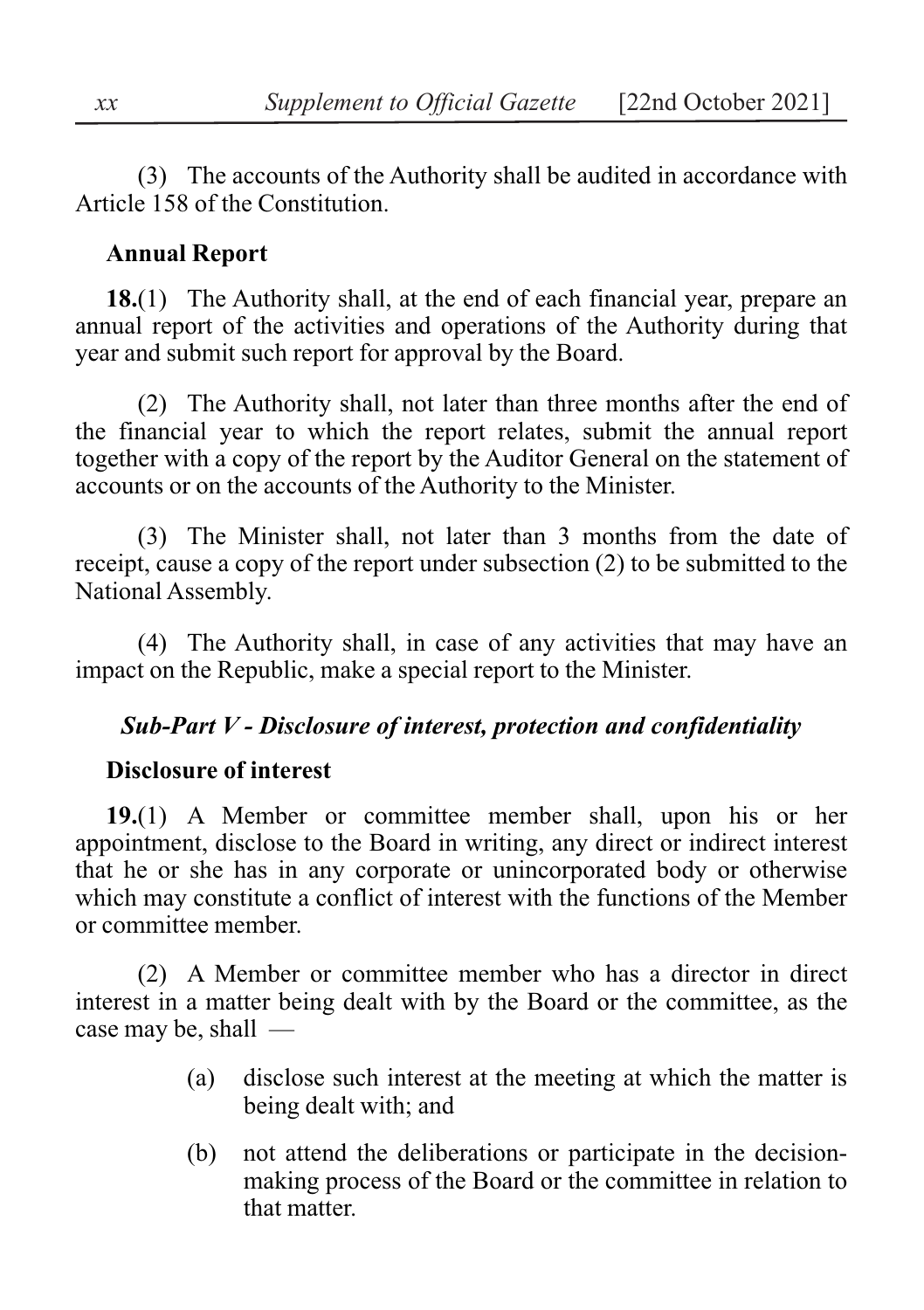(3) A disclosure of interest made under this section shall be recorded in the minutes of the meeting at which it is made.

(4) A Member or a committee member who knowingly contravenes subsection (1) or (2) shall be liable to removal from office.

## **Protection of Members and other persons**

**20.**(1) The Authority shall be liable for any decision made by it.

(2) Notwithstanding subsection (1), no civil or criminal liability shall attach to the Authority, a Member, a committee member or an officer or employee of the Authority, as the case may be, in respect of any act done or omitted to be done in good faith in the performance of their functions.

(3) All Members, committee members, officers and employees of the Authority shall be deemed to be employed in the public service for the purposes of sections 91 to 96 of the Penal Code.

# **Confidentiality**

**21.** Members, committee members, officers or employees of the Authority shall not divulge or disclose any information acquired by reason of their membership of the Board or a committee, or holding of office or employment, except —

- (a) in the performance of a function or the discharge of a duty under or in connection with this Act; or
- (b) where disclosure is permitted by law or an order of the Court.

# **PART III - LAND USE PLAN AND DEVELOPMENT PLAN**

## *Sub-Part I - Preparation and review of land use plan, development plan, scheme maps and scheme texts*

## **Land use plans for districts, zones and groups of islands**

**22.**(1) The Authority shall, as soon as practicable, but not later than ten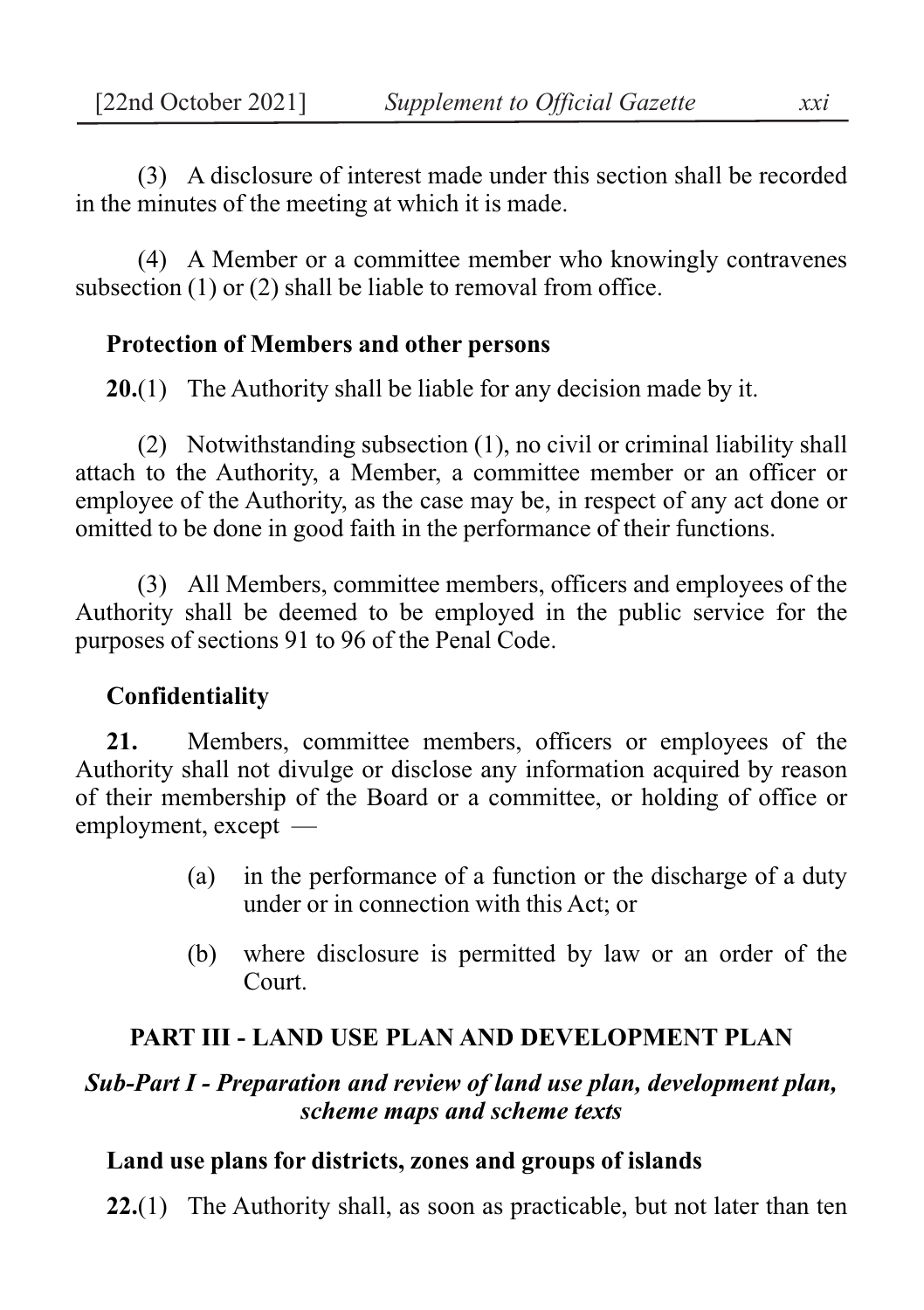years after this Act comes into operation, prepare a land use plan for every district, zone, and island or group of islands in Seychelles.

- (2) A land use plan prepared under subsection (1) shall indicate  $-$ 
	- (a) the use, state of development and protection status of land in the district, zone, island or group of islands;
	- (b) the classification of land use in the district, zone, island or group of islands in accordance with the classification of land use as may be prescribed;
	- (c) such land as may be prescribed on which no development may be carried out;
	- (d) the public easement rights towards sea, land or otherwise which shall reflect on the relevant register kept by the Registrar General relating to the respective lands; and
	- (e) such other matters as may be prescribed.

(3) The form and the manner for preparation of a land use plan shall be such as may be prescribed.

## **National land use plan**

**23.**(1) The Authority shall, after completion of the land use plans for all districts, zones, islands and group of islands, prepare a National Land Use Plan.

(2) The National Land Use Plan shall consist of a compilation of all land use plans.

## **Update of land use plan**

**24.**(1) The Authority shall, once in every five years after the date on which the land use plan for any district, zone, island or group of islands comes into operation, update the land use plan.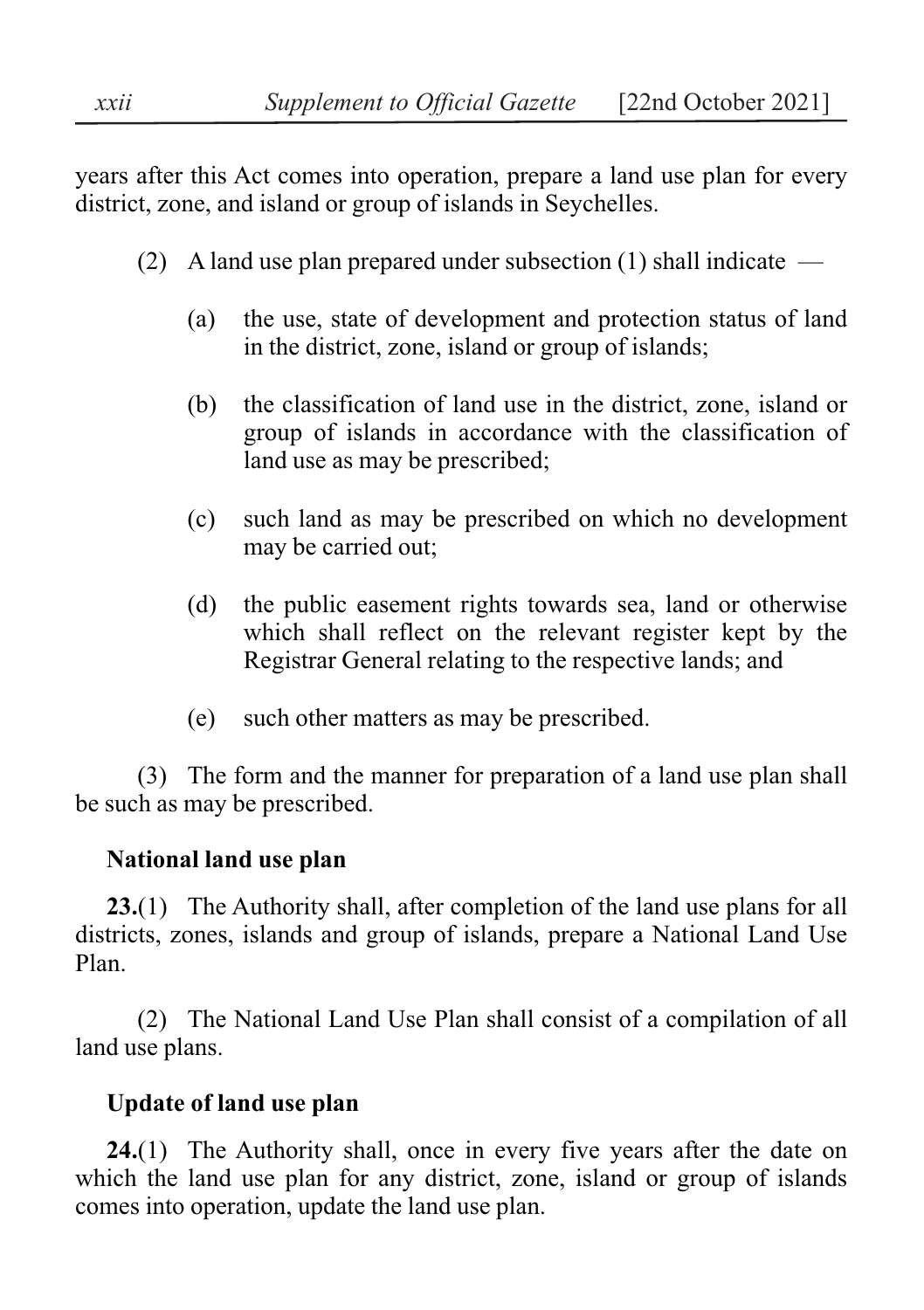(2) For the purposes of subsection (1), the Authority shall assess all developments in the district, zone, island or group of islands to which the land use plan relates and shall indicate any new developments on the updated land use plan.

(3) Where a land use plan is updated under subsection (1), the classification of land use shall not be changed except on the grounds of —

(a) national security, public welfare, health and safety;

(b) natural causes and disasters.

(4) Where, as a result of an update of a land use plan under subsection (1), any change is made to the land use plan, the National Land Use Plan shall be updated so as to reflect such change.

### **Review of land use plan and National Land Use Plan**

**25.**(1) The Authority shall, once in every ten years after the date on which the National Land Use Plan comes into operation and thereafter once in every ten years or at such period as the Minister may, by notice in the *Gazette* allow, review the land use plan for every district, zone, island or group of islands and the National Land Use Plan in accordance with the provisions of this Act.

(2) The manner of preparation of land use plan, its approval and publication shall be such as may be prescribed.

(3) The Authority shall give notice in the *Gazette*and in at least one daily newspaper that the land use plan for any district, zone or group of islands or the National Land Use Planis under review.

#### **Prohibition on development during review of land use plan**

**26.**(1) The Minister may, at any time during the review of a land use plan for any district, zone, island or group of islands on the advice of the Authority, by order published in the *Gazette*, prohibit all development in the whole or part of the district, zone, island or group of islands under review.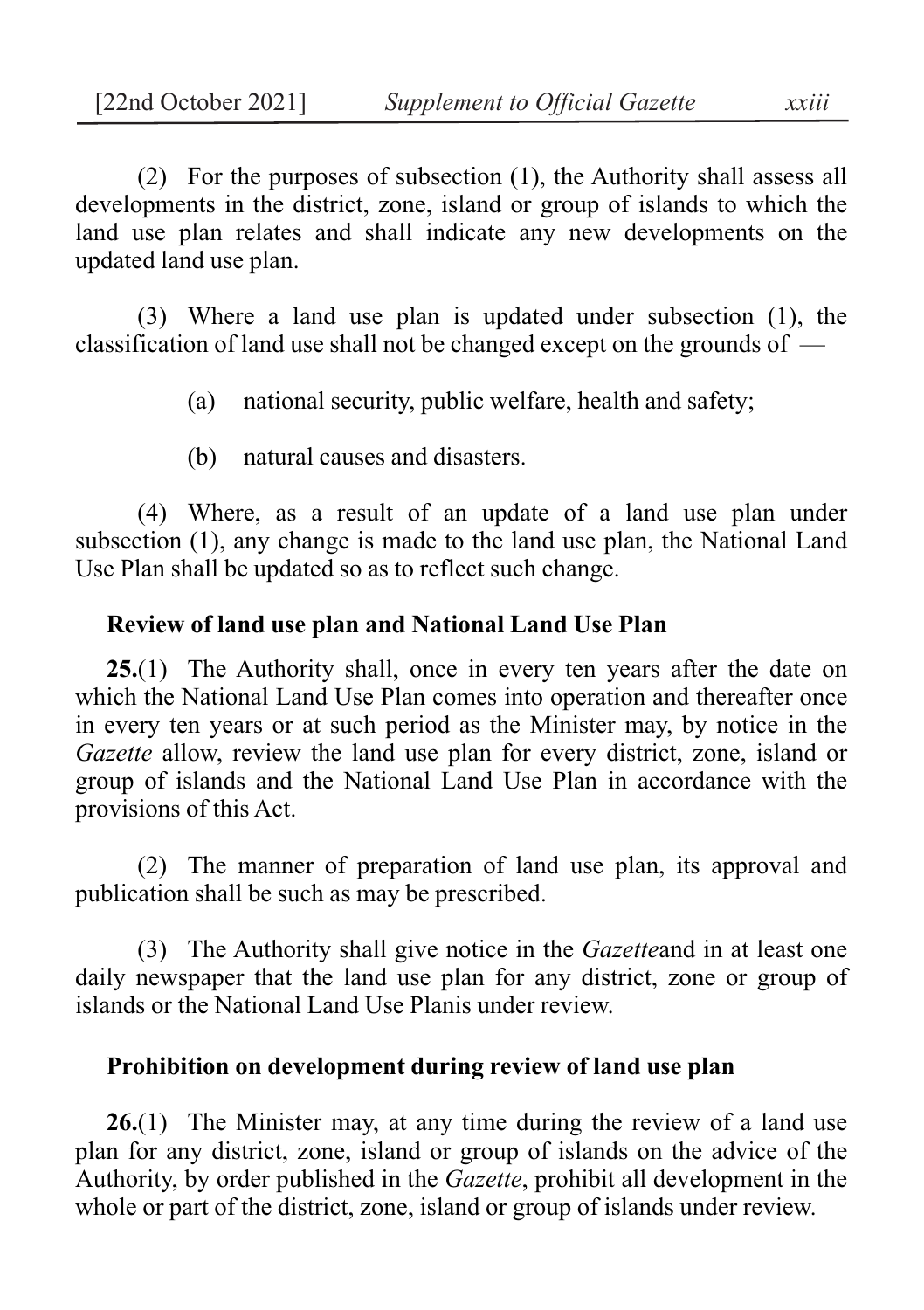(2) An order for prohibition of developments under subsection (1) shall have effect for a period not exceeding six months or such other period as may be prescribed.

#### **Development plan**

**27.**(1) The Authority may, as soon as practicable, but not later than five years after completion of the National Land Use Plan, prepare a development plan for the whole or part of Seychelles indicating the manner in which the Authority proposes that land is to be developed and the stages in which any such development may be carried out.

(2) A development plan shall include such maps and descriptive matter as may be necessary to illustrate the proposal referred to in subsection (1) with such degree of particularity as may be appropriatefor different parts of Seychelles, and may in particular define the sites of proposed roads, public and other buildings, works, airfields, reclamation areas, nature reserves, parks, pleasure grounds and other open spaces.

(3) The form and manner for preparation of a development plan shall be such as may be prescribed.

(4) The Authority shall, once in every ten years after the date on which a development plan comes into operation and thereafter once every five years or at such period as the Minister may, by notice in the *Gazette* allow review the development plan in the same manner as provided in subsections  $(1)$ ,  $(2)$  and  $(3)$ .

(5) The Authority shall give notice in the *Gazette* and at least in one daily newspaper that the development plan for the whole or part of Seychelles, as the case may be, is under review.

### *Sub-Part II - Approval, publication and effect of land use plans and development plans*

### **Approval and publication of land use plans, national land use plan and development plans**

**28.**(1) A land use plan, National Land Use Plan or development plan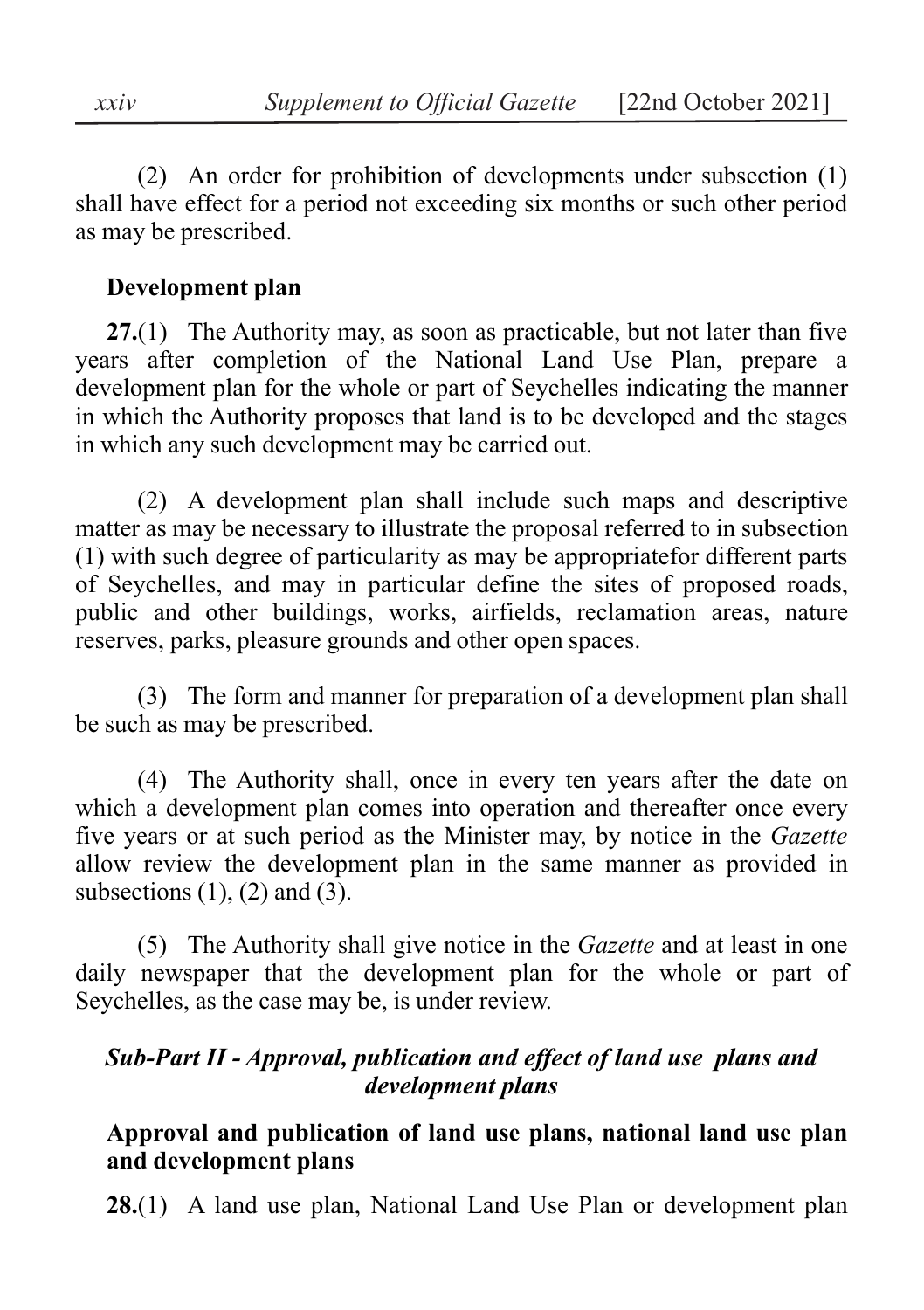and the update or review of such plans shall be approved by the Minister in such form and manner as may be prescribed.

(2) The approval of the Minister under subsection (1) shall be published in the *Gazette* and in at least one daily newspaper, and the Authority shall make available for inspection by the public copies of the plans as approved by the Minister.

#### **Validity of National Land Use Plan and development plan**

**29.** (1) Subject to subsection (2), a land use plan, National Land Use Plan or development plan made for the whole or part of Seychelles, as the case may be, shall be valid for a period of ten years from the date on which the approval of the Minister is published under section 28(2).

(2) The Minister may, by notice published in the *Gazette*, extend the period of validity of a plan referred to in subsection (1) for a further period of two years*.*

#### **Effect of approval and publication**

**30.**(1) A land use plan, National Land Use Plan, the land use plans for the districts, zones, islands and groups of islands and a development plan for the whole or part of Seychelles, as the case may be, shall from the date of their publication under section 28(2), be binding.

(2) Notwithstanding subsection (1), the land use plan for any district, zone, island or group of islands and the development plan for the whole or part of Seychelles, as the case may be, prepared by the planning authority established under the Town and Country Planning Act (Cap 237) sections 22 and 27, respectively, shall continue to be in force until the publication of a land use or development plan under this Act.

(3) Subject to section 31, the Authority shall not approve an application for permission to carry out a development which is not in accordance with a National Land Use Plan, the land use plan for the district, zone, island or group of islands to which the application relates or the development plan for the whole or part of Seychelles, as applicable.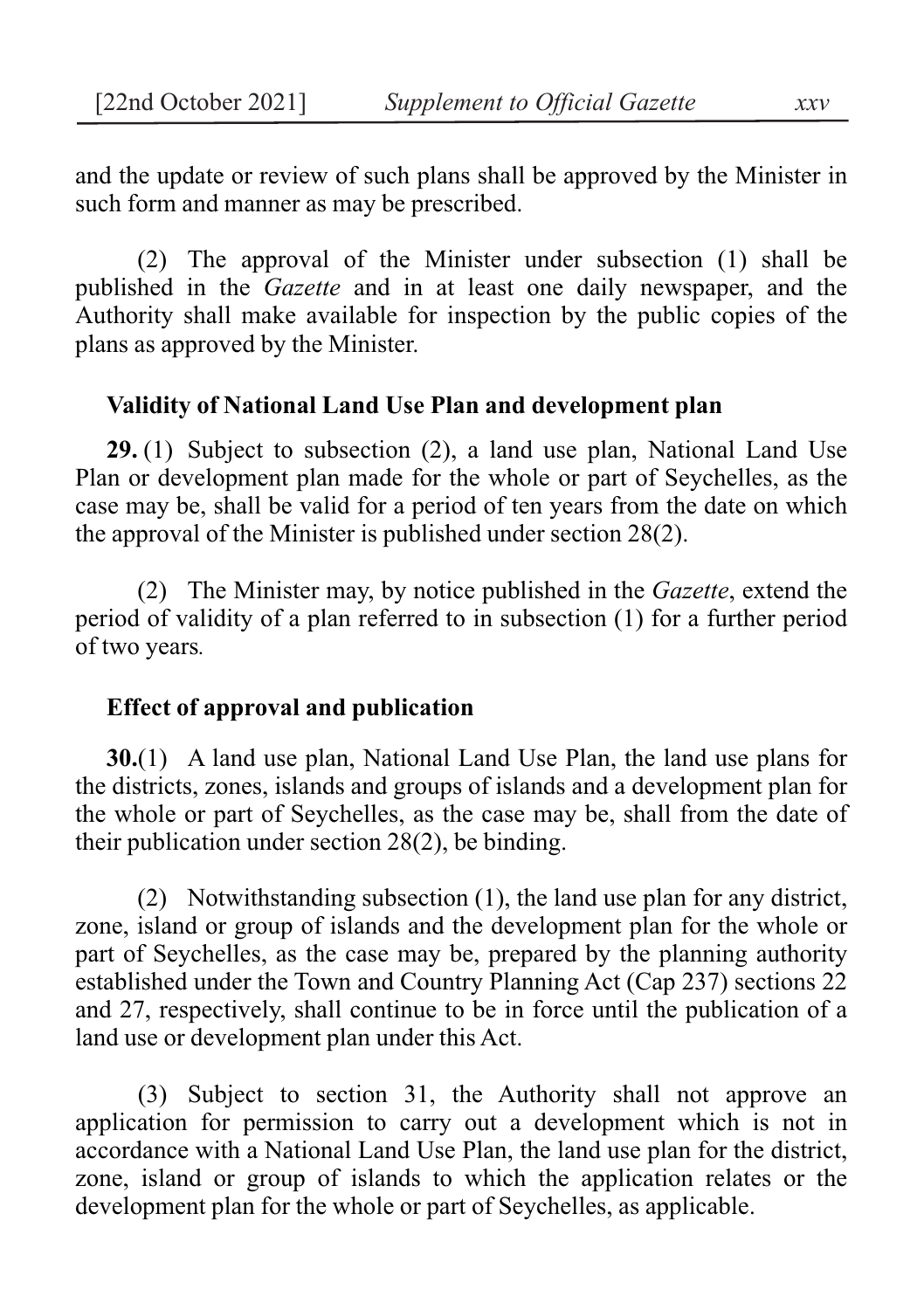### **Approval of development not in accordance with land use plans in cases of national security, etc.**

**31.**(1) Section 30(3) shall not apply to a development, where the Authority is satisfied that it is —

- (a) in the interest of national security, public welfare, health and safety;
- (b) in accordance with policy and development strategies of the Government; or
- (c) not of a significant scale in relation to the approved development plan under the National Land Use Plan or the land use plan for the district, zone, island and group of islands.

(2) The Authority shall, prior to approving an application for permission to carry out a development under subsection (1), submit a report to the Minister stating the reasons for allowing the development in the circumstances referred to in subsection  $(1)$   $(a)$ ,  $(b)$  or  $(c)$ , as the case may be.

(3) The Minister may, on receipt of the report under subsection (2), grant approval for such development.

## **Declaration of no development zones in cases of natural disasters**

**32.**(1) Notwithstanding anything in this Part, the Minister may, if he or she is satisfied, at any time, on the advice of the Authority, that it is necessary for national security, public safety or due to the occurrence of a natural disaster to do so, declare any land as a no development zone.

(2) A declaration under subsection (1) shall be published in the *Gazette* and shall come into effect on the date on which it is published.

## **PART IV - CONTROL OF DEVELOPMENT OF LAND**

## *Sub-Part I - Development of land*

# **Definition of development**

**33.**(1) In this Part, "development" —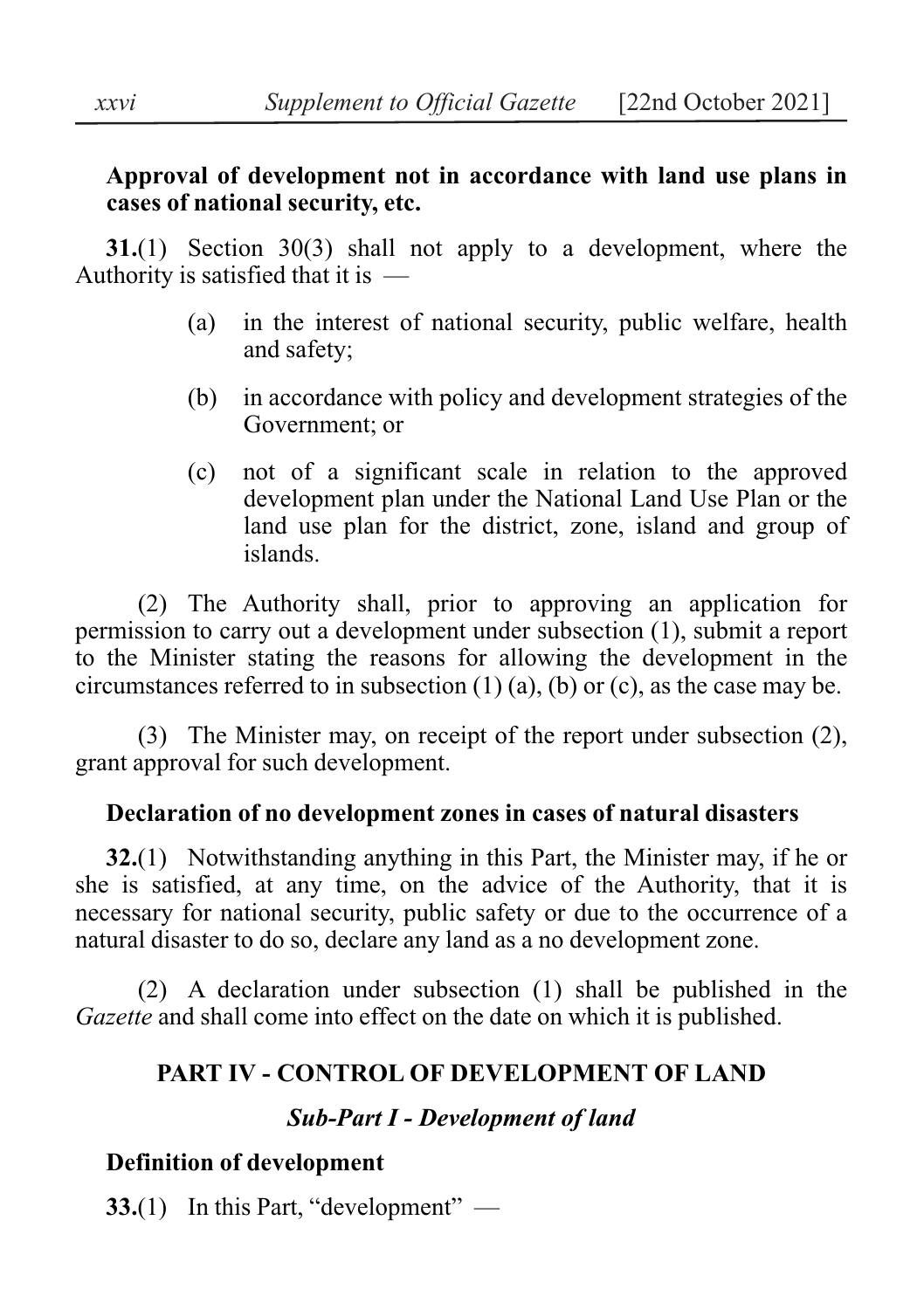- $(a)$  means
	- *(i)* the carrying out of any building, engineering, mining or other operations in, on, under or over any land; or
	- *(ii)* the making of any material change in the use of any building or other land; and
- (b) includes
	- *(i)* the subdivision, combination or repacellation of land;
	- *(ii)* the carrying out of reclamation works;
	- *(iii)* the carrying out of backfilling, stacking or earth cutting of any land;
	- *(iv)* the re-roofing of any building which involves any change of colour, material or design of the roof;
	- *(v)* the carrying out of works for the construction or modification of roads, pathways or bridges;
	- *(vi)* the demolition of any building;
	- *(vii)* the construction or erection of retaining walls and boundary walls; and
	- *(viii)* the construction of sea walls or groynes, harbours or jetties and the carrying out of rock armouring works.

(2) Notwithstanding subsection (1), "development" shall not include the following operations or uses of land —

- (a) the carrying out of works for the maintenance, improvement or other alteration of a building if the works —
	- *(i)* affect only the interior of the building or do not materially affect the external appearance of the building; and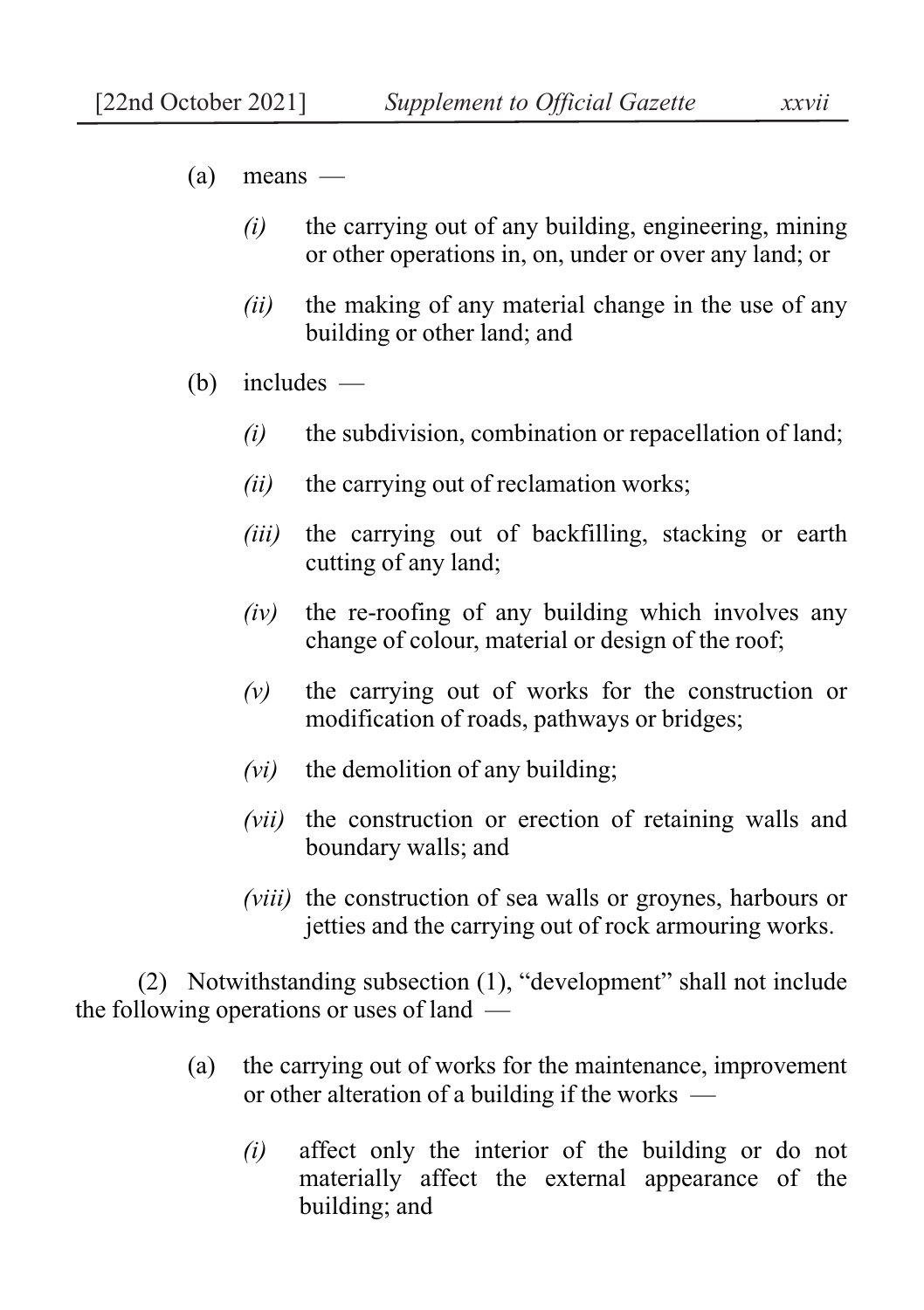- *(ii)* do not result in any structural alterations to the building or alterations which may endanger health or safety;
- (b) the carrying out of works by a highway authority required for the maintenance or improvement of a road, if the works are carried out on land within the boundaries of the road;
- (c) the carrying out of works by statutory undertakers for the purpose of inspecting, repairing or renewing any sewers, mains, pipes, cables or other apparatus, including the breaking open of any street or other land for that purpose, where an emergency renders such breaking open necessary;
- (d) the use of any building or land within the curtilage of a dwelling house for any purpose incidental to the enjoyment of the dwelling house;
- (e) the use of any land not involving building operations, for the purpose of agriculture and forestry, including afforestation;
- (f) subdivision of land solely for the partition of title between heirs and co-owners where such subdivision of land is not contrary to the applicable land use plan and development plan in force; and
- (g) any other operation or use of land as may be prescribed.

(3) Without prejudice to the provisions of this Act or any regulations made thereunder relating to the control of advertisements, the use of any external part of a building for the display of advertisements that is not normally used for that purpose, shall be treated as involving a material change in the use of that part of the building for the purposes of this section.

(4) Notwithstanding subsection (2)(d), the material change of use of any buildings or other land within the curtilage of a dwelling house, even where such use is incidental to the enjoyment of the dwelling house, shall be subject to planning permission by the Authority.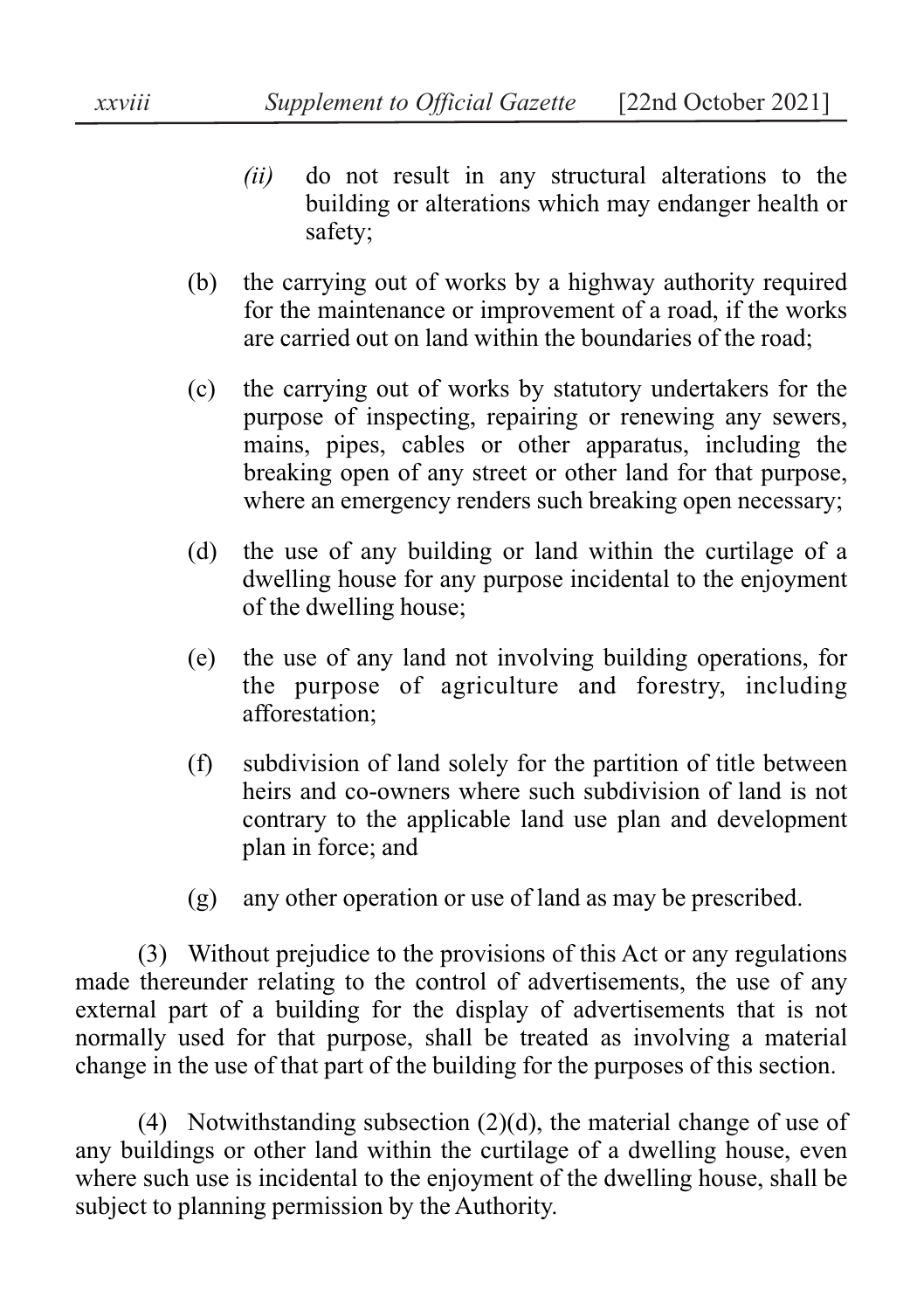## *Sub-Part II - Permission to develop land*

### **Permission of Authority required to develop land**

**34.**(1) A person shall not carry out development of any land without the prior written permission of the Authority.

(2) A person shall, while carrying out development of any land in accordance with this Act, take such precautionary or remedial measures as may be necessary or directed by the Authority, for avoiding any damage or threat of damage to the adjoining land.

### **Application for permission to develop land**

**35.**(1) An application for permission to develop land shall be made to the Authority in the prescribed form and manner.

(2) Where an application is made to the Authority for permission to develop land, the Authority may —

- (a) grant the permission, with or without conditions; or
- (b) refuse the permission for reasons to be recorded in writing and communicated to the applicant.

### **Verification of the Application**

**36.**(1) The Authority shall, prior to considering an application for planning permission —

- (a) refer the application to the appropriate district or regional authorities for their consideration and comment, to be received within a prescribed period;
- (b) ensure that the application, is in the form prescribed so as to provide relevant information, whilst respecting the privacy rights of the developer, shall be displayed in the offices of the appropriate district or regional authorities for public viewing and comment;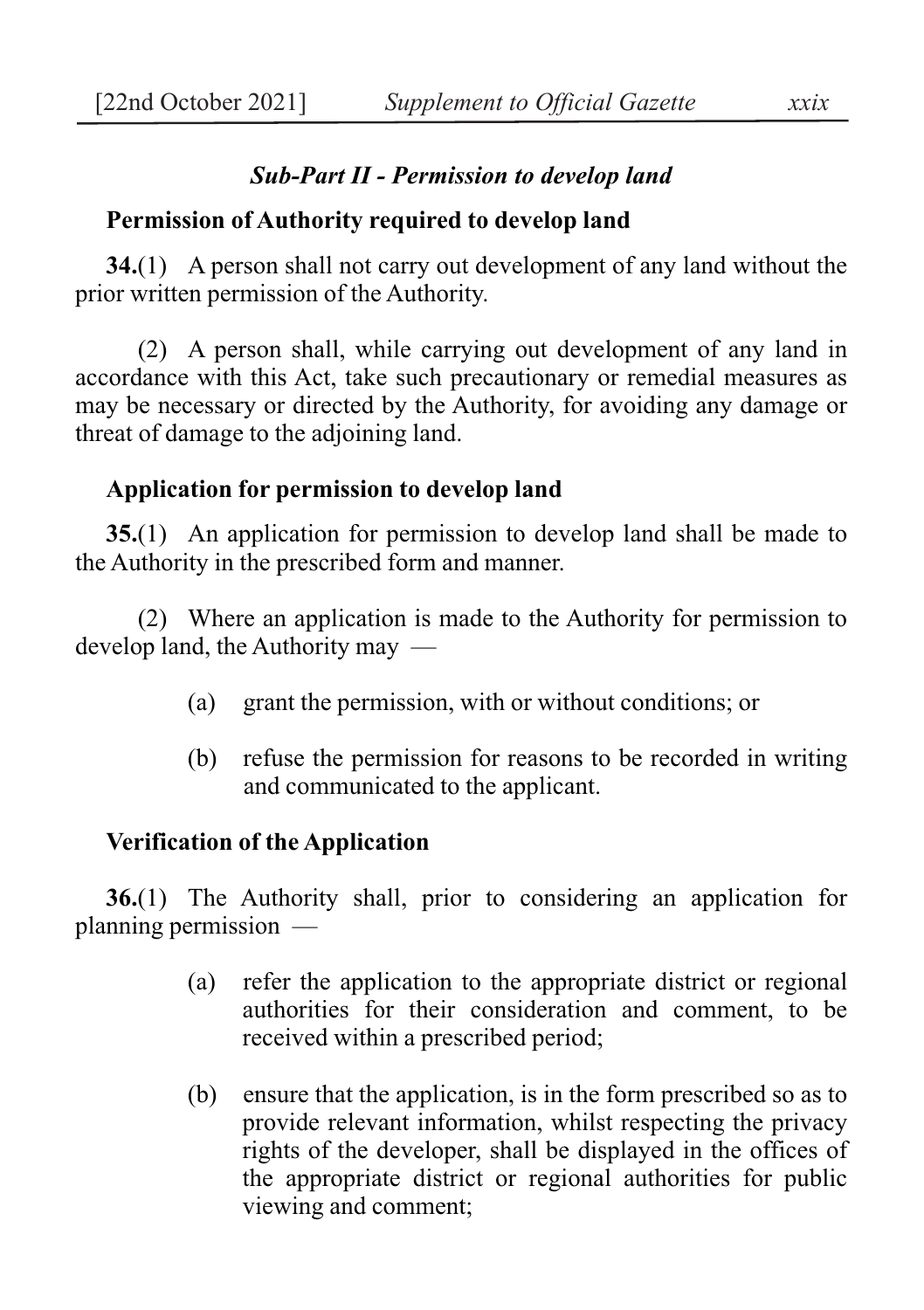(c) shall cause to inform the owners of adjoining properties of any proposed application for planning permission in such manner as may be prescribed.

(2) Where, in respect of any application for commercial or industrial development, or for development on an outlying island, it is not possible to display the application with a specific district or regional authority, the application shall be displayed at the offices of the Authority for public viewing and comment.

(3) The Authority shall ensure that, in respect of any commercial or industrial development, information concerning the development, its promoter, contractor and other relevant information is displayed at the site of the development in the manner prescribed.

## **Conditions which may be imposed in respect of grant of permission**

**37.**(1) Where the Authority grants permission to develop land with conditions, the Authority may impose the following additional conditions, as it considers necessary, for —

- (a) regulating the development or use of any adjacent or abutting land under the control of the developer, whether or not it is land in respect of which the application was made, or requiring the carrying out of works on any such land, so far as it appears to the Authority to be expedient for the purposes of or in connection with the development authorised by the permission;
- (b) requiring
	- *(i)* the removal of any building or work authorised by the permission; or
	- *(ii)* the discontinuance of any use of land authorised by the permission,

at the expiration of a specified period and the carrying out of any work required for the reinstatement of land at the expiration of that period;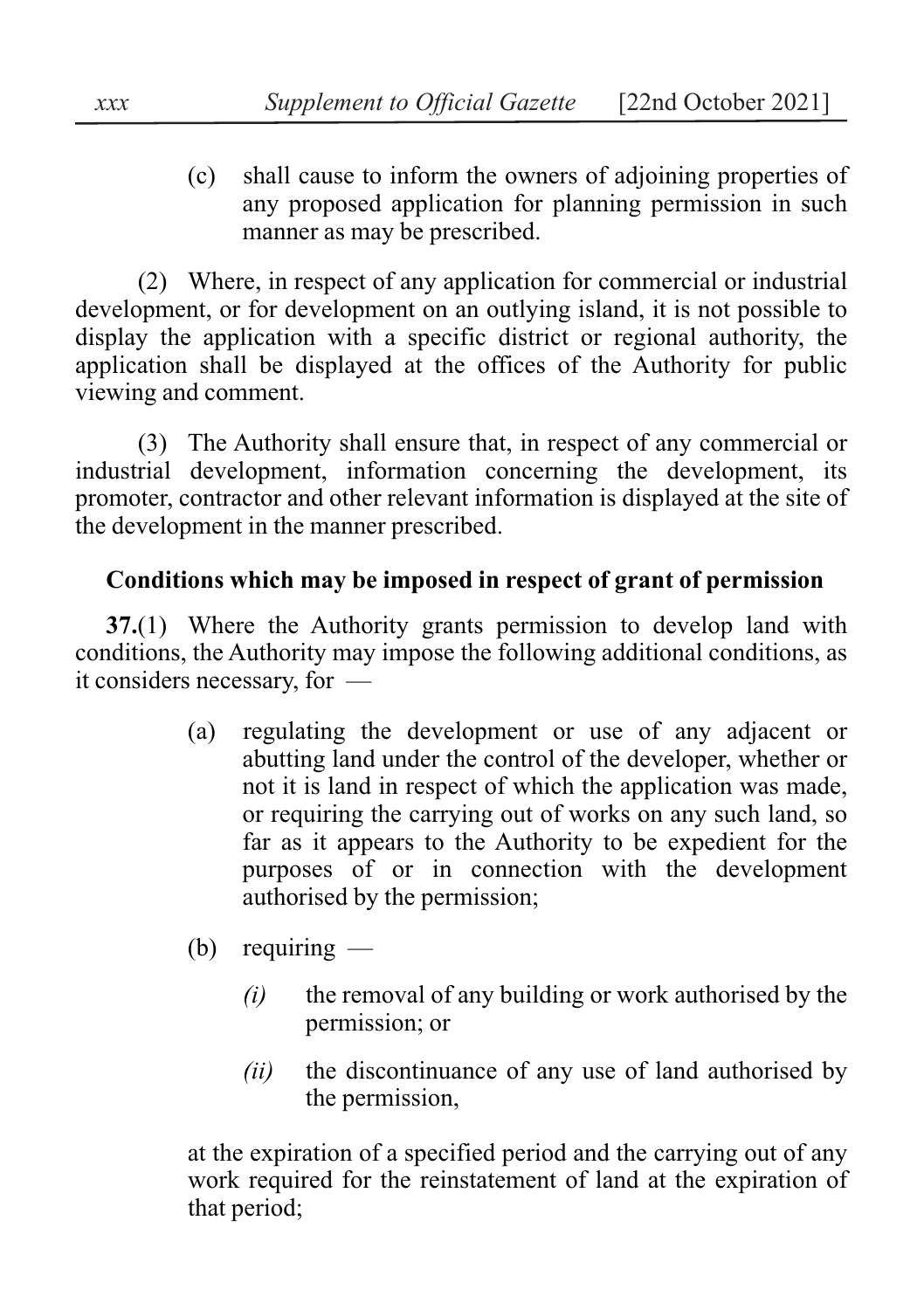- (c) requiring that the development to which the permission relates shall commence not later than a specified date or within a specified period;
- (d) requiring that the development to which the permission relates shall be completed not later than a specified date or within a specified period;
- (e) requiring a developer who effects a subdivision or a combination or reparcellation of land to ensure that any newly created parcel of land arising from the subdivision, combination or reparcellation, has —
	- *(i)* clearly established and demarcated by boundary beacons, a right of way, in accordance with the provisions of this Act or any regulations made thereunder, relating to access in cases of a proposed subdivision or combination or reparcellation of land; and
	- *(ii)* access to public services appropriate to the use for which the subdivision or a combination or reparcellation of land is intended;
- (f) requiring an estate developer to undertake or provide for any matter or work relating to new or existing roads or rights of way which may be provided for in a land use plan or development plan for that area; and
- (g) requiring the person to whom permission is granted to provide a monetary deposit as bond or guarantee in a form acceptable to the Authority for due performance of the conditions imposed in respect of the permission, which deposit shall be refunded or any guarantee released upon the fulfillment, to the satisfaction of the Authority within the specified time, of the conditions so imposed;
- (h) providing that the planning permission, once granted, is valid for 5 years or, upon renewal, for a period which shall be determined by the period during which a valid land use plan or development plan is in force.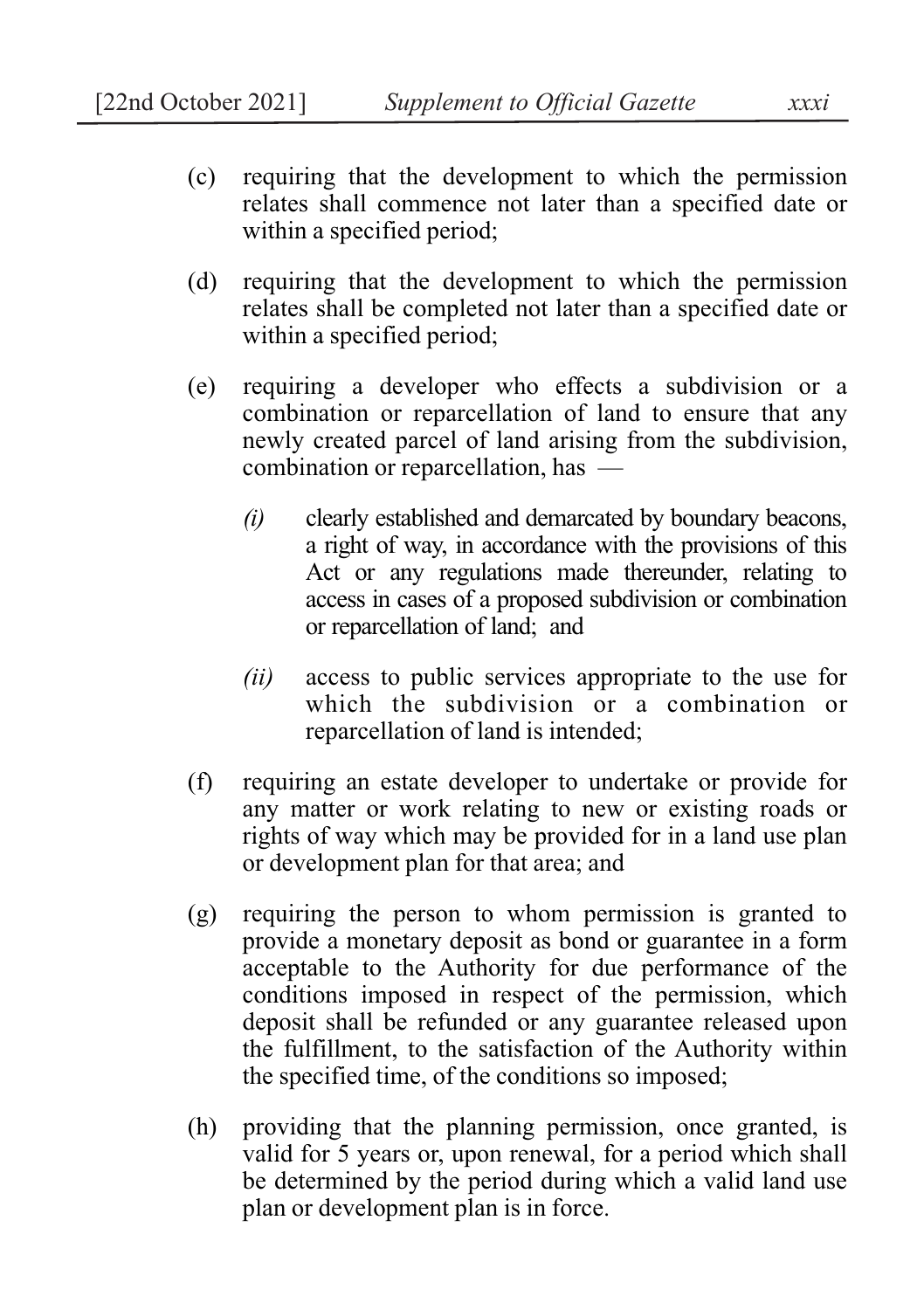(2) Where permission to develop land includes a condition referred to in subsection  $(1)(b)$  or  $(c)$ , the permission shall be for the period specified in the condition, and any development carried out after the date specified in the condition for the commencement or completion of the development shall be deemed to be development carried out without permission.

(3) The Authority may, at any time after the grant of permission to develop land, whether granted with or without conditions, impose such additional conditions as it considers necessary.

### **Reference of applications to Minister**

**38.**(1) For the purpose of this section "national interest" means the public interest in relation to development of land to promote national security, public welfare, health and safety, and to address natural causes and disasters.

(2) The Minister may give directions to the Authority requiring that any application made to the Authority for permission to develop land, which involves or affects the national interest, be referred to the Minister for determination.

(3) Where an application for permission to develop land is referred to the Minister pursuant to subsection  $(2)$ , the provisions of sections  $35(2)$ and 36 shall apply, subject to any necessary modifications, in relation to the determination of the application by the Minister as they apply in relation to the determination of applications by the Authority.

(4) The Minister may, prior to exercising any of the powers conferred by this section, if he or she considers it necessary to do so, appoint one or more persons to inquire into and make recommendations on such matters as he or she may specify.

(5) Any person appointed under subsection (4), shall —

- (a) keep or cause to be kept a proper record of the evidence taken; and
- (b) report the finding and make recommendations to the Minister.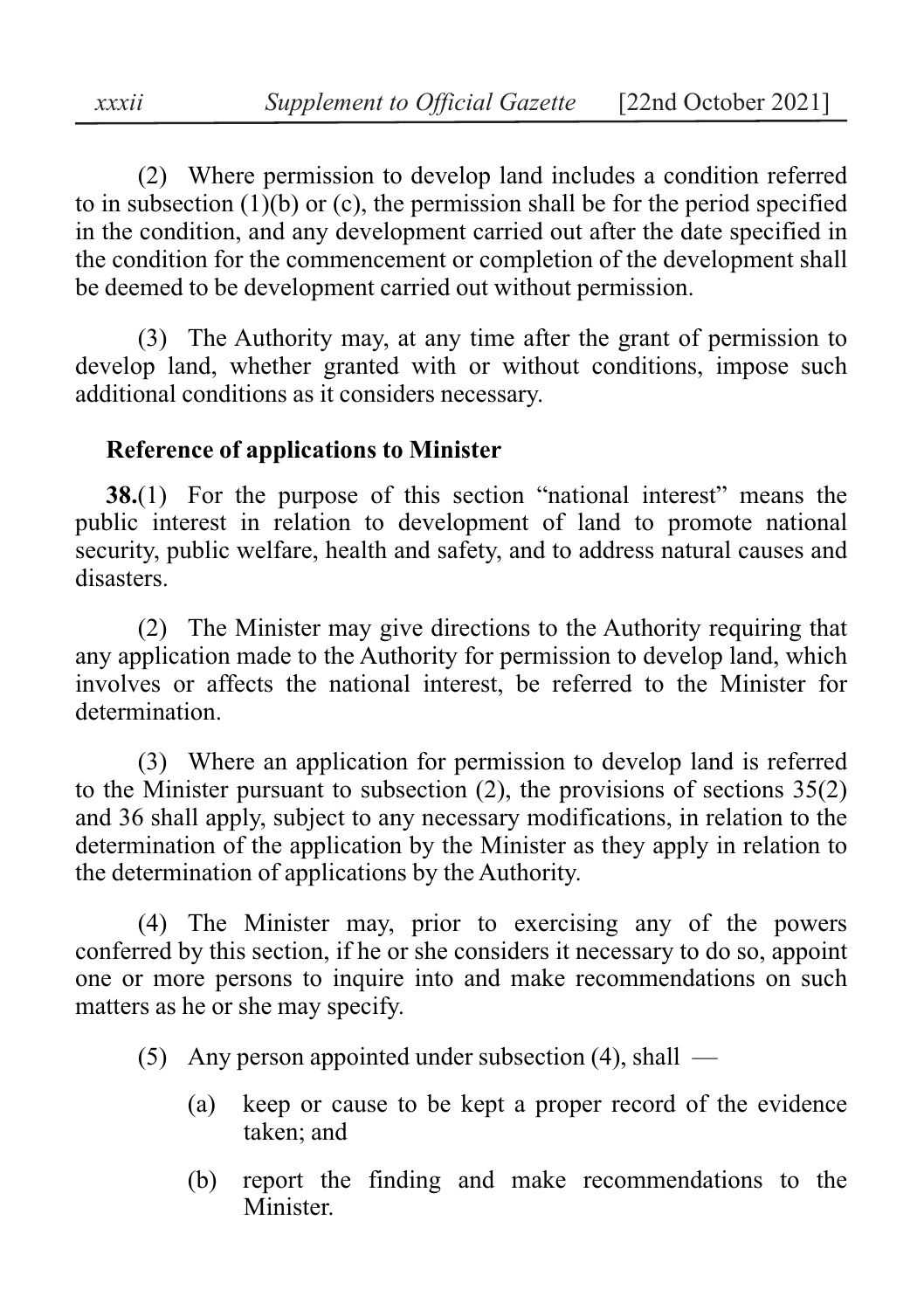(6) The Minister may, after considering the records, if any, and the report of findings and recommendations under subsection (5), refer back the matter with his or her recommendation to the Authority for its determination on the application.

### **Appeals Board**

**39.**(1) Where an application for permission to develop land is refused or is granted subject to conditions, an applicant aggrieved by the decision of the Authority may appeal to the Appeals Board in such form and manner as may be prescribed.

(2) The Appeals Board shall consist of three members appointed by the President and the President shall appoint one of the members as the Chairperson of the Appeals Board.

(3) The Constitutional Appointments Authority shall notify the vacancies and select suitable persons and furnish a panel of qualified persons to the President for appointment.

(4) The President shall cause the appointment of the Chairperson and the members of the Appeals Board in the *Gazette*.

(5) Two persons appointed as members of the Appeals Board shall have experience in land use planning and sustainable development and one member shall be a representative of the Ministry responsible for Environment.

(6) The appeals Board may co-opt a legal advisor to consult on legal issues.

(7) A member of the Appeals Board shall be appointed on such terms and conditions as the President may determine.

(8) The members of the Appeals Board shall hold office for three years and shall be eligible for reappointment.

(9) The President shall at any time terminate the appointment of a member of the Appeals Board who has been found guilty of —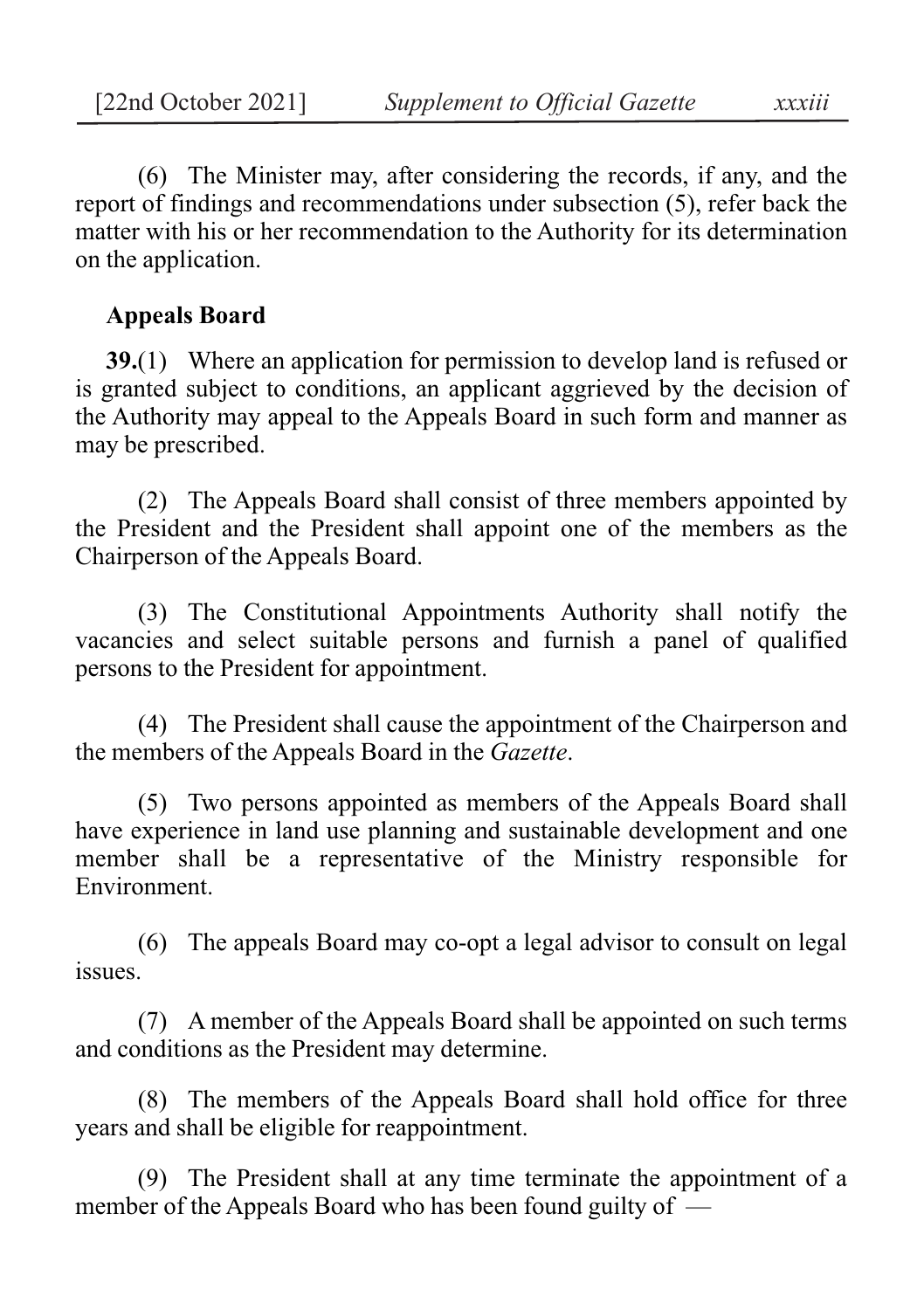- (a) any misconduct, default or breach of trust in the discharge of that member's duties; or
- (b) an offence of such nature which renders it desirable that the member's appointment be terminated.

(10) The Appeals Board shall observe such rules of procedure as may be prescribed.

- (11) The Appeals Board may, after considering the appeal
	- (a) reject the appeal and confirm the Authority's decision;
	- (b) allow the appeal in whole or in part and vary the Authority's decision;
	- (c) set aside the Authority's decision and make a decision in substitution for it; or
	- (d) direct the Authority to reconsider its decision,

and the appellant shall be notified in writing of the Appeals Board's decision on the appeal.

# **Regularisation of development**

**40.**(1) Subject to section70, the Authority may, on application made to it, regularise any development carried out or being carried out on land without permission or contrary to the permission granted, and grant permission for the development with or without conditions, on payment of such fee as may be prescribed.

(2) Where the Authority grants permission to develop land under subsection (1), permission may be granted so as to take effect  $-$ 

- (a) from the date on which the development was carried out; or
- (b) from the expiration of the date on which the development was carried out.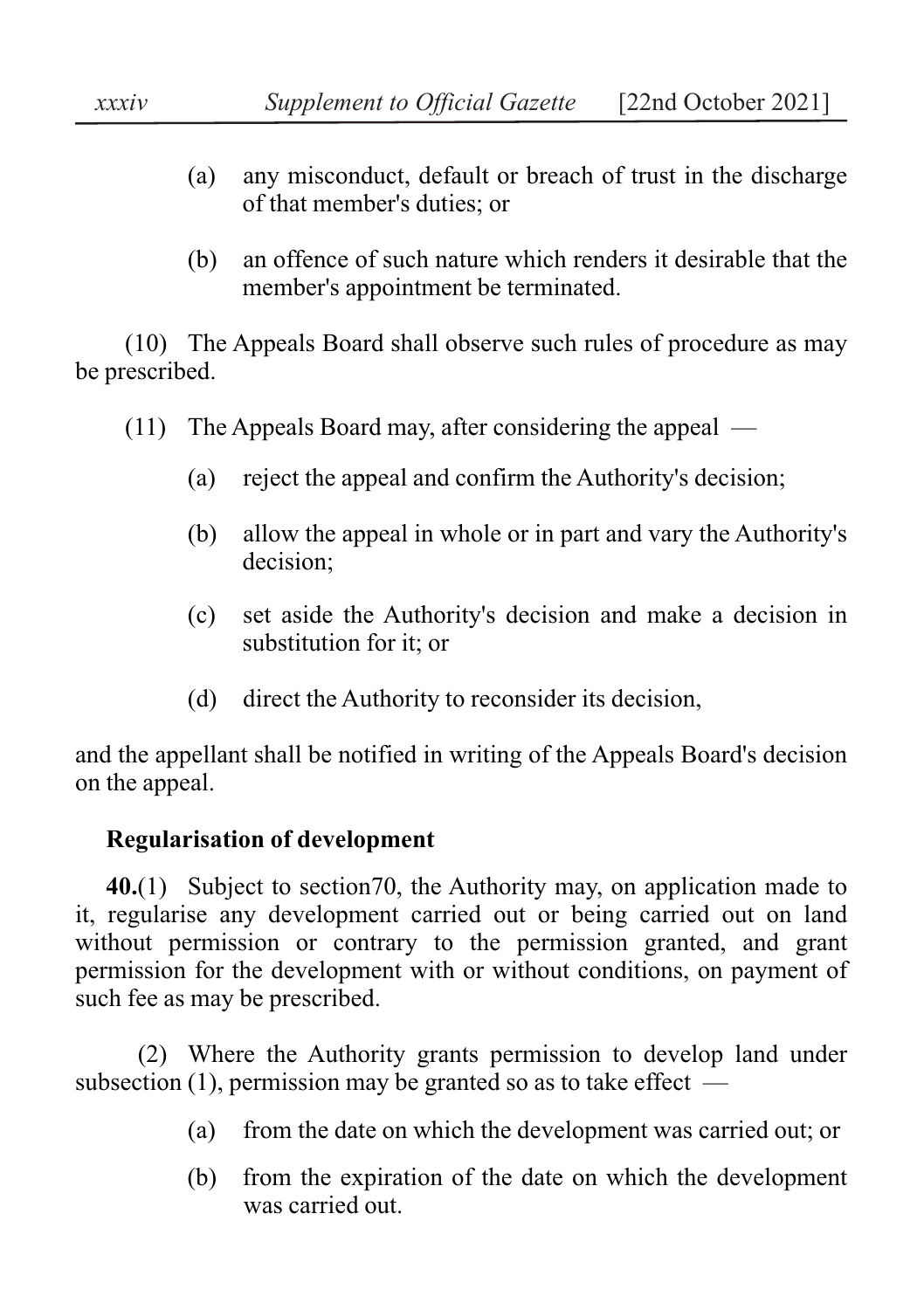## **Delegation of power to grant permission for small, limited or minor developments**

**41.**(1) The Authority may delegate its powers to grant or refuse applications for permission to carry out such small, limited or minor developments on land as may be prescribed to a committee appointed under section 12.

(2) The committee appointed under section12 for the purposes of subsection (1) shall consider applications for permission to carry out small, limited or minor developments on land in accordance with the provisions of this Act, regulations made thereunder for small, limited or minor developments and any directives, guidelines or conditions issued by the Authority.

(3) Where the committee refuses or grants an application for permission to carry out any small, limited or minor development on land subject to conditions, a developer aggrieved by the decision of the committee may appeal to the Authority in such form or manner as may be prescribed.

(4) Section 39 shall apply to a decision of the Authority taken under subsection (3).

### **Register**

**42.**(1) The Authority shall keep a register of applications for permission to develop land in such form and manner as the Authority may deem fit.

(2) The register specified in subsection (1) shall be open and made available to the public free of cost in such manner, time and place as may be prescribed.

### **Revocation and modification of permission**

**43.**(1) Subject to subsections (2) and (3), the Authority may revoke or modify any permission granted to develop land where —

> (a) the permission was granted on the basis of information, data or document submitted by the developer which is false, in accurate or misleading;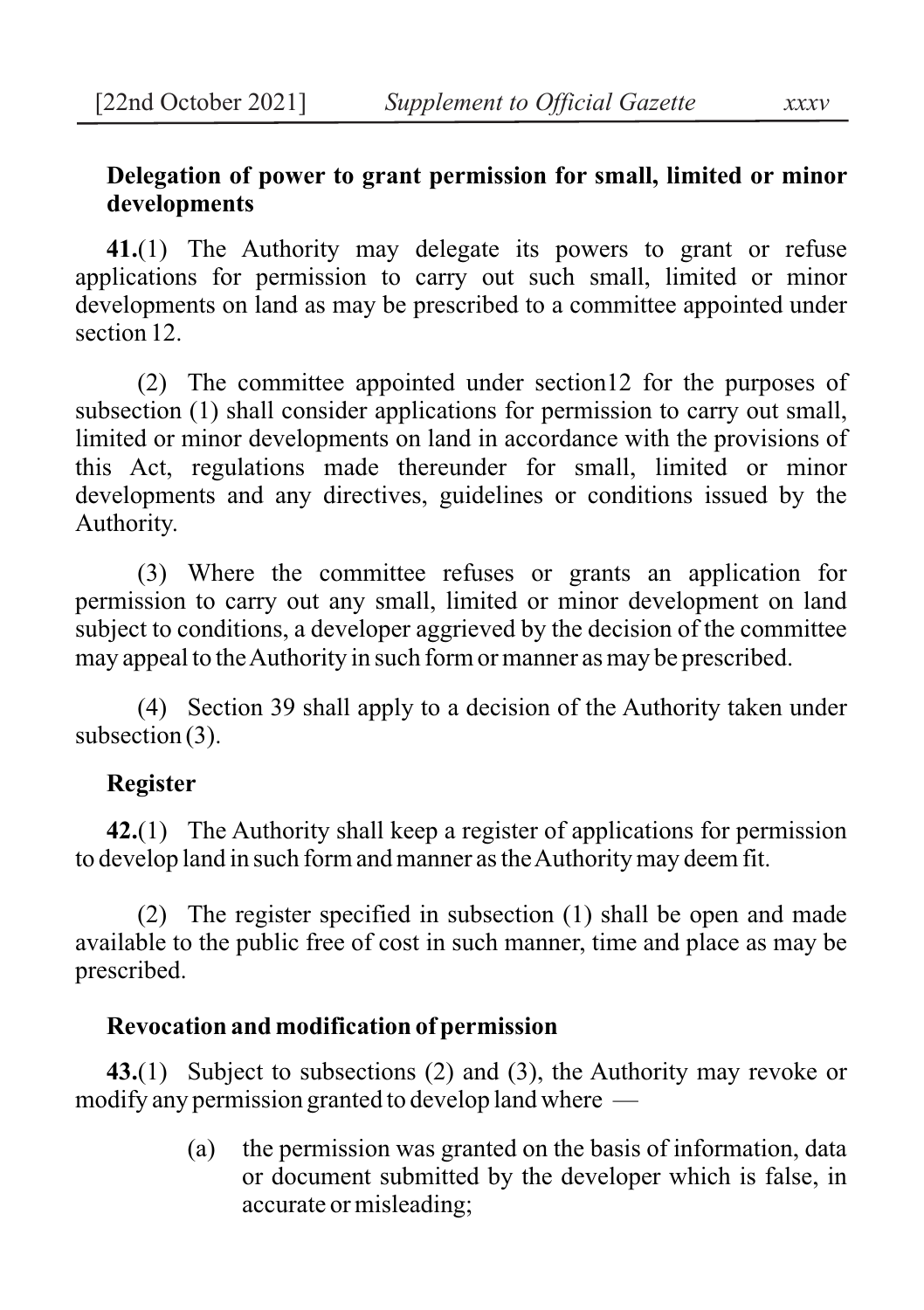- (b) the permission was granted on the basis of a circumstance, condition, or factual element that existed at the time of submission of the application and there has been a change in such circumstance, condition, or element which warrants revocation or modification of the permission;
- (c) the development to which the permission relates does not comply or no longer complies with a land use plan or a National Land Use Plan in force; or
- (d) in the opinion of the Authority, it is necessary to do so in the interest of national security, public welfare, health or safety.

(2) The power to revoke or modify any permission granted to develop land under subsection (1) may be exercised, where the permission relates to —

- (a) the carrying out of building or other operations, at any time before the operations have been completed; or
- (b) a change of the use of any land, at any time before the change of use has taken place:

Provided that the revocation or modification of permission for the carrying out of building or other operations shall not affect so much of those operations as have been completed.

(3) Subsection (2) shall not apply to a revocation or modification on grounds specified in —

- (a) subsection  $(1)(a)$ ;
- (b) subsection (1)(b), if the change in circumstance, condition, or factual element in existence at the time, and on the basis of which the application was granted is caused by the applicant; and
- (c) subsection  $(1)(d)$ .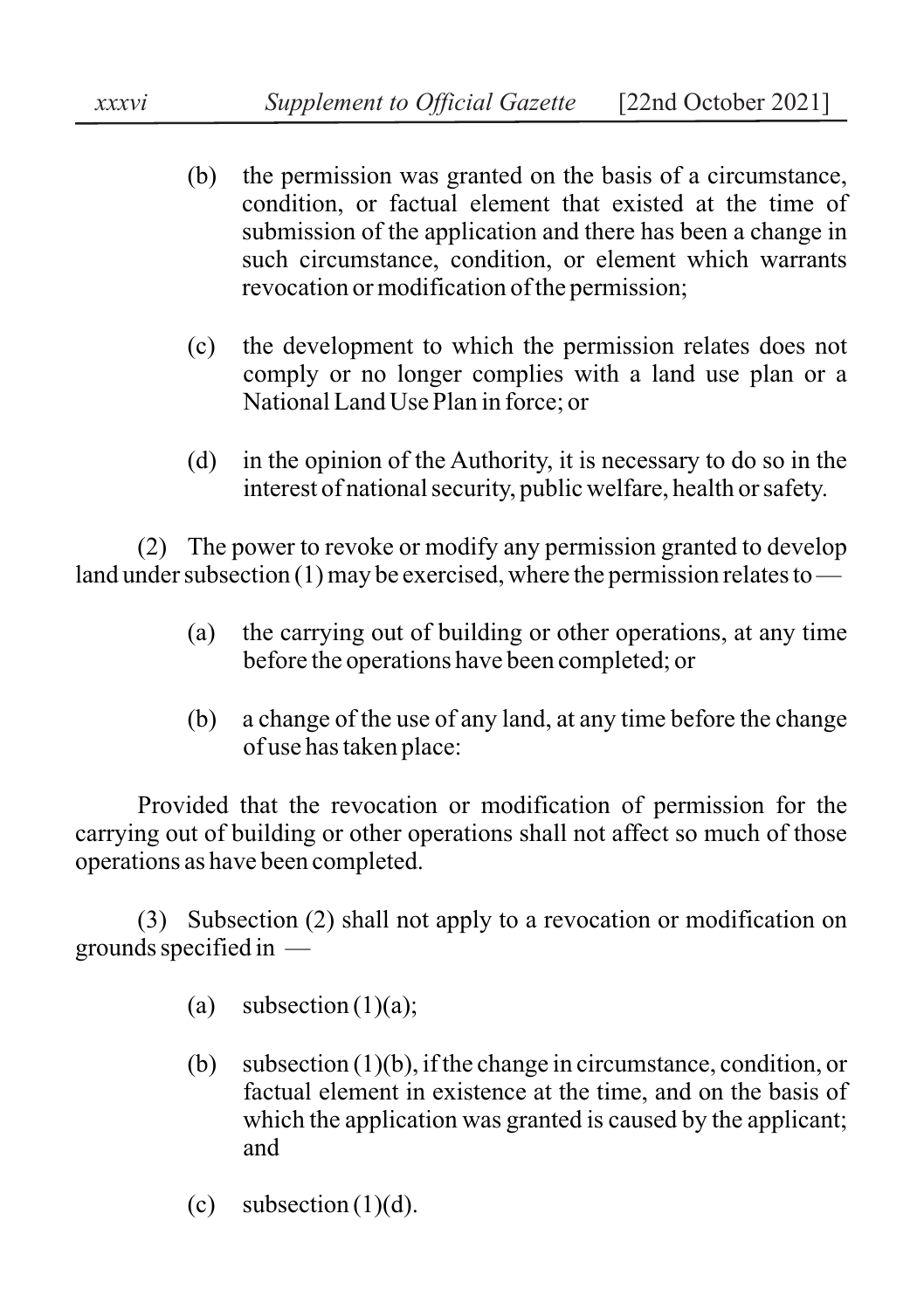(4) A person aggrieved by a revocation or modification under subsection (1) may appeal to the Appeals Board in such form and manner as may be prescribed.

### **Purpose for which building may be used**

**44.**(1) Where permission is granted under this Part for the erection of a building, the permission may specify the purposes for which the building may be used.

(2) Where no purpose is specified under sub-section(1), the permission shall be deemed to include permission to use the building for the purpose for which it is designed.

### **Permission not necessary for resumption of use of land**

**45.**(1) Where the Authority grants permission to develop land for a specified period, nothing in this Part shall be construed as requiring permission to be obtained under this Part at the expiry of the specified period for the resumption of the use of the land for the purpose for which it was normally used prior to the grant of permission.

(2) For the purposes of subsection (1), purposes for which land was normally used prior to the grant of permission shall not include any use of the land commenced in contravention of this Part.

## *Sub-Part III - Development of Land adjacent to sea*

## **Restriction on development of land adjacent to sea**

**46.**(1) A person shall not carry out development of any land adjacent to the sea without prior written permission of the Authority.

(2) A person shall, while carrying out development of any land in accordance with this Act, take such precautionary or remedial measures as may be necessary as directed by the Authority, for avoiding any damage or threat of damage to the sea shore or beach.

(3) No regularisation of any development carried out on land adjacent to the sea shall be allowed under section40.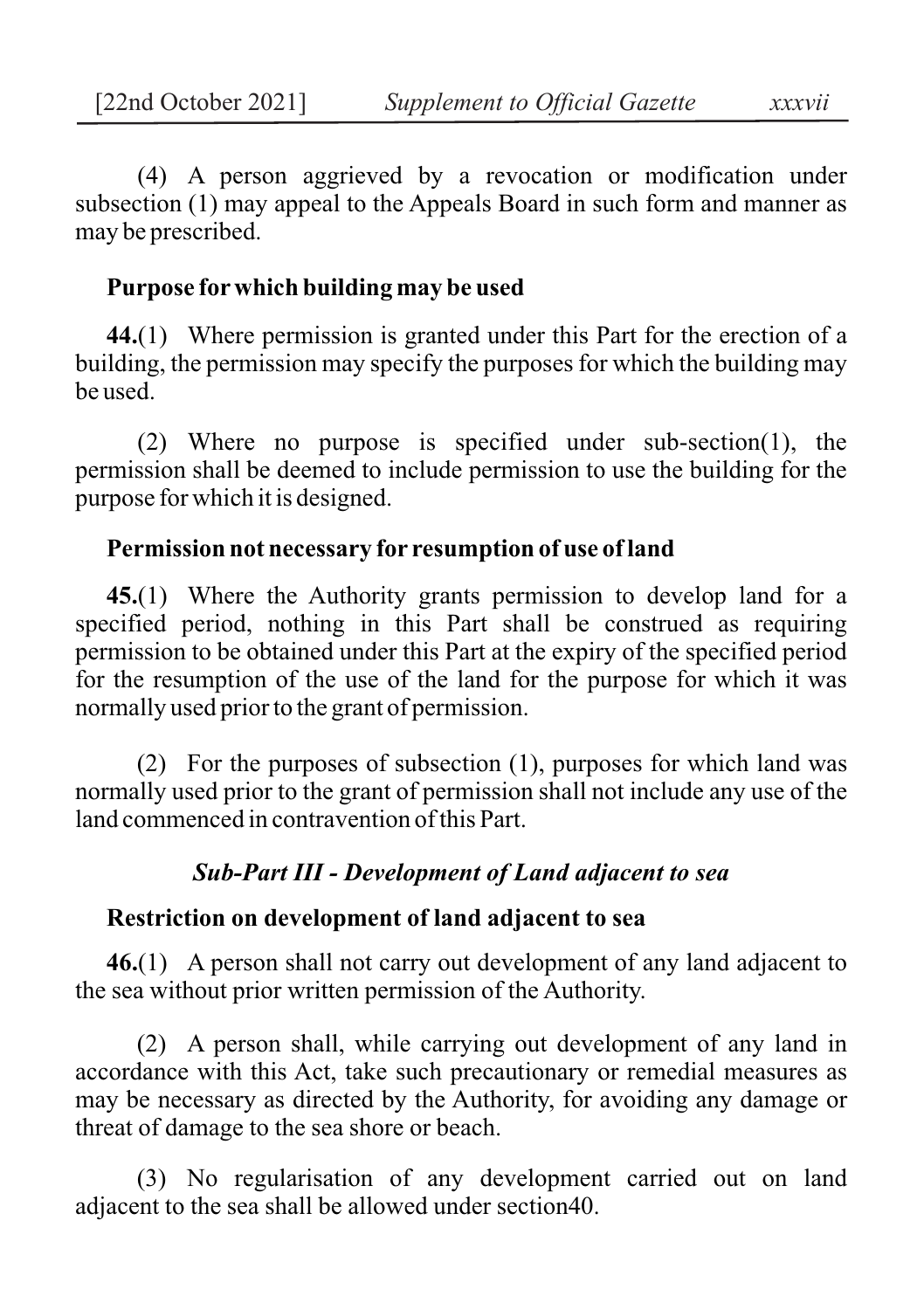(4) The Authority may, upon application made to it, grant permission to develop land under this part subject to the provisions of subsections (5) to (10).

(5) Where there is no alternative public access to a beach, traditional public use of a private landward access through an existing private development shall be sufficient ground for establishing a public right of way over that access or another access of similar convenience for the purpose of access to the beach by the public.

(6) Where the only landward access to a beach is through an existing private development where traditional public use pursuant to subsection (5) has not been established, the Minister may acquire the right to the public use of that beach access by gift, negotiation, contract, purchase, lease or compulsory acquisition in exchange for other property, interest, or monetary exemption, or by such other means as the Minister may recommend, as a condition of issuance of any permit or licence required under the provisions of this Act or any written law.

(7) Where land is acquired by way of compulsory acquisition for a beach access, the provisions of the Acquisition of Land in the Public Interest Act (Cap 249) shall apply in respect of such acquisition.

(8) Where a proposed development is likely to adversely affect the public's ability to access a beach from the landward side, any development permit shall require, as a condition, a landward public access through the development at all times free of charge and the same shall be caused to be recorded in the relevant register maintained by the Registrar General.

(9) In this section "traditional public use" means peaceful, open, continuous and uninterrupted enjoyment of access by the public for a period in excess of twenty years.

(10) While the Authority grants permission for development under this section, it may impose all or any of the conditions specified in section37.

(11) A person who fails to comply with the provisions of this section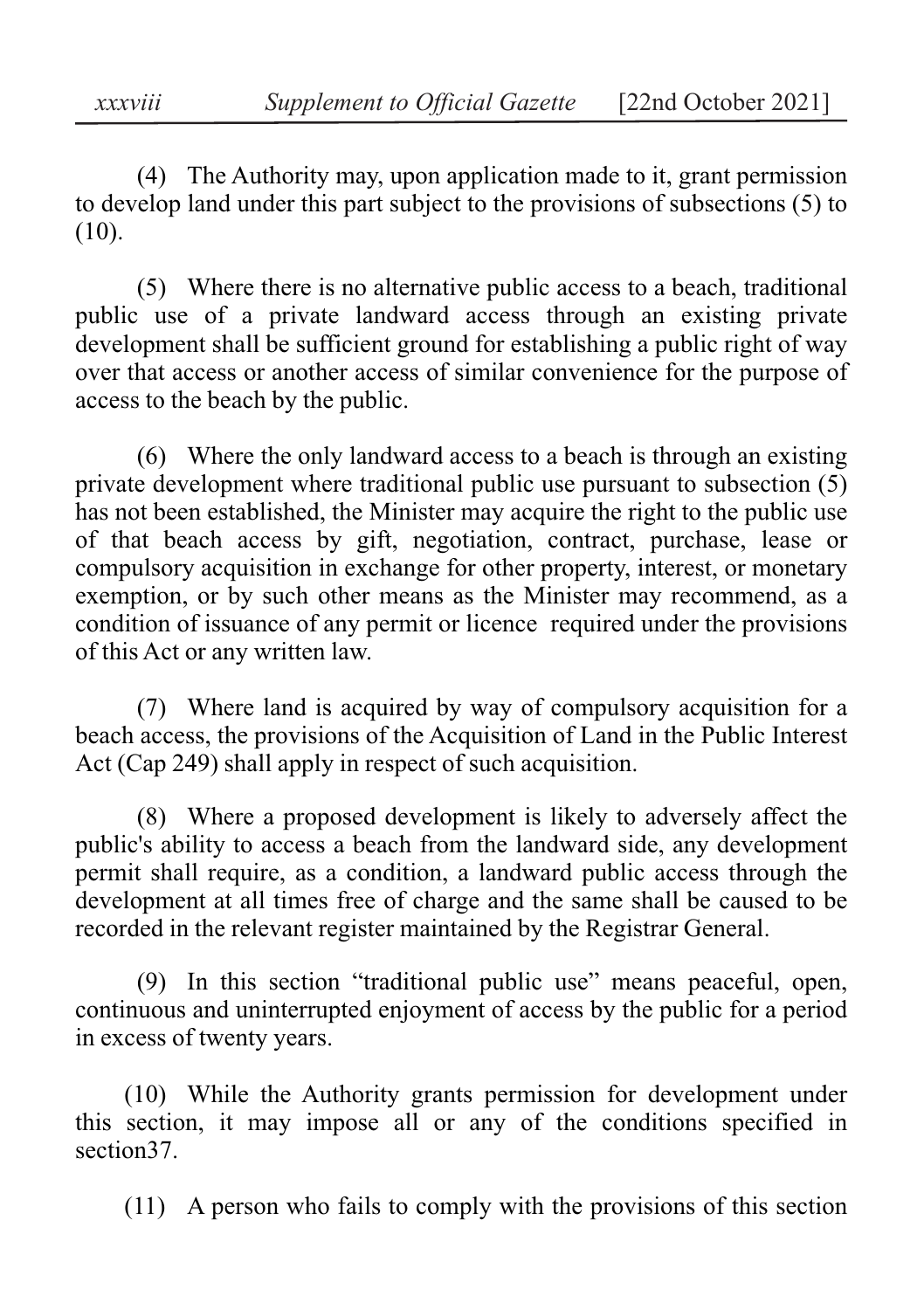commits an offence and shall be liable on conviction for a fine of SCR1,000,000.

## *Sub-Part IV* **-** *Preservation Orders, measures as to waste land and ruinous and dilapidated buildings and control of advertisements*

### **Preservation Orders**

**47.**(1) The Authority may, where it considers it to be necessary —

- (a) in the interests of amenity or public safety, that any tree or woodland should be preserved, make a tree-preservation order for preservation of such tree or woodland;
- (b) that any natural feature, such as rock boulders or feature of historic interest should be preserved, make a preservation order for the preservation of such feature; or
- (c) that any building of special architectural or historic interest should be preserved, make a building preservation order restricting the demolition, alteration or extension of that building,

in such form and manner as may be prescribed.

(2) A person who is aggrieved by an order made under subsection (1) may appeal to the Appeals Board in such form and manner as may be prescribed.

### **Waste land and ruinous and dilapidated buildings**

**48.**(1) If it appears to the Authority that the amenity of an area is seriously damaged by reason of any waste land or ruinous or dilapidated building, or there is a risk to the public health or safety by reason of any ruinous or dilapidated building, the Authority may, in the interest of amenity, by notice, require the owner or occupier of the land or the building, as the case may be, to take steps to —

(a) abate the damage; or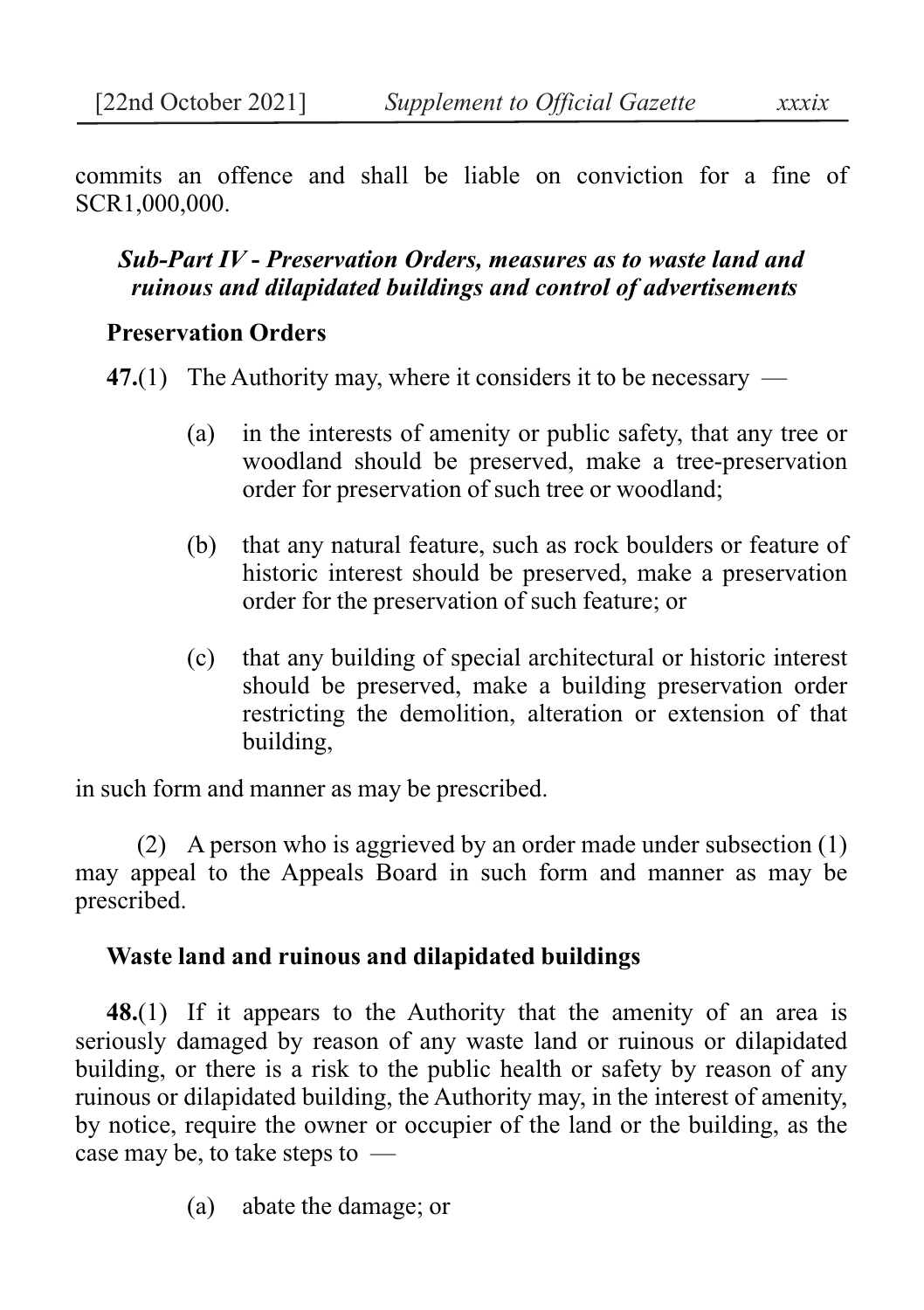(b) in the case of a ruinous or dilapidated building, demolish the building, or any part thereof, and remove any rubbish or other material resulting from or exposed by the demolition.

(2) If it appears to the Authority that the amenity of an area is seriously damaged by any rubbish or other material resulting from or exposed by the demolition or collapse of a building lying on site or on any adjoining land, the Authority may, in the interest of amenity, by notice, require the owner or occupier of the site or land, as the case may be, to take steps for removing the rubbish or material followed immediately by the implementation of a landscaping scheme submitted to and approved by the Authority.

(3) Where the owner or occupier of the land or the building on whom a notice under subsection (1) or (2) has been served does not take action required by the notice, the Authority may take such steps as it may consider necessary in the circumstances and recover the cost of such action from the owner or occupier of the land or the building as a civil debt.

(4) The notice referred to in subsections (1) and (2) shall be in such form and manner as may be prescribed.

### **Control of advertisements**

**49.**(1) The Authority shall, in the interests of amenity and public safety, regulate the display of advertisements in accordance with regulations made under this Act.

(2) A person shall not display any advertisement contrary to regulations made under this Act.

#### **Permission for advertisements deemed to be granted**

**50.** Where the Authority has granted permission to carry out development and such development involves the display of advertisements, or advertisements relating to the development being carried out are displayed in accordance with regulations made under this Act relating to the display of advertisements, it shall be deemed that the permission for the display of such advertisements has been granted by virtue of this section and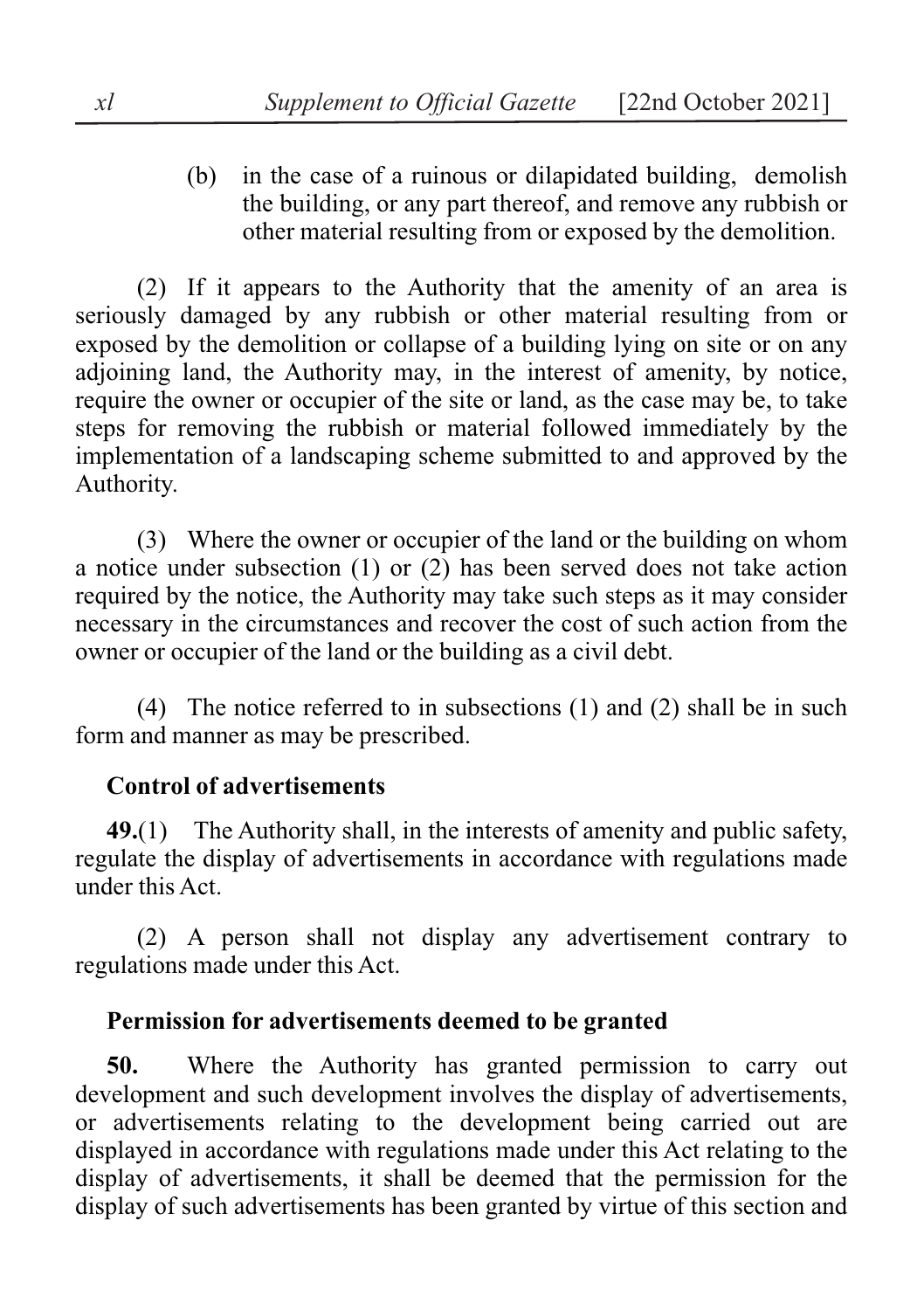no application for the permission to display such advertisements shall be necessary.

#### **PART V - COMPENSATION**

### *Sub-Part I - Compensation for refusal or conditional grant of planning permission*

## **Compensation for refusal or grant of permission subject to conditions**

**51.**(1) In this Part, "planning decision" means a refusal of permission under Part IV, or a grant of permission subject to conditions by the Authority or the Appeals Board.

(2) If on a claim made, it is shown that, as a result of a planning decision, the value of the interest of a person in the land to which the application relates, is less than it would have been if the permission had been granted or had been granted without conditions, then, the Government shall, subject to the provisions of this section and the regulations made under this Act relating to compensation, be liable to pay compensation in an amount equal to the difference in the value.

(3) A claim for compensation under subsection (2) shall be made in the prescribed form, within 6 months of the date of the decision referred to in subsection (2), or such longer period as may be prescribed.

(4) For the purposes of subsection (2), in determining whether and to what extent the value of any interest in land is less than it would have been if permission to develop the land had been granted or had been granted without conditions —

- (a) it shall be assumed that any subsequent application for permission in respect of the land would be determined in the same way; and
- (b) any undertaking of the Authority, on the refusal of permission to develop the land or to grant permission for any other development of the land, in the event of an application being made in that behalf, shall be taken into consideration.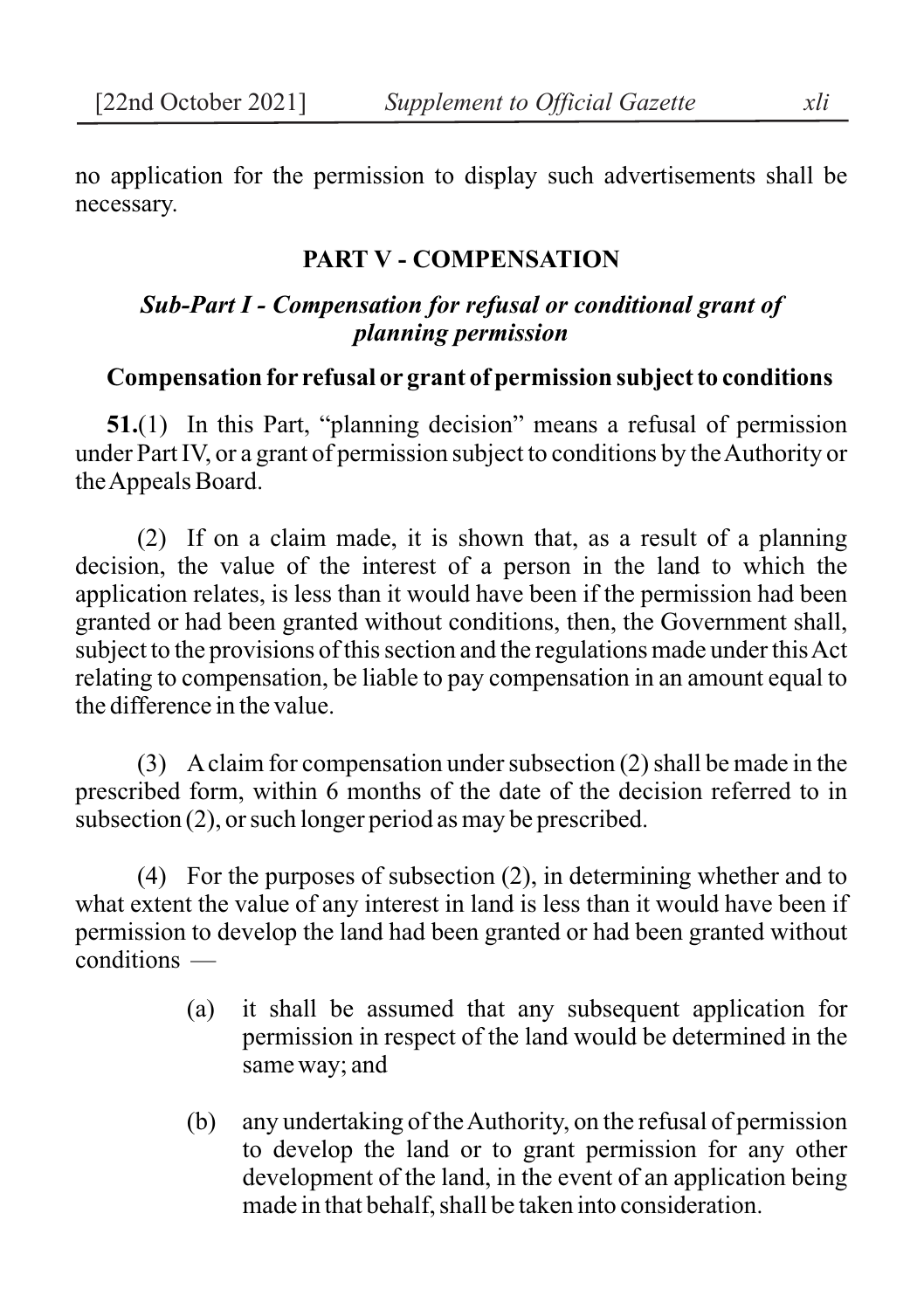(5) The compensation payable under this section shall, in default of determination by agreement, be determined by a Court of competent jurisdiction.

#### **Compensation not payable in certain cases**

**52.**(1) The compensation under section 51 shall not be payable in the following circumstances —

- (a) in respect of the refusal of permission for any development that consists of, or includes, the making of any material change in the use of any buildings or other land;
- (b) in respect of the refusal of permission to develop land, if the reason or one of the reasons stated for the refusal is that the proposed development is not in accordance with the land use plan or development plan in force;
- (c) in respect of the refusal of permission to develop land, where the refusal is  $-$ 
	- *(i)* for the lack of environmental authorisation for the proposed development under the Environment Protection Act, 2016 (Act 18 of 2016); or
	- *(ii)* on the ground of non-compliance by the proposed development with the provisions of the Public Health Act, 2015 (Act 13 of 2015); or
	- *(iii)* on the ground of non-compliance by the proposed development with the provisions of the Seychelles Heritage Foundation Act (Cap 315) or the National Monuments Act (Cap 140);
- (d) in respect of the refusal of permission to develop land, if the reason or one of the reasons stated for the refusal is that development of the kind proposed would be premature by reference to one or more of the following matters, that is —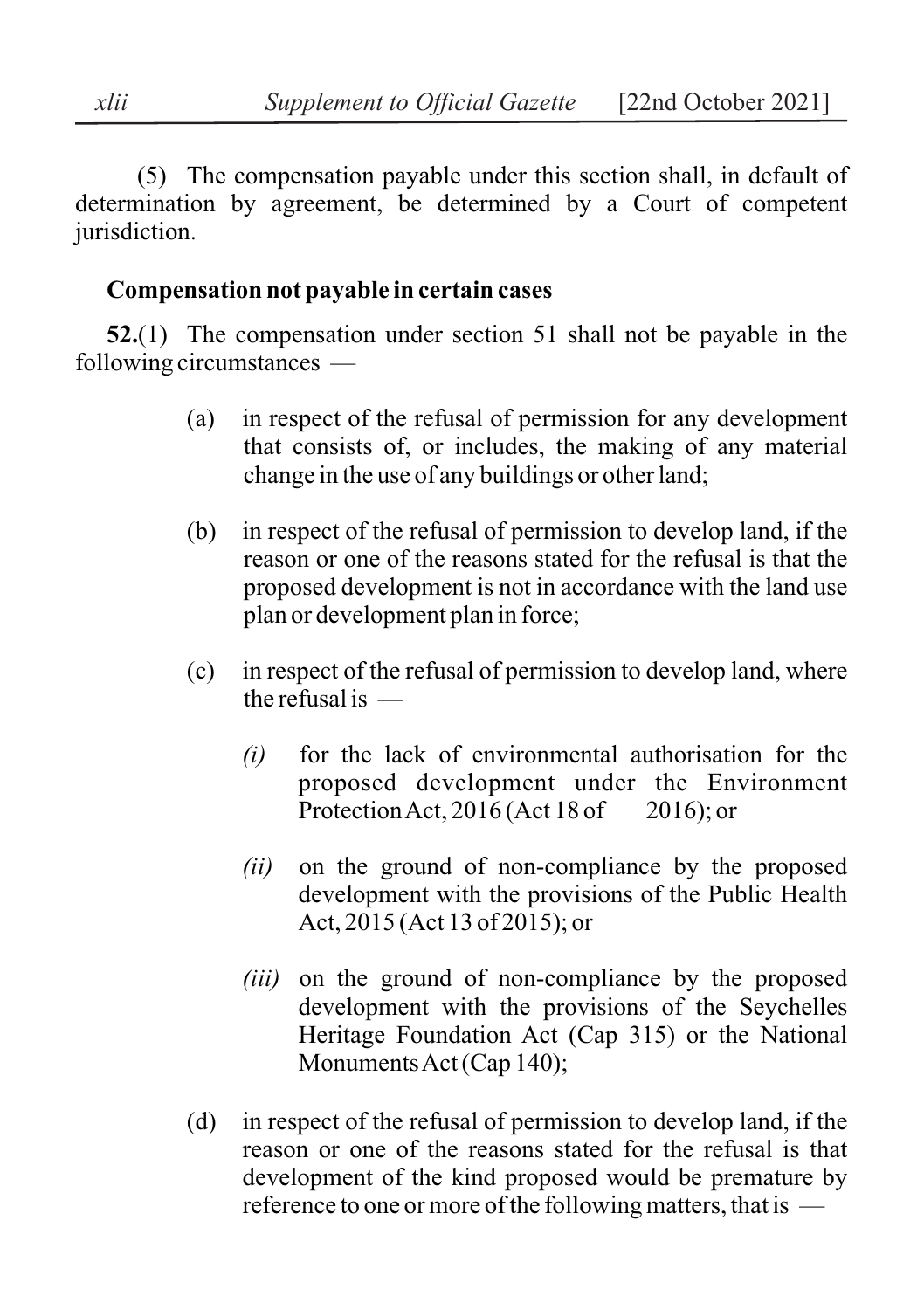- *(i)* the order of priority for development in the area in which the land is situated, indicated in the development plan for that area;
- *(ii)* any existing deficiency in the provision of water supplies or other utility services;
- *(iii)* any existing deficiency in the means of access from the nearest public road;
- $(iv)$  the suitability of the land for a particular development;
- *(v)* the suitability of the land for agriculture or for continued use for agricultural purposes; or
- *(vi)* the existence of other land which, in the opinion of the Authority, is more suitable for the proposed development in the land use plan or development plan in force;
- (e) in respect of the refusal of permission to develop land, if the reason or one of the reasons stated for the refusal is that the land is unsuitable for the proposed development on account  $of -$ 
	- *(i)* its excessive steepness; or
	- *(ii)* its likelihood to flooding;
- (f) in respect of the imposition, on the grant of permission to develop land, of any condition relating to —
	- *(i)* the number or disposition of buildings on any land;
	- *(ii)* the dimensions, design, structure or external appearance of any building, or the materials to be used in its construction;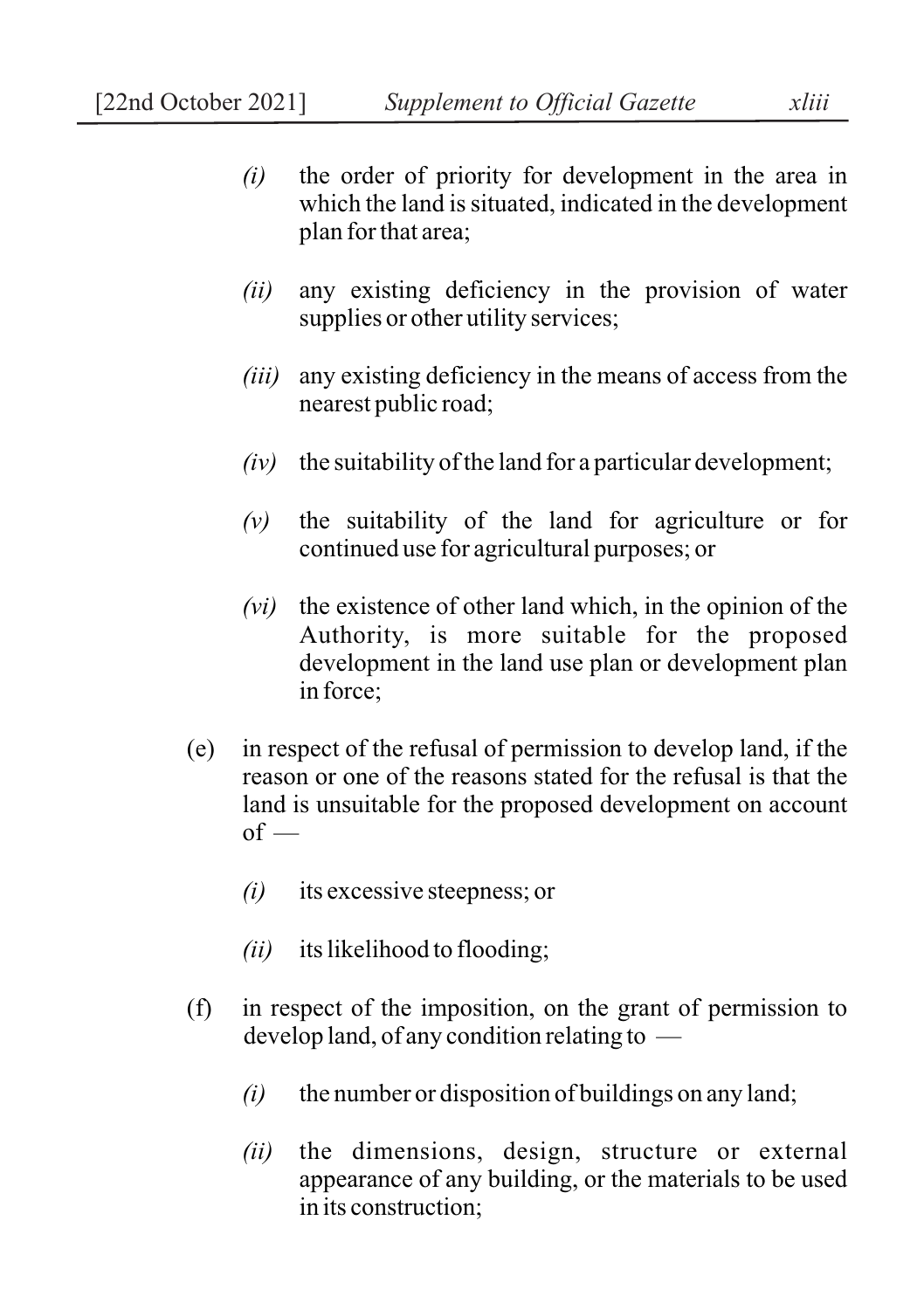- *(iii)* the manner in which any land is to be laid out for the purposes of the development, including the provision of facilities for the parking, loading or unloading or fuelling of vehicles on the land;
- *(iv)* the use of any buildings or other land; or
- *(v)* the location or design of any means of access to a road, or the materials to be used in the construction of such means of access;
- (g) in respect of the imposition, on the grant of permission to develop land, of any condition mentioned in section 37(1)(c) or  $(d)$ :
- (h) in respect of any condition subject to which permission is granted for the mining and working of minerals; or
- (i) in respect of any planning decision on an application pursuant to regulations made under this Act for the regulation of the display of advertisements.

(2) For the purposes of this section, a planning decision whereby permission to develop land is granted subject to a condition prohibiting development of a specified part of that land shall be treated as a decision refusing permission with respect to that part of the land only.

### **No compensation if other development permitted**

**53.**(1) Compensation under section 51 shall not be payable in respect of a planning decision whereby permission is refused for development of land if there is available, with respect to that land, permission for development of a residential, commercial or industrial character which consists wholly or mainly of the construction of houses, flats, shops or office premises, hotels, garages and petrol filling stations, cinemas or industrial buildings, including warehouses, or any combination thereof.

(2) Where permission for a development specified in subsection (1) is available with respect to only a part of the land, this section shall have effect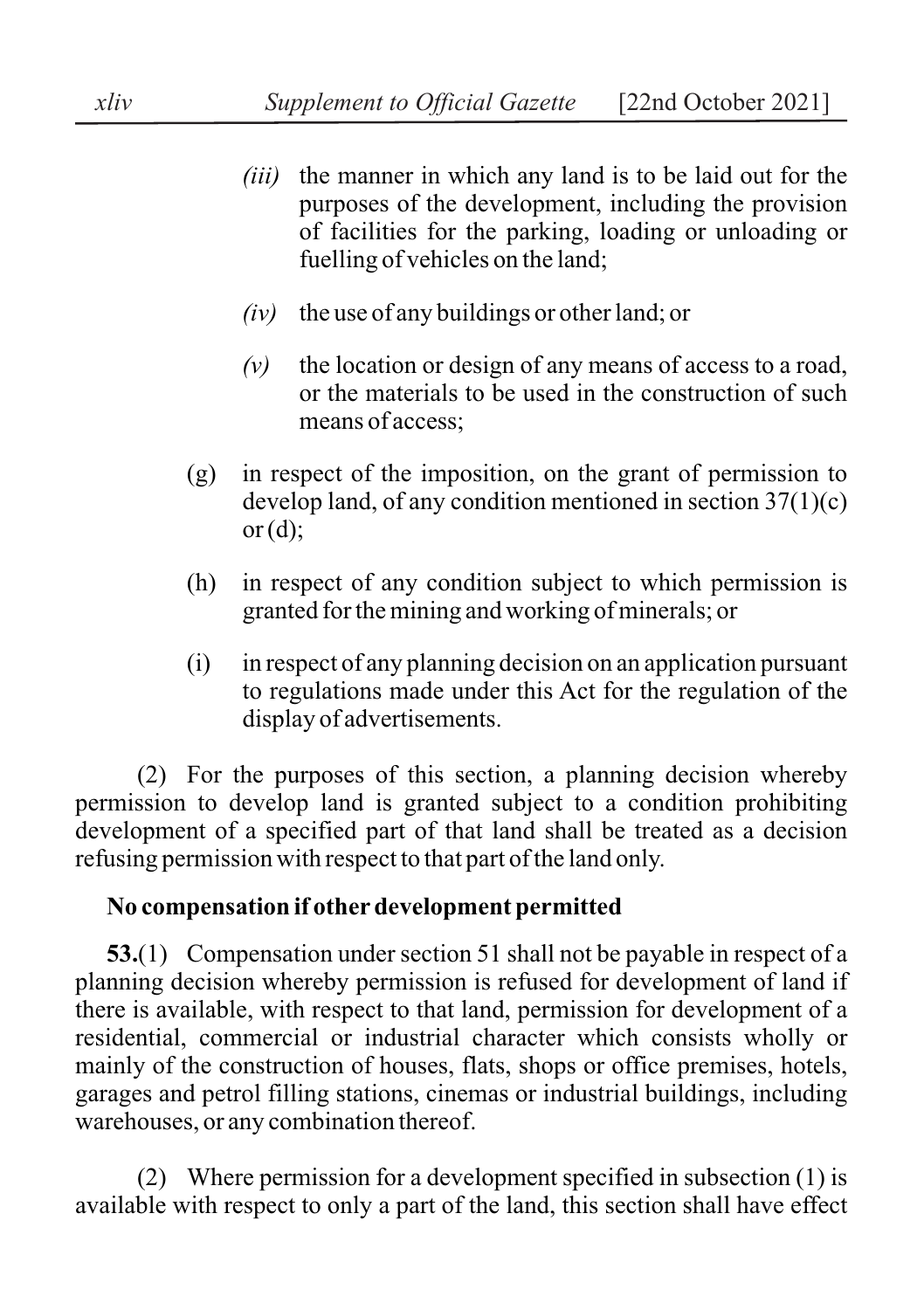insofar as the interest in respect of which a claim for compensation is made subsists in that part.

(3) Where a claim for compensation under section 51 is made in respect of an interest in any land, the permission for developments referred to in subsection (1) shall, for the purposes of this section, be deemed to be available with respect to that land or a part thereof, if, immediately prior to the final determination of the claim for compensation, there is in force with respect to that land or part thereof, a permission or an undertaking by the Authority to grant permission for such development without conditions, other than the conditions mentioned in section  $37(1)(c)$  or (d) or section  $52(1)(d)$ .

## *Sub-Part II - Compensation for revocation or modification of permission to develop land*

### **Compensation for revocation or modification for reasons other than depreciation in value**

**54.**(1) Where a permission to develop land is revoked or modified under section43, the Government may pay compensation to the person interested in the land, in respect of —

- (a) expenditure incurred by that person in carrying out work that is rendered unsuccessful pursuant to the revocation or modification of the permission; or
- (b) the loss or damage sustained by that person, otherwise than under paragraph (a), that is directly attributable to the revocation or modification of the permission,

but no compensation shall be payable under this section in respect of loss or damage consisting of the depreciation in value of any interest in the land by virtue of the revocation or modification.

(2) A claim for compensation under subsection (1) shall be made in writing to the Authority, in the prescribed form, within 6 months of the date of revocation or modification of the permission or such longer period as may be prescribed.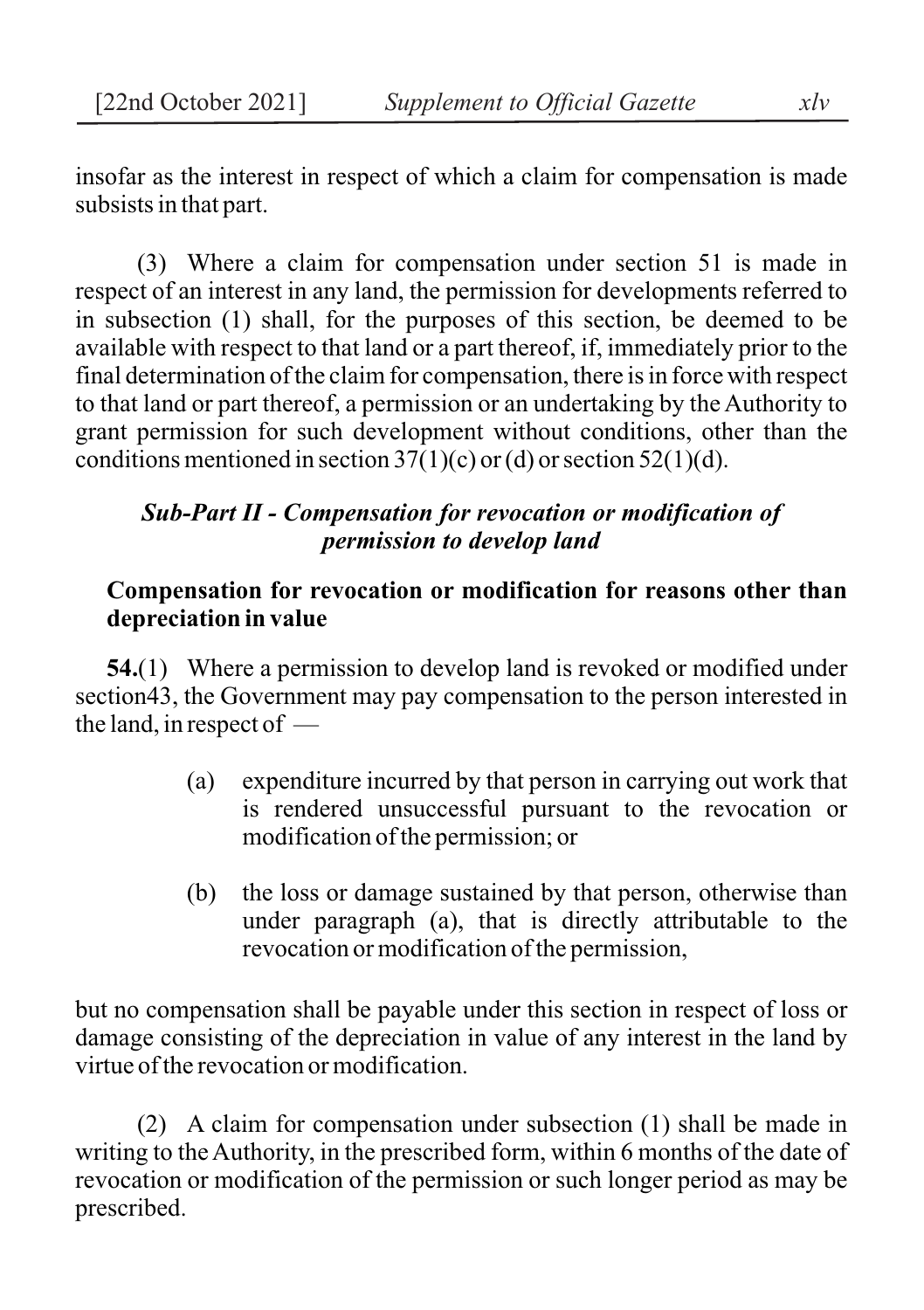(3) The compensation under this section shall not be payable for a revocation or modification of permission to develop land on the grounds specified in —

- (a) section  $43(1)(a)$ ;
- (b) section  $43(1)(b)$  of the Act, if the change in circumstance, condition, or factual element in existence at the time, and on the basis of which, the application was granted is caused by the applicant; and
- (c) section  $43(1)(d)$ .

(4) For the purposes of this section, the expenditure incurred in the preparation of plans for the purposes of any work or for similar matters preparatory to the work shall be deemed to be included in the expenditure incurred in carrying out that work but compensation shall not be paid in respect  $of$  —

- (a) other work carried out prior to the grant of the permission that is revoked or modified; or
- (b) other loss or damage, not being loss or damage consisting of the depreciation in value of an interest in land, arising out of anything done or omitted to be done prior to the grant of the permission that is revoked or modified.

(5) Where compensation is payable under this section in respect of expenditure incurred in carrying out any work on land, the compensation shall be reduced by an amount equal to the value of the work, if —

- (a) the Government purchases any interest in that land; or
- (b) a claim for compensation is made in respect of an interest in that land under section50.

## **Compensation for revocation or modification in cases of depreciation in value**

**55.**(1) Where as a result of —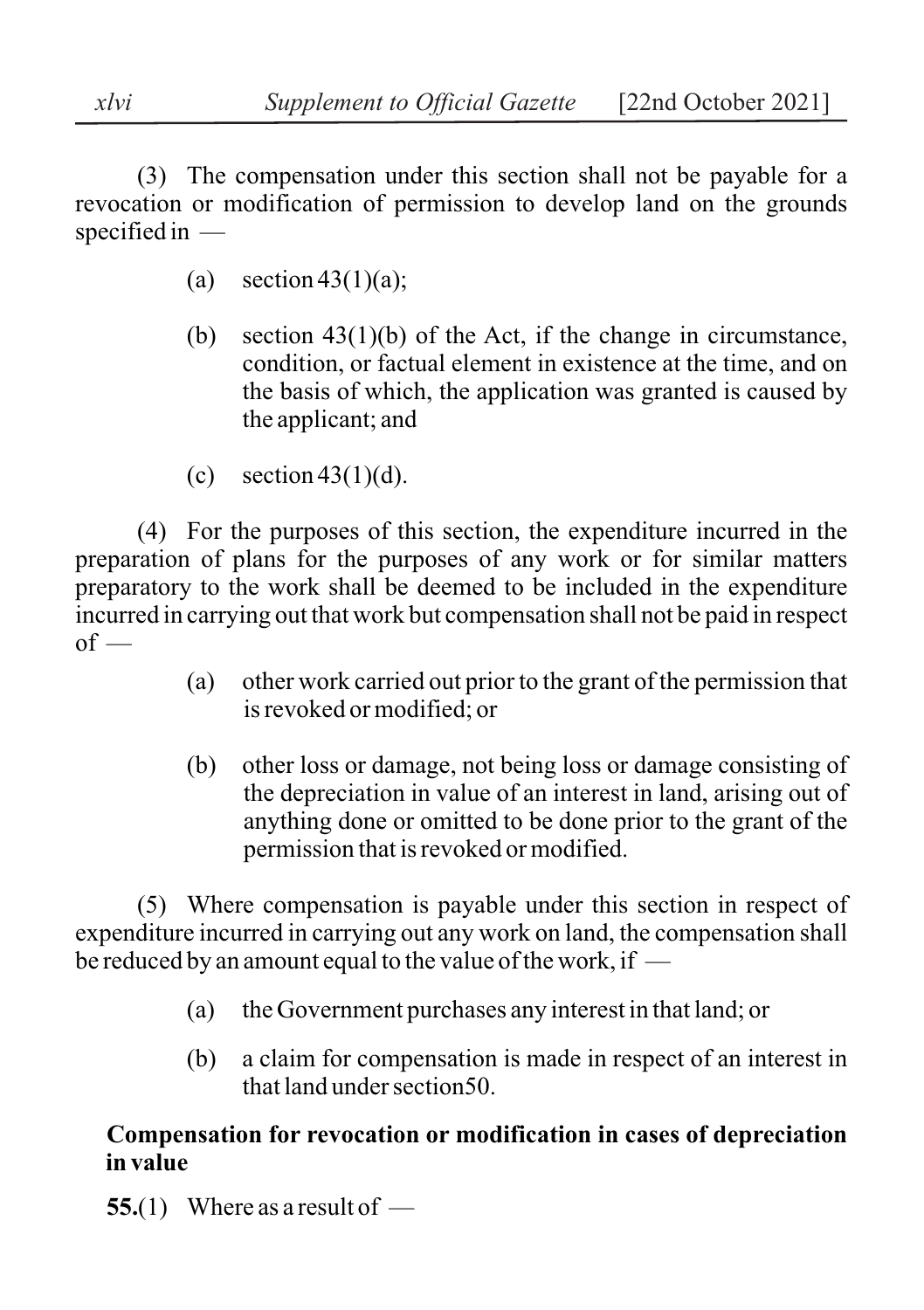- (a) the revocation of permission to develop land; or
- (b) the modification of permission to develop land by the imposition of conditions,

the value of the interest of any person in the land is less than it would have been if the permission had not been revoked or had not been modified, the Government shall, subject to the provisions of this section, section 51 and regulations made under this Act relating to compensation, pay to that person compensation of an amount equal to the difference in value.

(2) A claim for compensation under subsection (1) shall be made in writing to the Authority, in the prescribed form, within 6 months of the date of the revocation or modification of permission or such longer period as may be prescribed.

(3) For the purposes of subsection (1), in determining whether and to what extent the value of any interest in land is less than it would have been if the permission had not been revoked or modified —

- (a) it is assumed that any subsequent application for permission in respect of the land would be determined in the same way; and
- (b) regard shall be had to an undertaking of the Authority, on the revocation of permission to develop land, to grant permission for any other development of the land, in the event of an application being made in that behalf.

(4) The compensation payable under this section shall, in default of determination by agreement, be determined by the Court.

## **PART VI - ENFORCEMENT**

## *Sub-Part I - Stop notice*

# **Stop notice**

**56.**(1) Where the Authority has reasonable grounds to believe that —

(a) any development is being carried out on land without permission;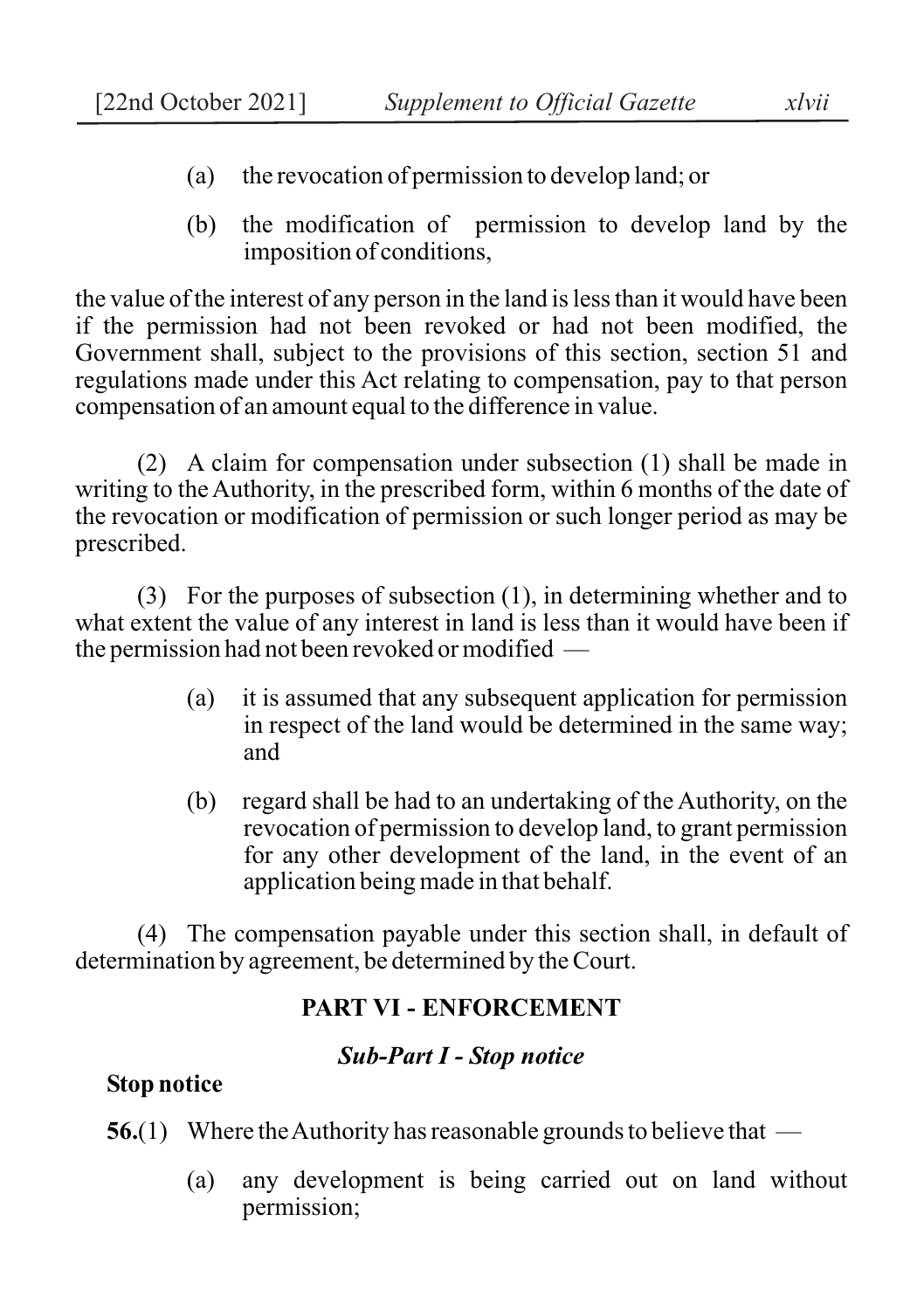- (b) any development is being carried out on land contrary to permission granted; or
- (c) any condition of permission granted for the carrying out of any development on land is not or has not been complied with.

the Authority may, at any time, serve a stop notice in respect of the development in accordance with the provisions of this section.

(2) Where the Authority has initiated any proceedings for the revocation or modification of any permission under section43, it may serve a stop notice in respect of the development permitted under such permission in accordance with the provisions of this section.

- (3) A stop notice may be served on
	- (a) the owner or occupier of the land;
	- (b) the person representing the owner or occupier of the land for the purposes of making an application for permission to develop land;
	- (c) the developer of the land; or
	- (d) the contractor or any other person carrying out, performing or undertaking works involved in the carrying out of the development.
- (4) A stop notice shall
	- (a) specify the development that is being carried out without permission or contrary to permission granted or the condition of permission granted that is not being or has not been complied with; and
	- (b) require the person on whom the notice is served to discontinue the development in whole or in part.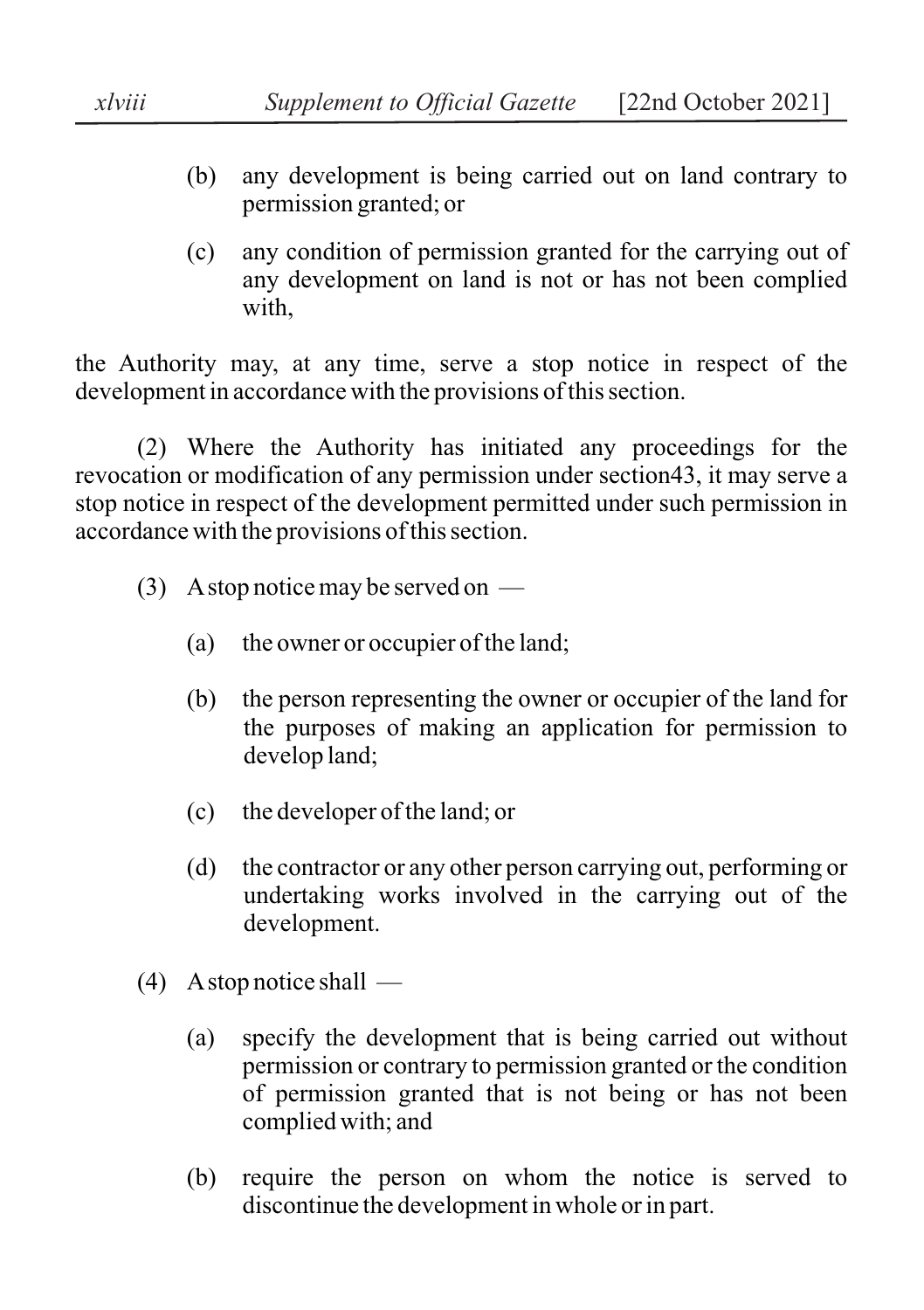(5) A stop notice served under subsections (1) or (2), shall come into force immediately upon service of the notice, and notwithstanding an appeal under section39, shall remain in force until it is withdrawn by the Authority, the Minister or the Court in accordance with the provisions of this Act.

## *Sub-Part II - Enforcement notice*

## **Enforcement notice**

**57.**(1) The Authority may, —

- (a) at the time of service of a stop notice under section 56 or not later than 5working days after service of such notice; or
- (b) where the Authority has reasonable grounds to believe that any development is being carried out without permission, contrary to permission granted or that any condition of permission granted for the development is not being or has not been complied with, as the case may be, at any time, whether or not a stop notice has been served under section56,

serve on the person referred to in section 56 (3) (a), (b), (c) or (d), a notice to show cause as to why an enforcement notice should not be served on that person, failing which an enforcement notice shall be so served.

- (2) The show cause notice served under subsection (1) shall
	- (a) specify the development that is being carried out without permission, contrary to permission or the condition of the permission granted that is not being or has not been complied with, as the case may be, and the details of the noncompliance, as the case may be; and
	- (b) require the person on whom it is served that the person may, not later than 5 working days after service of the notice, show cause as to why an enforcement notice should not be served, requiring the steps —
		- *(i)* specified in the notice to be taken for restoring the land to its condition prior to the development or to comply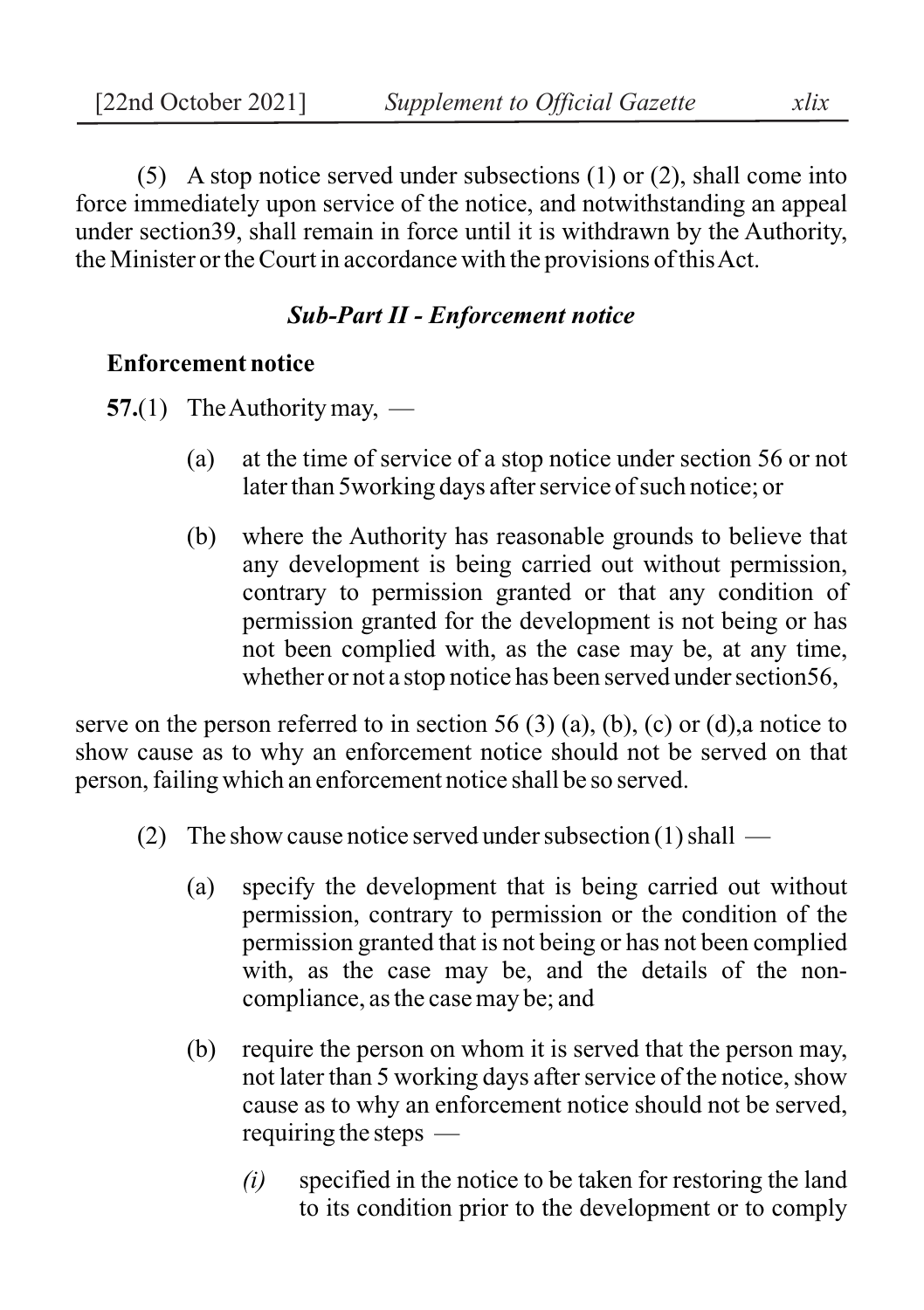with such condition as the Authority deems necessary in the circumstances or for securing compliance with the condition that has not been complied with, as the case may be; or

*(ii)* referred to in subparagraph *(i)* to be taken within the period specified in the notice.

(3) Where a show cause notice is served on a person under subsection  $(1)$ , the person, within 5 working days after the service of such notice,  $-$ 

- (a) satisfies the Authority that an enforcement notice should not be served on him or her, the Authority shall not serve an enforcement notice on that person; or
- (b) fails to satisfy the Authority that an enforcement notice should not be served on him or her, the Authority shall serve an enforcement notice on that person.

(4) The enforcement notice served under subsection (3)(b) shall specify —

- (a) the development that is being carried out without permission, contrary to permission granted or the condition of permission granted which is not being or has not been complied with, as the case may be;
- (b) the steps to be taken for restoring the land to its condition prior to the development or to comply with such condition as the Authority deems necessary in the circumstances or for securing compliance with the condition that is not being or has not been complied with; and
- (c) the period within which the steps referred to in paragraph (b) shall be taken.

(5) The steps for restoring the land to its condition prior to the development or for securing compliance with any condition of the permission granted referred to in subsection  $(2)(b)(i)$  or  $(3)(b)$  may, in particular, require the demolition or alteration of any buildings or works.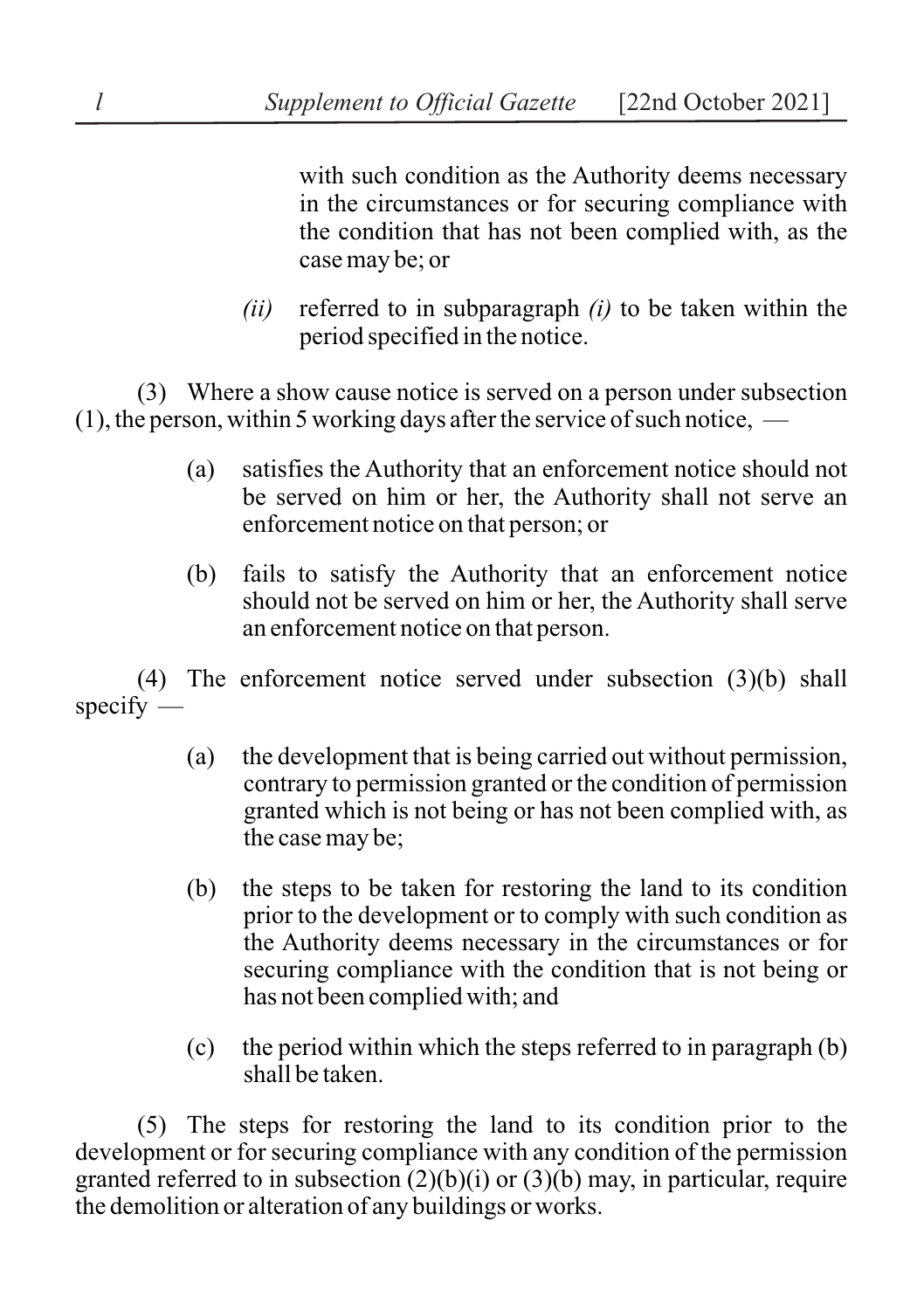(6) An enforcement notice shall come into effect after 14 working days of the service of that notice or on the final determination of an appeal under section39, whichever is the later, where the notice requires a person to —

- (a) restore any land to its condition prior to the development or use or comply with such condition as the Authority deems necessary in the circumstances; or
- (b) demolish or alter any building or works undertaken prior to service of the notice,

## **Duty to inform**

**58.**(1) Where a stop notice or an enforcement notice is served on a person other than the owner or occupier of the land to which the notice relates, the person on whom the notice is served shall, immediately, inform the owner or occupier of the land, of such service and the contents and requirements of the notice, as the case may be, and the stop notice or enforcement notice shall contain a direction to that effect.

(2) Where a stop notice or an enforcement notice is served on the owner or occupier of the land to which the notice relates, the owner or occupier shall immediately inform —

- (a) the person representing the owner or occupier of the land for the purposes of an application for permission to develop land;
- (b) the developer of the land; and
- (c) the contractor or any other person carrying out the development,

of such service, and the contents and requirements of the notice and the notice shall contain a direction to that effect.

## **Where person served with enforcement notice ceases to be owner of land**

**59.**(1)Where an enforcement notice was served on a person who was the owner of the land prior to the expiry of the period specified in the enforcement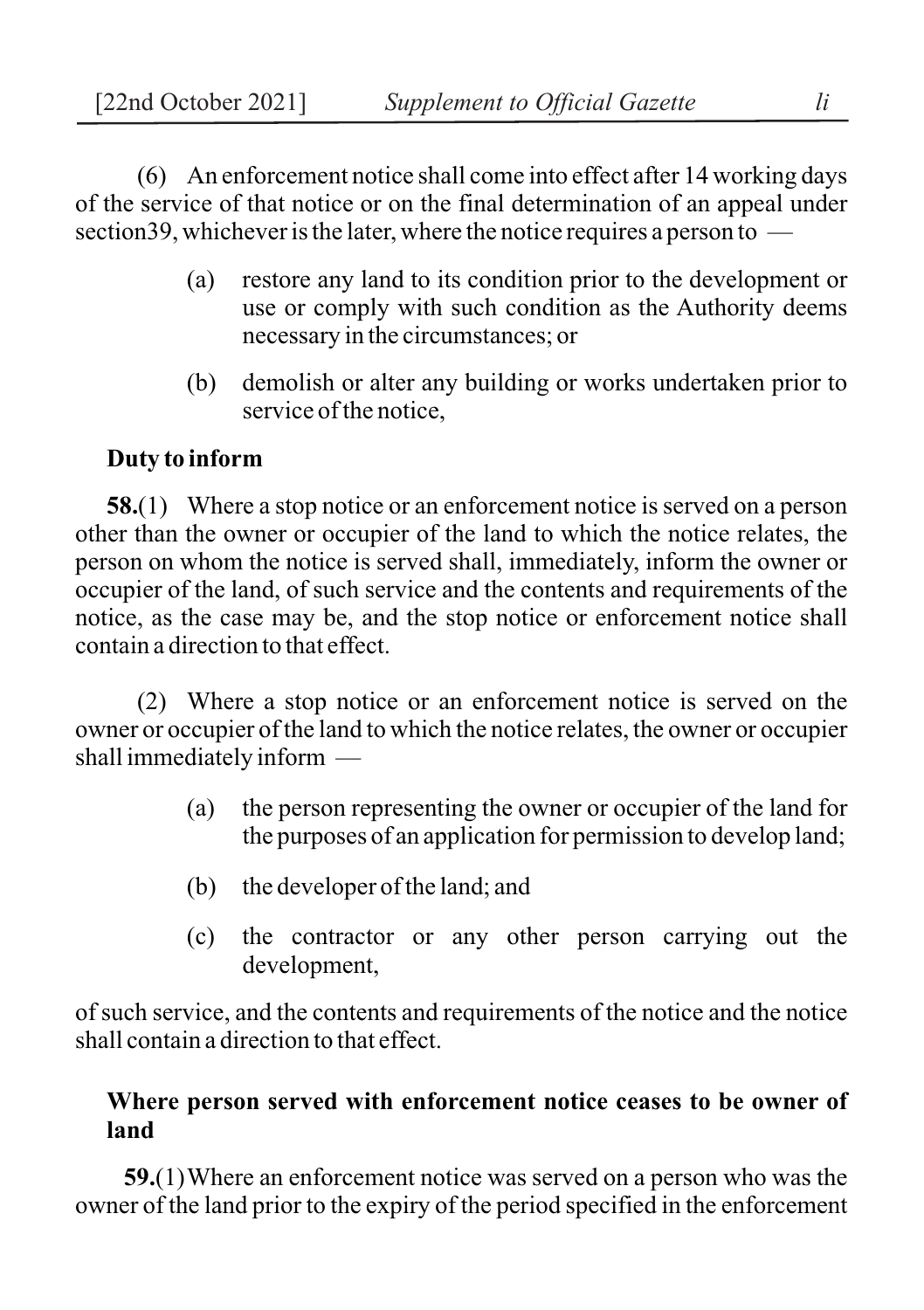notice or of such extended period as the Authority may allow for compliance with the notice and who subsequently ceased to be the owner of the land, then the new owner of the land, on an application made by that person or the new owner shall be made a party in any proceedings instituted in relation to the enforcement notice.

(2) If it has been proved that any steps required by the enforcement notice have not been taken and the person against whom proceedings was brought, proves that —

- (a) the failure to take the steps is attributable, in whole or in part, to the default of the new owner of the land at the relevant time, the new owner of the land shall be liable for noncompliance of the enforcement notice; and
- (b) he or she took all reasonable steps to secure compliance with the enforcement notice, he or she shall be discharged from the proceedings and of any liability.

# *Sub-Part III -Notice of immediate enforcement*

# **Notice of Immediate Enforcement**

**60.**(1) Notwithstanding sections 56 and57, where the Authority is satisfied on reasonable grounds that any development is being carried out without permission or contrary to the permission granted or that any condition of the permission granted is not being complied with or on public land without permission and there exists a threat to national security, public health or safety or the development has an adverse effect on public amenities, the Authority may serve a notice of immediate enforcement in accordance with the provisions of this section.

(2) A notice of immediate enforcement under subsection (1) may be served on —

- (a) the owner or occupier of the land;
- (b) the person representing the owner or occupier of the land for the purposes of an application for permission to develop land;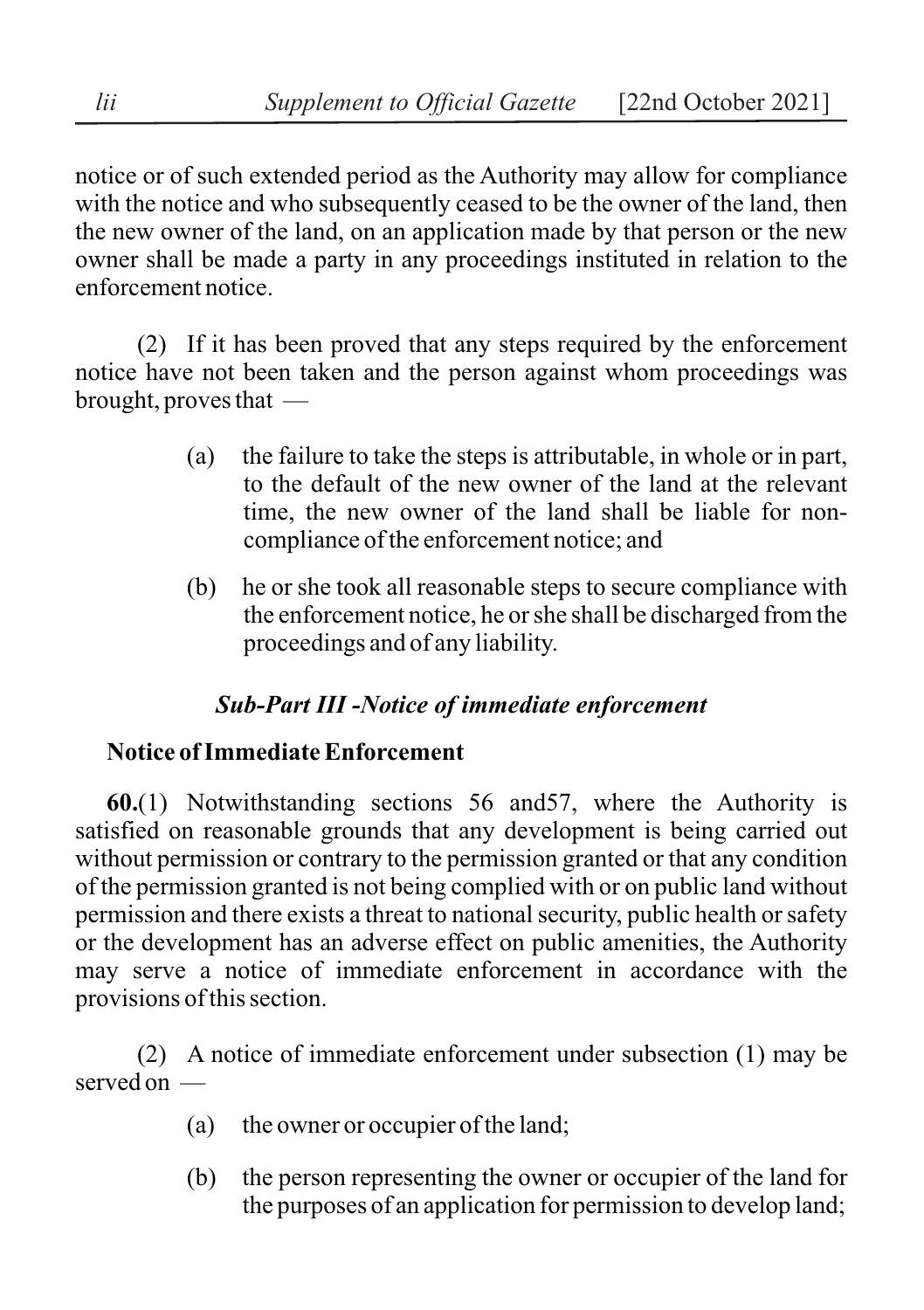- (c) the developer of the land; or
- (d) the contractor or any other person carrying out, performing or undertaking works involved in the carrying out of, the development.
- (3) A notice of immediate enforcement under subsection (1) shall
	- (a) specify the development carried out and the reasons and grounds on which notice is served; and
	- (b) give the person on whom it is served 24 hours or such shorter period as the circumstances may require to demolish or alter any building or work or take such other measures as the Authority deems necessary in the circumstances to eliminate the threat to the national security, public health or safety or adverse effect on public amenities.

## *Sub-Part IV - Powers of Authority to take steps required by a notice and appeals therefrom*

### **Power of Authority to take steps required to be taken by enforcement notice**

**61.**(1) Subject to subsection (2), if within the period specified in an enforcement notice, or within such extended period as the Authority may allow for compliance with the enforcement notice, any steps required to be taken by the enforcement notice have not been taken, the Authority may authorise a person to enter on the land and take the steps required by such notice.

(2) Subsection (1) shall not apply where the steps required to be taken by an enforcement notice consist in the discontinuance of any use of the land.

(3) The Authority may recover the expenses reasonably incurred by it in taking the steps under subsection (1) from the owner of the land as an ordinary civil debt by an action before a Court of competent jurisdiction.

### **Power of Authority to take steps required to be taken by notice of immediate enforcement**

**62.**(1) If, within the period specified in a notice of immediate enforcement, any steps required to be taken by the notice have not been taken,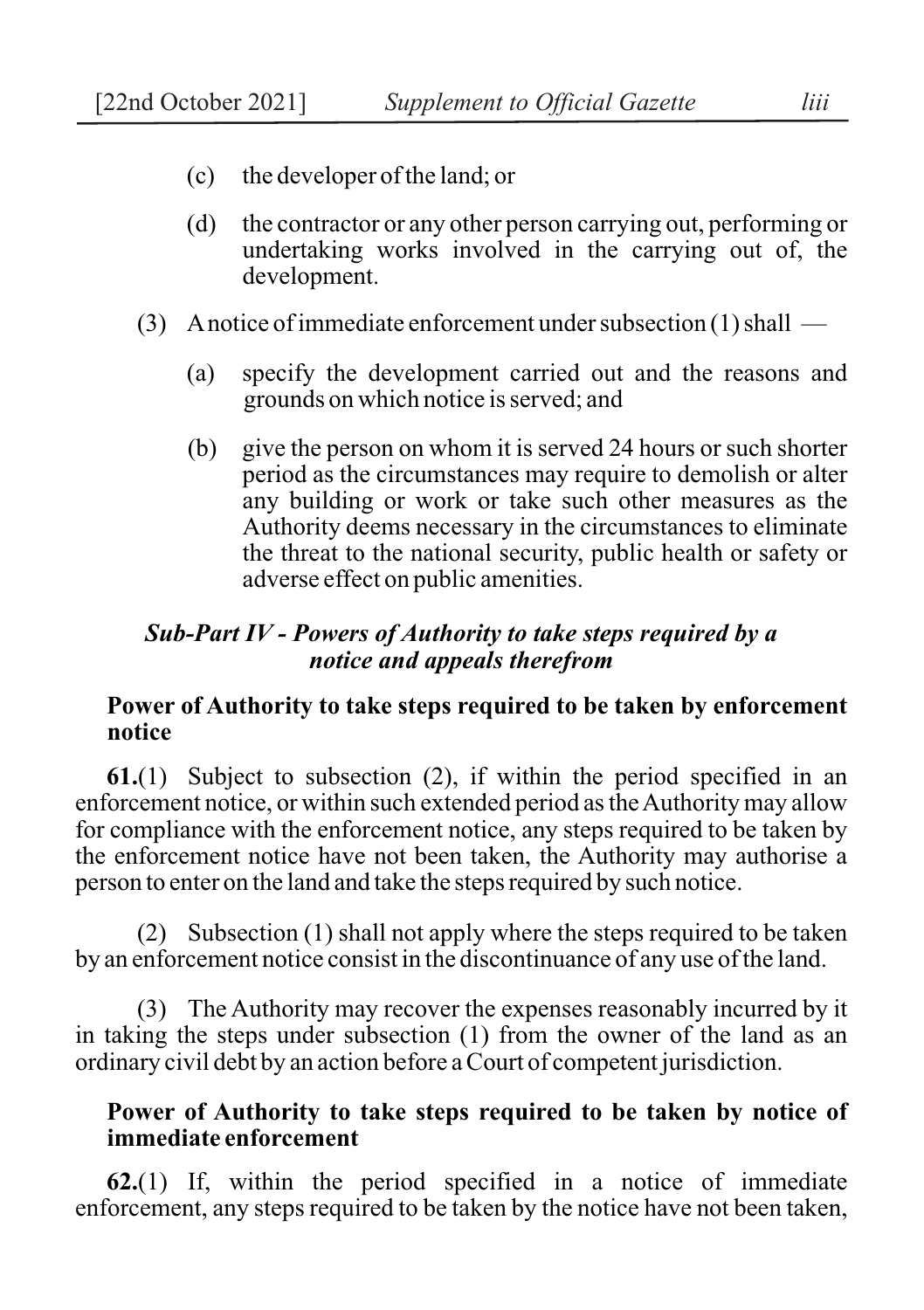the Authority shall cause the authorised person to, immediately, enter on the land and take the steps required to be taken by the notice for the protection of national security, public health or safety or the preservation of public amenities, as the case may be.

(2) If the Authority is unable to serve a notice of immediate enforcement on any of the persons referred to in section 60(2) within the time specified in the notice for compliance therewith, the Authority shall cause the authorised person to, immediately, enter on the land and take the steps required to be taken by the notice for the protection of national security, public health or safety or the preservation of public amenities, as the case may be.

(3) For the purposes of subsection (2), the Authority is unable to serve a notice of immediate enforcement if the details or whereabouts of the persons referred to under subsection (2) are unknown and cannot be ascertained by the Authority within the time specified for compliance with the notice.

(4) The Authority may recover any expenses reasonably incurred by it in taking the steps required to be taken by the notice of immediate enforcement from the owner of the land as an ordinary civil debt, by an action before a Court of competent jurisdiction.

## **Power of entry**

**63.**(1) A person authorised, in writing by the Authority, may, at any reasonable time and with such assistance as the person considers necessary, enter upon any land for the purpose of surveying it in connection with —

- (a) the preparation, approval or making of a land use plan or development plan relating to the land, including the carrying out of any update or review of the plan under Part III;
- (b) any application under Part IV for any permission, consent or determination to be given or effected in relation to that or any other land;
- (c) the making or service of any notice, order or penalty;
- (d) determining whether the conditions subject to which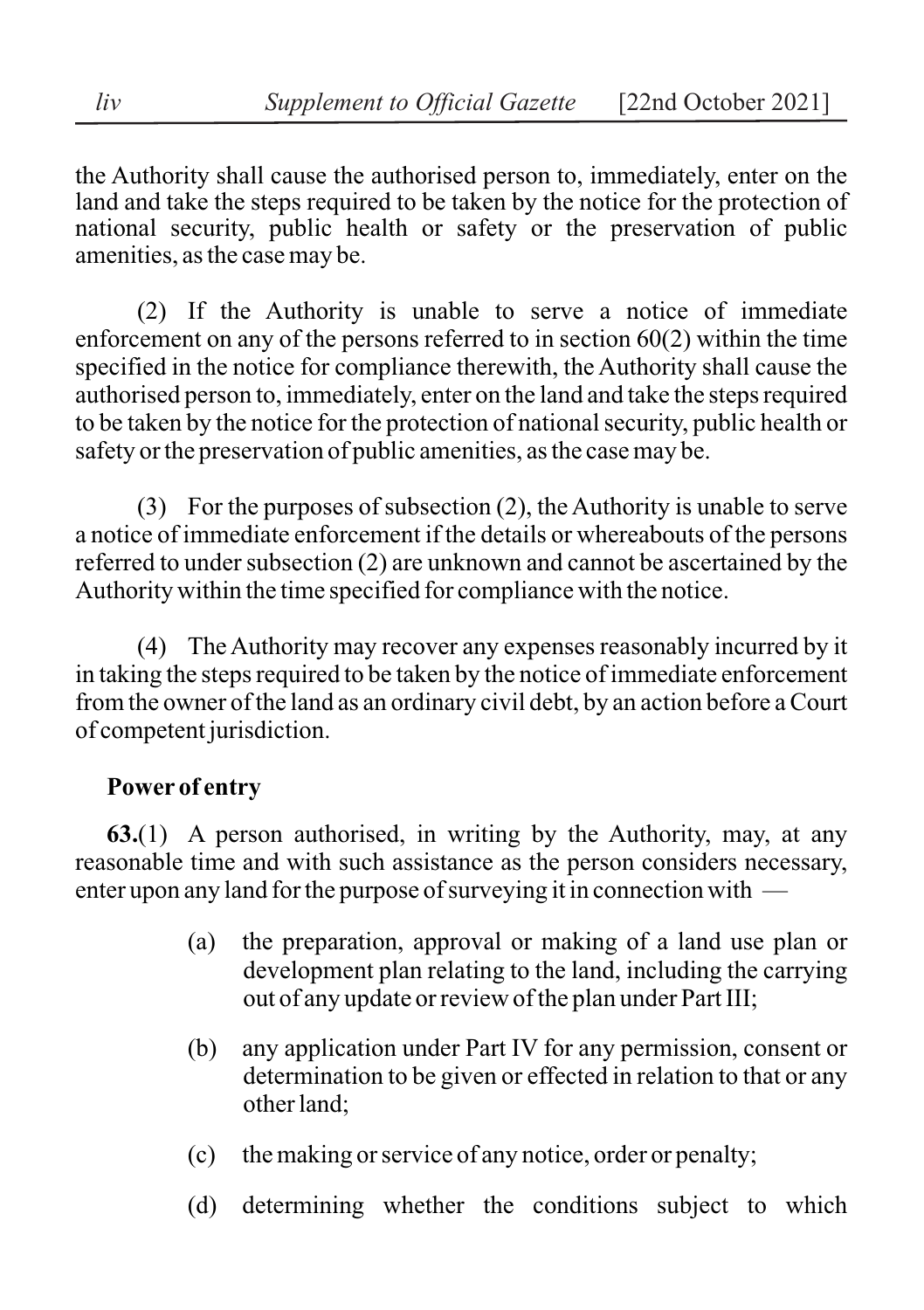permission to develop land has been granted are being complied with;

- (e) determining whether any notice or order is being complied with;
- (f) determining whether the provisions of this Act are being contravened; or
- (g) any claim for compensation payable by the Government.

(2) A person authorised to enter upon any land under this section shall, if so required, produce evidence of that person's authority prior to so entering and except in the circumstances specified in subsection  $(1)(b)$ ,  $(c)$ ,  $(d)$ ,  $(e)$ ,  $(f)$ or (g), shall not demand admission as of right to any land that is occupied unless 24 hours' notice of the intended entry has been given to the occupier of the land.

- (3) Where any land is damaged
	- (a) in the exercise of the power of entry under this section; or
	- (b) in the making of a survey for the purpose of which the power of entry under this section was conferred,

any person interested in the land may claim compensation in respect of that damage from the Government in the form and manner as may be prescribed.

(4) The power to survey any land under this section shall include the power to search, dig, conduct tests or take samples for testing for the purpose of ascertaining the nature of the subsoil or the presence of minerals in the subsoil or the condition of a building.

(5) A person shall not carry out any works authorised by subsection (4) unless a notice of his or her intention to do so has been included in the notice required under subsection (2).

### **Power to require information**

**64.** Where this Act authorises or requires an order to be made or a notice or other document to be given or served, the Authority may, to enable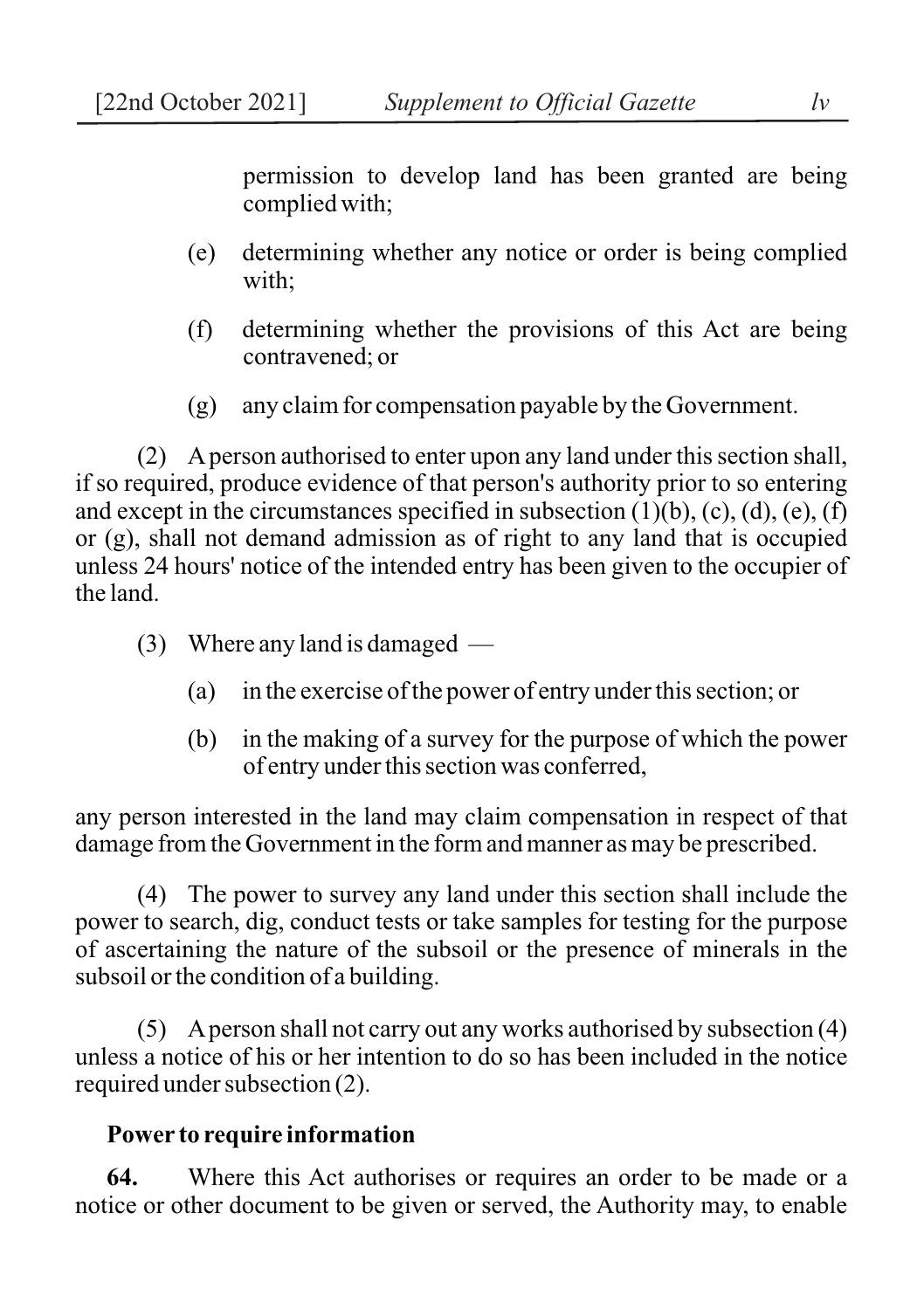the making of such order or the giving or service of such notice or document, require the occupier of any premises or any person who, directly or indirectly, receives rent in respect of the premises to state the nature of his or her interest in the premises and the name and address of any other known person having an interest therein, whether as owner, mortgagee, lessee or otherwise.

# **Liability of person by whom development was carried out**

**65.** Any —

- (a) expenses incurred by the owner or occupier of any land or a contractor or other person carrying out development on the land for the purpose of complying with an enforcement notice or notice of immediate enforcement; and
- (b) the moneys paid by the owner of any land pursuant to sections  $61(3)$  and  $62(3)$ ,

shall be deemed to be incurred or paid, for the use and at the request of the person by whom the development was carried out.

# **Permission not required for lawful use of land**

**66.** Where permission is not required for the use of any land for a particular purpose, but a stop notice or an enforcement notice or a notice of immediate enforcement is served in respect of development on that land, permission shall not be required to be obtained for the use of the land for the purpose for which it could have lawfully been used if the development in respect of which the stop notice or enforcement notice or notice of immediate enforcement is served had not been carried out.

# **Operation of enforcement notice**

**67.** The compliance with a stop notice or an enforcement notice shall not preclude the Authority from —

- (a) imposing a penalty in the manner as may be prescribed; or
- (b) taking any proceedings to secure a conviction,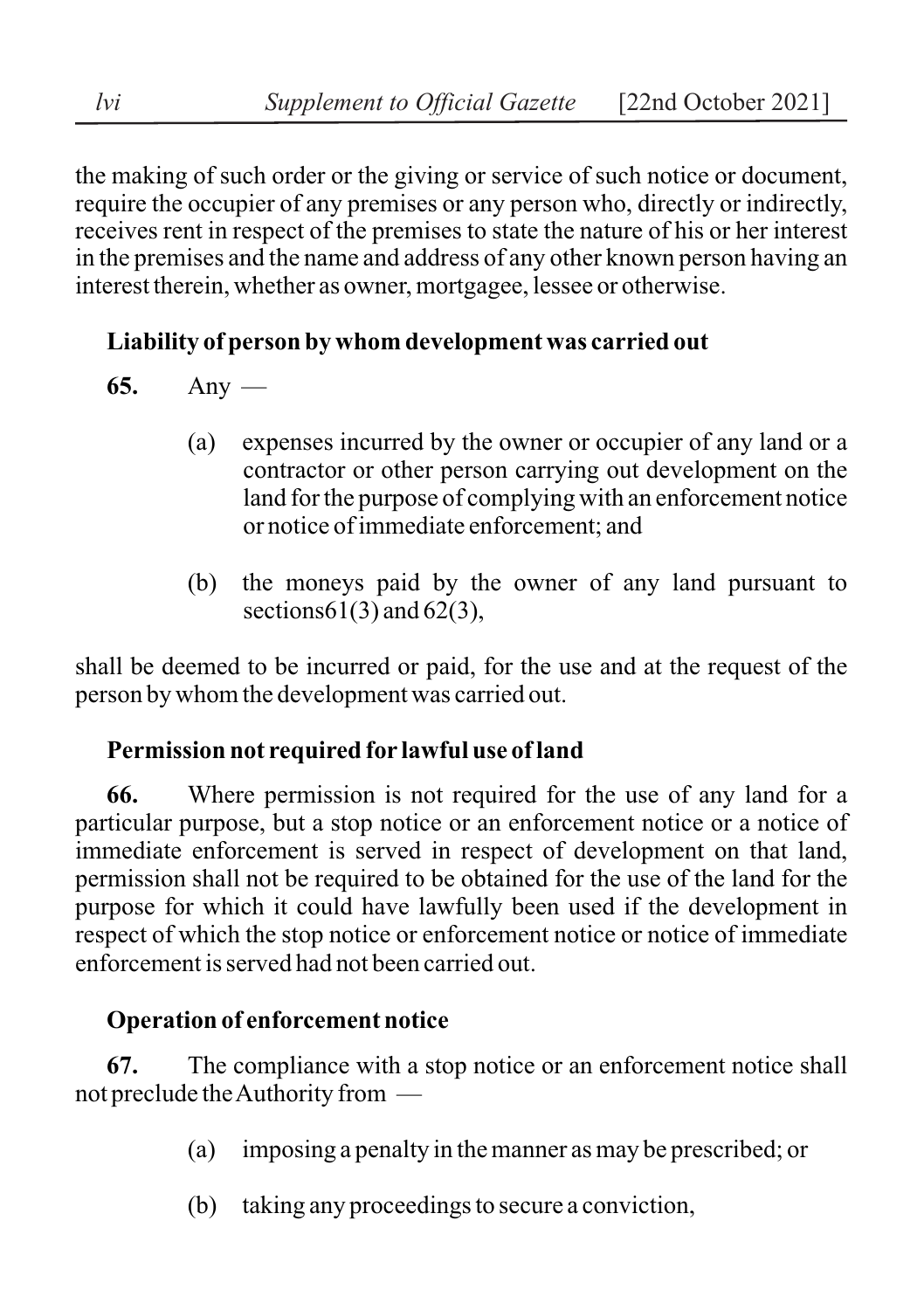for any offence under this Act, committed prior to, or after, the service of the notice, including non-compliance with such notice.

### **Service of notices**

**68.**(1) Subject to the provisions of this section, a notice or other document required or authorised to be served or given under this Act, may be served or given —

- (a) by delivering it personally to the person on whom it is to be served or to whom it is to be given;
- (b) by leaving it at the usual or last known place of residence of the person referred to in paragraph (a), or at the address which has been furnished by that person for service;
- (c) by sending it by a prepaid recorded or registered letter addressed to the person referred to in paragraph (a) at that person's usual or last known place of residence, or where an address for service has been furnished by that person, at that address;
- (d) by sending it by facsimile transmission or email to the person referred to in paragraph (a), where details for such transmission have been furnished by that person; or
- (e) in the case of an incorporated company or body
	- *(i)* by delivering it to the secretary or clerk of the company or body at its registered or principal office;
	- *(ii)* by sending it by a prepaid, recorded or registered letter addressed to the secretary or clerk of the company or body at their registered or principal office; or
	- *(iii)* by sending it by facsimile transmission or email at its registered or principal office.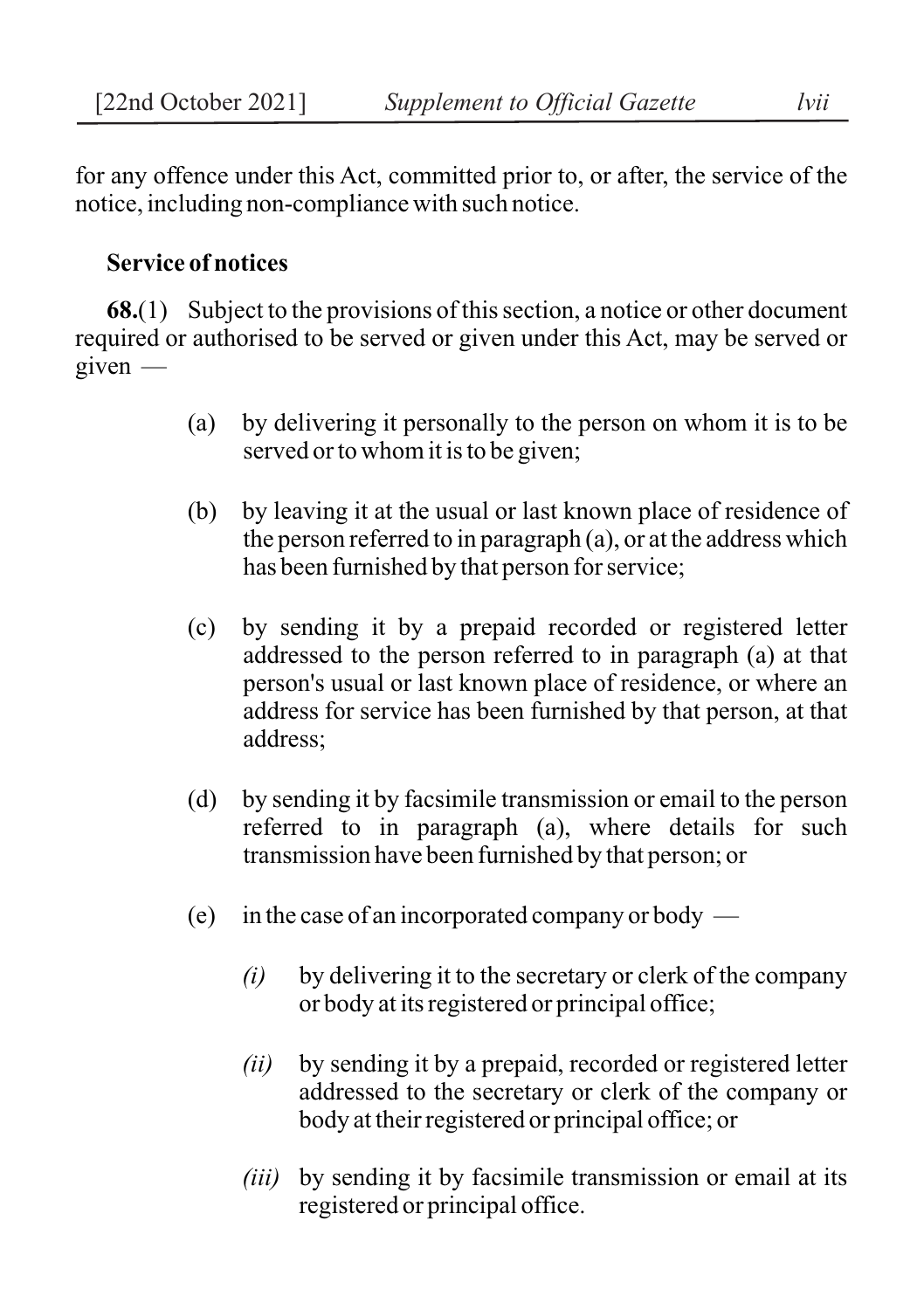(2) Where a notice or document referred to in subsection (1) is required or authorised to be served on or given to —

- (a) a person as an occupier of premises; or
- (b) a person who has an interest in the premises, and the name of that person cannot be ascertained after reasonable enquiry,

the notice or document shall be deemed to be duly served or given if it is addressed to that person, whether by name or by the description of "the owner" or "the occupier", as the case may be, of the premises described in the notice or document and —

- *(i)* it is delivered or sent in the manner specified in subsection  $(1)(a)$ ,  $(b)$  or  $(d)$ ;
- *(ii)* it is marked in such manner that is plainly identifiable as a communication of importance and is sent by a prepaid recorded letter to the premises and it is not returned to the Authority sending it, or is delivered to some person on the premises or is affixed conspicuously to some object on the premises; or
- *(iii)* it is published in a daily newspaper on three consecutive days.

(3) Where a notice or document referred to in subsection (1) is required or authorised to be served on or given to all persons who have an interest in, or are owners or occupiers of premises comprised in any land, and it appears that any part of that land is unoccupied, the notice or document shall be deemed to be duly served if —

- (a) it is addressed to "the owners and any occupiers" of that part of the land specified in the notice or document;
- (b) it is affixed conspicuously to some object on the land; and
- (c) it is published in a daily newspaper on three consecutive days.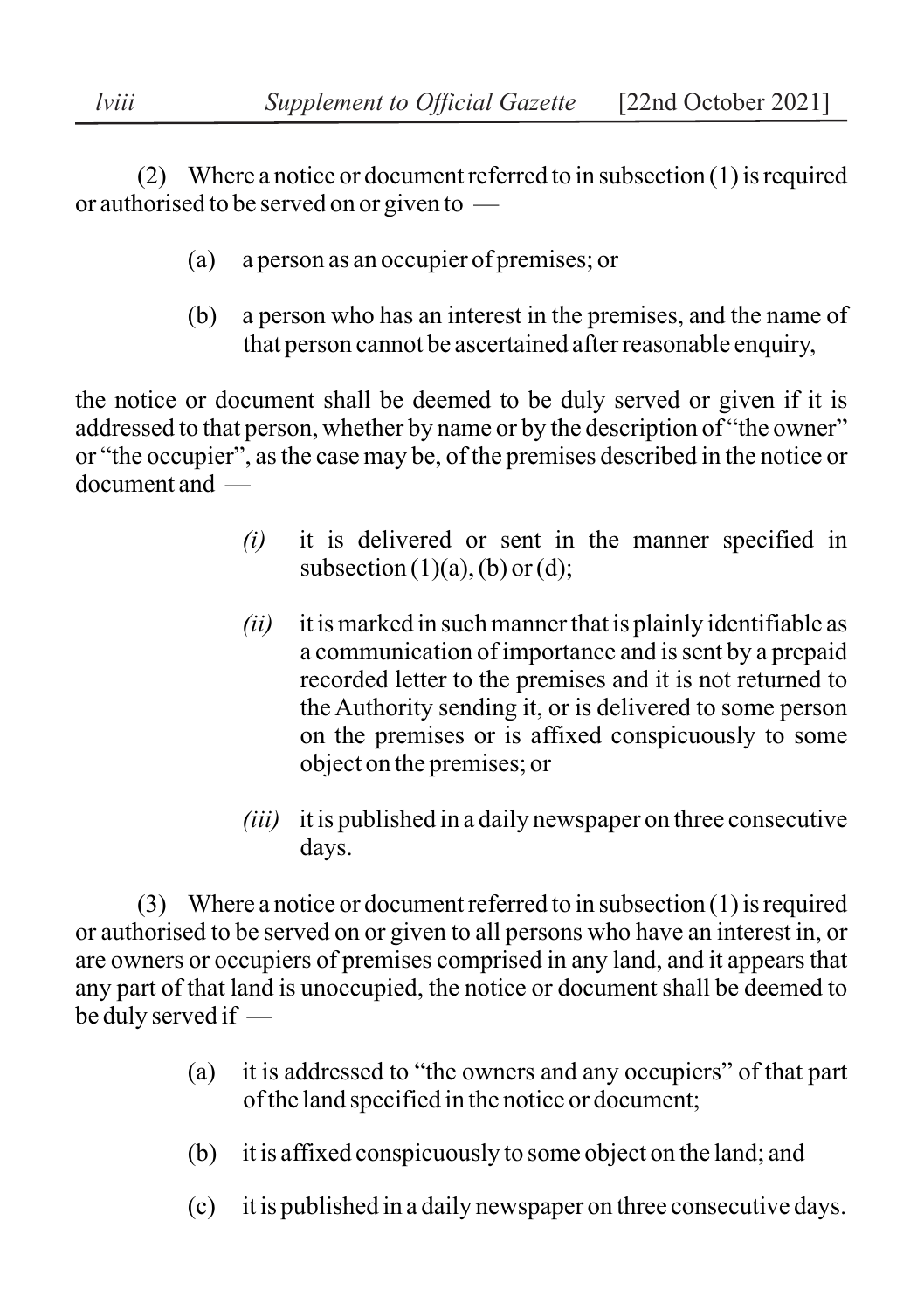### **Appeal**

**69.** A person, aggrieved by a stop notice or an enforcement notice or notice of immediate enforcement served on him or her under this Part or by a decision of the Authority to take steps required to be taken by an enforcement notice or notice of immediate enforcement, may appeal to the Appeals Board in such form and manner as may be prescribed.

#### **PART VII - OFFENCES AND PENALTIES**

#### **Offences relating to contravention of stop notice**

**70.** A person who continues the use of land or carries out any building or other operations on the land in contravention of a stop notice, commits an offence and shall be liable on conviction to a fine not exceeding SCR 5,000 or to an imprisonment for a term not exceeding 2 months or to both such fine and imprisonment.

### **Offences relating to development without permission or in breach of conditions**

**71.**(1) A person who carries out development of any land without the prior written permission of the Authority or continues the development of any land where permission is revoked commits an offence and shall be liable on conviction to a fine not exceeding SCR500, 000 or to imprisonment for a term not exceeding 6 months or to both such fine and imprisonment.

(2) A person who fails to comply with any condition imposed by the permission to develop land granted by the Authority commits an offence and shall be liable on conviction to a fine not exceedingSCR500,000 or to imprisonment for a term not exceeding6monthsor to both such fine and imprisonment.

(3) A person who continues any use of land or carries out any building or other operations on land in contravention of an enforcement notice or a notice of immediate enforcement or fails to comply with any directive set out in an enforcement notice or a notice of immediate enforcement, commits an offence and shall be liable on conviction —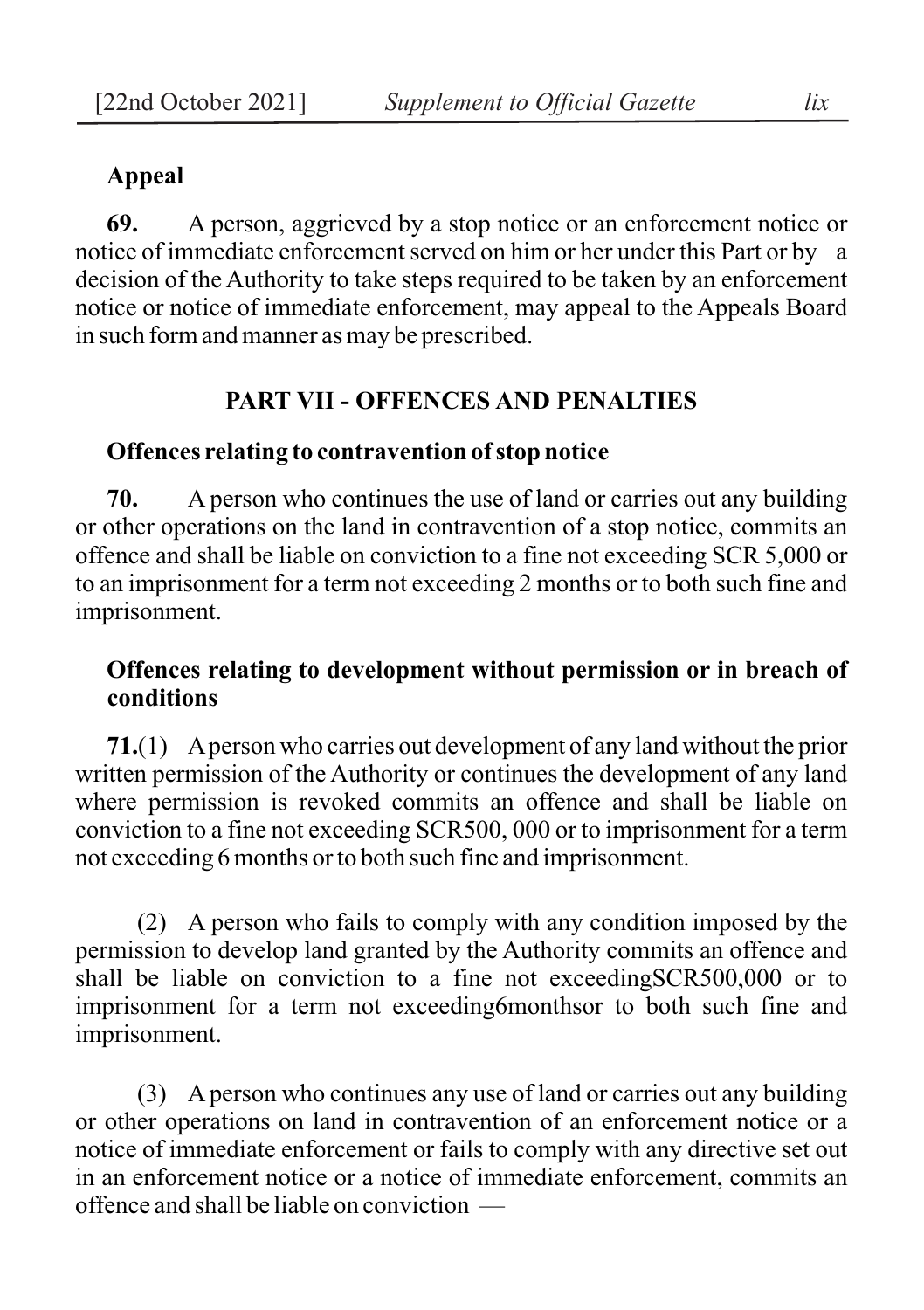- (a) to a fine not exceeding SCR500,000 or to imprisonment for a term not exceeding 12 months or to both such fine and imprisonment; and
- (b) where the offence is continued after service of the enforcement notice, to an additional fine not exceeding SCR5,000 for each day during which the offence is continued after the day following the service of the notice.

(4) A contractor or other person carrying out, performing or undertaking works involved in the development of a land commits an offence if he or she contravenes the approved plan for the development commits and shall be liable on conviction to a fine not exceeding SCR500,000or suspension of his or her licence for such period as may be determined by the court for undertaking any new works, or to both such fine and suspension.

(5) The Court may, where a person is convicted of an offence under this section, in addition to any penalty provided for under this section, order —

- (a) the person to reinstate the land to which the development relates to its condition existing prior to the act or omission constituting the offence including the demolition or alteration of any building or work; or
- (b) where the person is the holder of a permit or licence authorising him or her to carry out certain activities, and the act or omission constituting the offence was committed during the course of carrying out such activities, the revocation or suspension of the permit or licence, as the case may be.

# **Offence relating to preservation order**

**72.** A person who contravenes the provisions of a preservation order made under section 45 commits an offence and shall be liable on conviction to a fine not exceeding SCR250,000 or to imprisonment for a term not exceeding 12 months or to both such fine and imprisonment.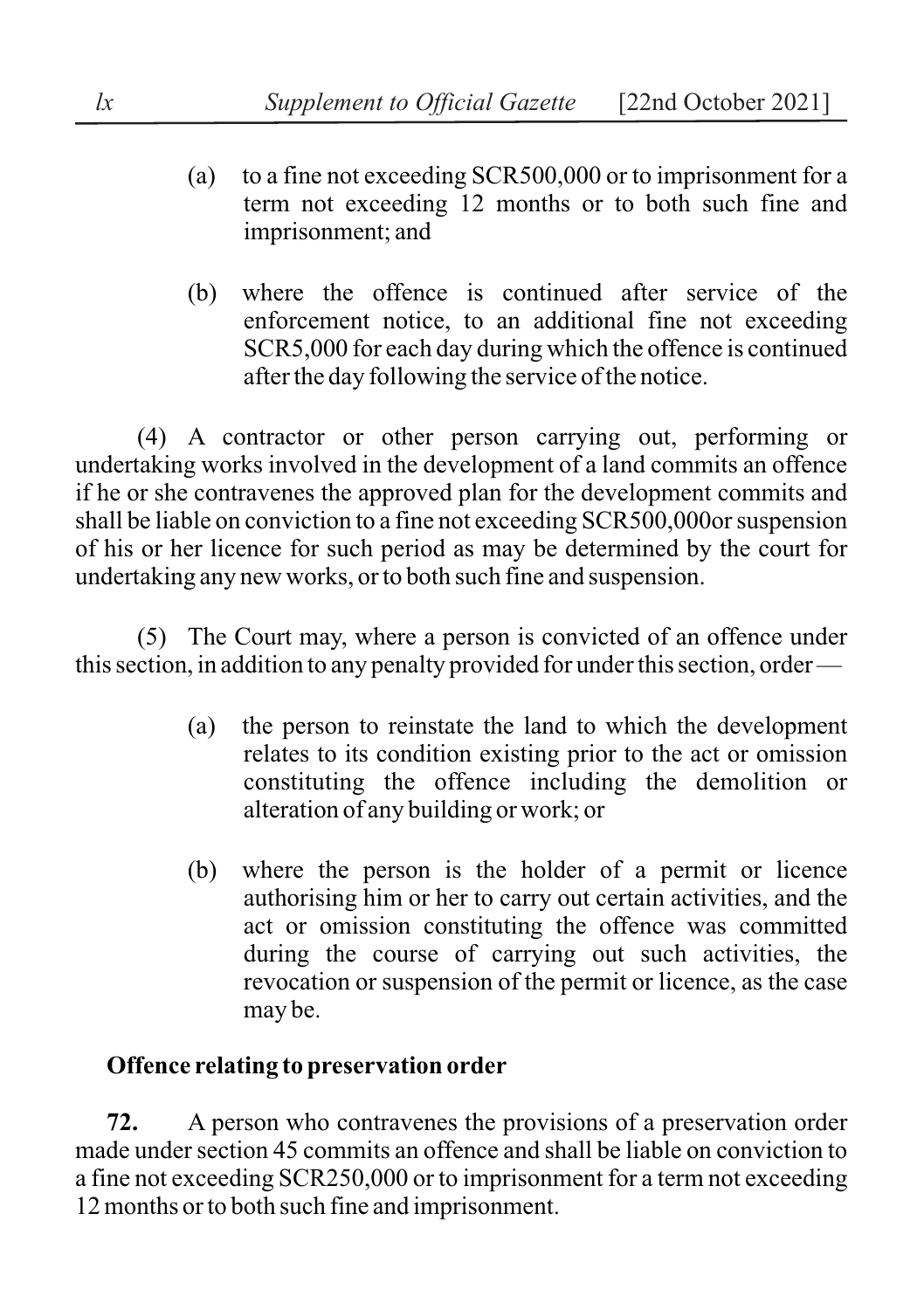### **Offence relating to notice to abate injury**

**73.** A person who fails to comply with the provisions of a notice to abate damage served on him or her under section 48commits an offence and shall be liable on conviction to a fine not exceeding SCR500, 000 or to imprisonment for a term not exceeding 12months or to both such fine and imprisonment.

### **Offence relating to the display of advertisements**

**74.**(1) A person who displays an advertisement in contravention of regulations made under this Act regulating advertisements commits an offence and shall be liable on conviction to a fine not exceeding SCR50,000 or to imprisonment for a term not exceeding 6 months or to both such fine and imprisonment and, in the case of a continuing offence, to an additional fine not exceeding SCR5,000 for every day after the first day during which the display is continued.

(2) Without limiting the generality of subsection (1), a person shall be deemed to display an advertisement if —

- (a) the advertisement is displayed on the land of which he or she is the owner or occupier; or
- (b) the advertisement gives publicity to his or her goods, trade, business or other concerns.

(3) A person shall not be guilty of an offence under subsection (1) by reason only that an advertisement is displayed on land of which that person is the owner or occupier or that his or her goods, trade, business or other concerns are given publicity by the advertisement, if he or she proves that it was displayed without his or her knowledge or consent.

## **Offence relating to stop notice, enforcement notice and notice of immediate enforcement**

**75.**(1) A person who is served with stop notice or an enforcement notice and fails to inform another person as required by section  $57(1)$  or (2), commits an offence and shall be liable on conviction to a fine not exceeding SCR5, 000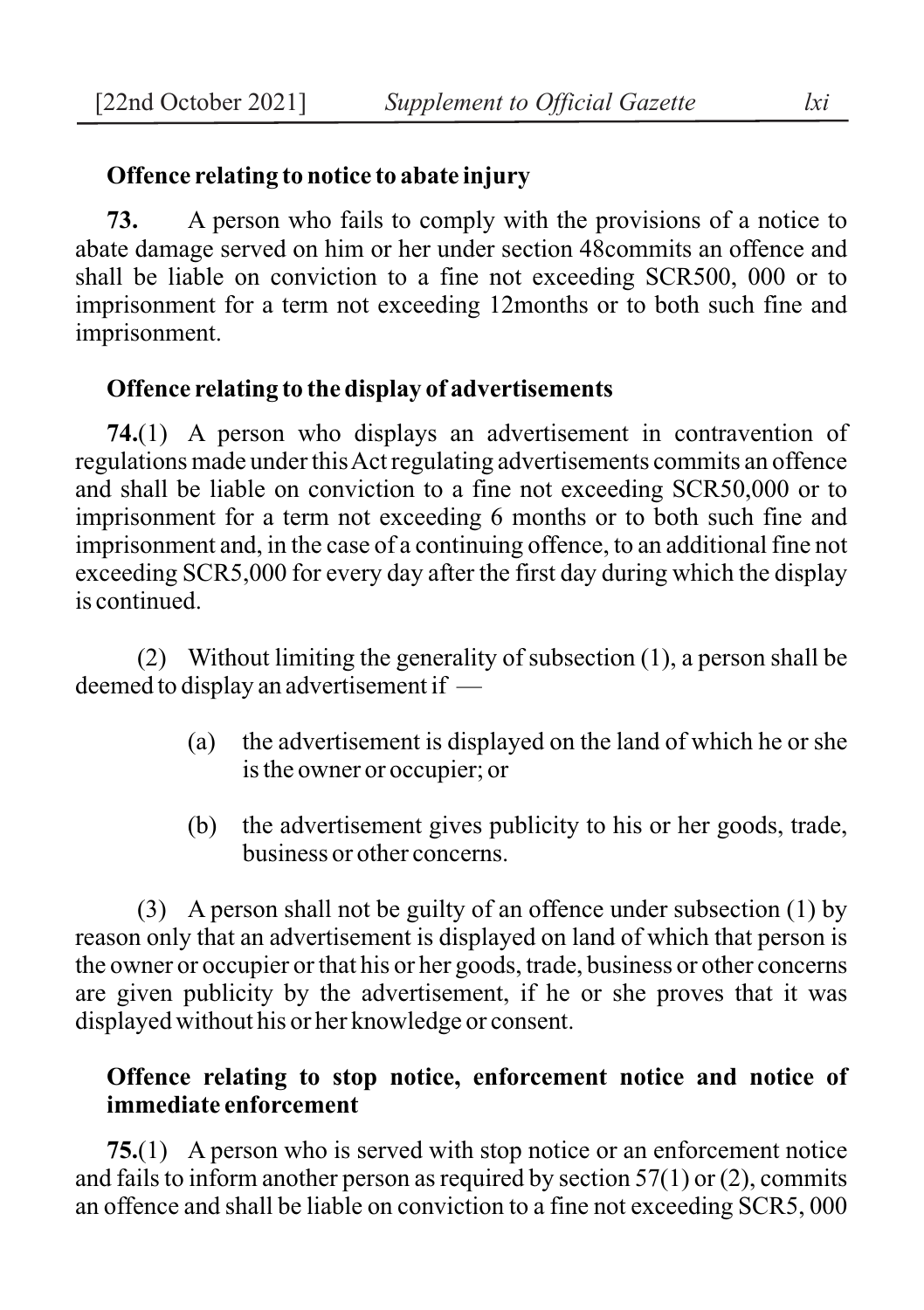or to imprisonment for a term not exceeding 2 months or to both such fine and imprisonment.

(2) The owner or occupier of land or the contractor or other person carrying out, performing or undertaking works involved in the carrying out of a development on land, to which an enforcement notice relates, commits an offence if he or she fails to take the steps specified in the enforcement notice or notice of immediate enforcement within the period specified in such notice and he or she shall be liable on conviction to a fine not exceeding SCR500,000 or to imprisonment for a term not exceeding 6months or to both such fine and imprisonment.

## **Offences contrary to section 62**

**76.**(1) The owner, occupier or developer of any land who fails without reasonable cause or excuse to render assistance to a person authorised to enter upon such land under section63, commits an offence and shall be liable on conviction to a fine not exceeding SCR5, 000 or to imprisonment for a term not exceeding 2months or to both such fine and imprisonment.

(2) A person who willfully delays or obstructs a person authorised to enter upon any land under section 62 commits an offence and shall be liable on conviction to a fine not exceeding SCR10,000 or to imprisonment for a term not exceeding 3monthsor to both such fine and imprisonment.

## **Offence relating to duty to inform**

**77.** A person, required to give information under section57, who fails to give that information or knowingly makes any misstatement in respect of that information, commits an offence and shall be liable on conviction to a fine not exceeding SCR5,000 or to imprisonment for a term not exceeding 2months or to both such fine and imprisonment.

# **Minister to specify fixed penalty**

**78.**(1) The Minister may make regulations for specifying the offences under this Act, or for creating offences for violation of regulations made thereunder, for which a fixed penalty may be imposed.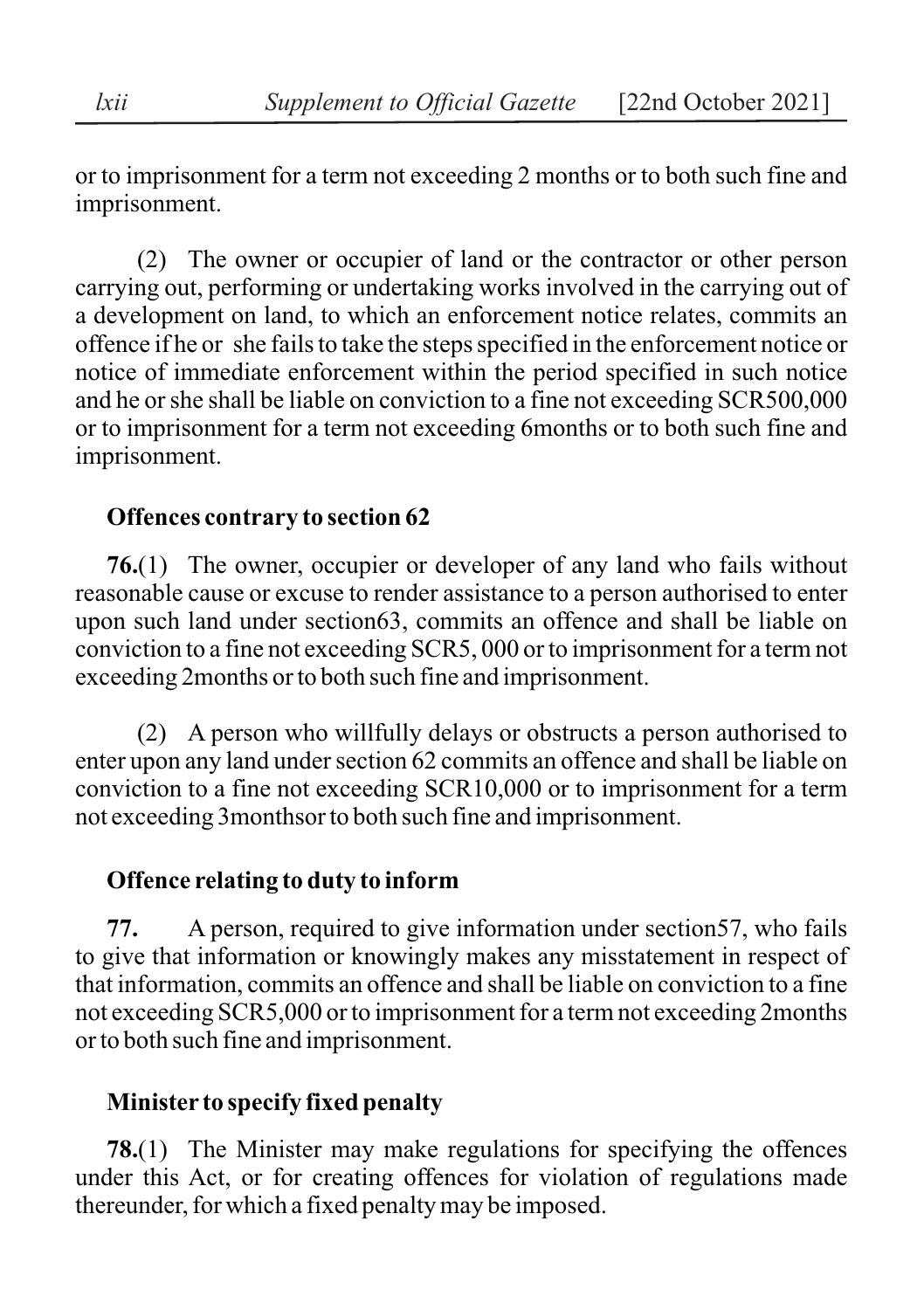(2) The regulations made under subsection (1) may provide for the notices and forms, the officers authorised for imposition of fixed penalty, the manner of payment of fixed penalty and the consequence of non-payment of a fixed penalty imposed.

### **Compounding of offences**

**79.**(1) Where the Authority is satisfied that an offence under this Act or any regulation made thereunder has been committed by any person, and the person admits to committing the offence, accepts liability for the commission of the offence and agrees in writing to the matter being dealt with under this section, the Authority, in consultation with the Attorney General, may compound the offence by accepting a sum of not less than two thirds of the maximum fine specified for the offence and not more than the maximum fine specified for the offence.

(2) Any sum of money received under this section shall be dealt with as though it were a fine imposed by a Court.

(3) The Minister shall determine the sum of money to be paid by the offender having due regard to the provisions of this Act, the nature, the circumstances, extent and gravity of the offence and the past behaviour of the offender.

(4) An *ad-hoc* compounding committee may be established by the Minister to advise the Minister in the determination of the sum of money to be paid by the offender in accordance with subsection (3).

(5) Upon determination of the sum of money to be paid by the offender by way of fine in accordance with subsection (3), the Minister shall sign the compounding agreement and serve it on the offender who shall pay the sum of money, within 14 days from the date of service or within such longer period that the Minister shall set in the compounding agreement.

(6) Subject to subsections (7) and (8), an acceptance by an offender to compound an offence shall be final and conclusive and shall be a civil debt to the Government.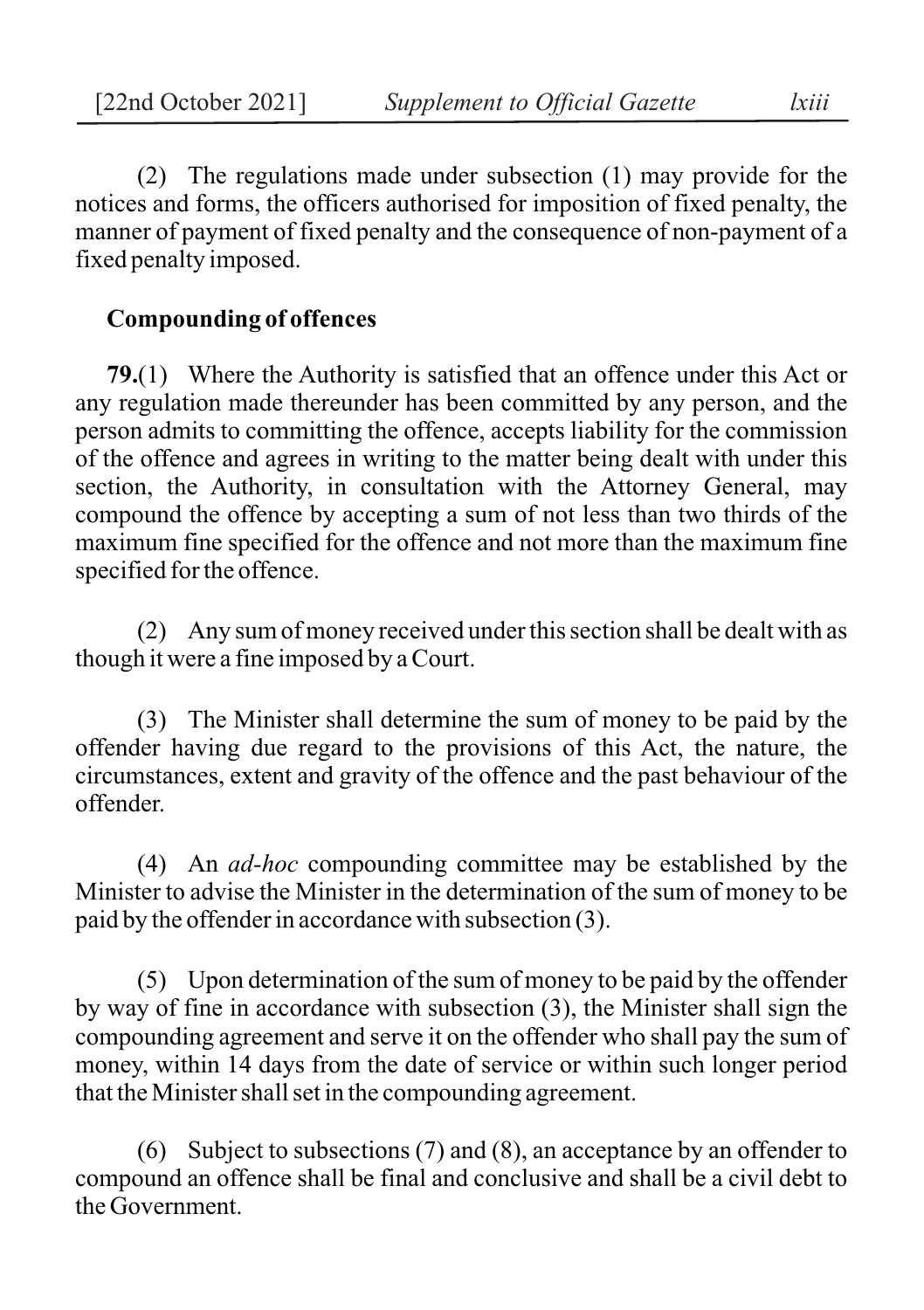(7) In the event the offender fails to pay the sum of money within the period set out in subsection (5), the compounding agreement shall *ipso facto* be null and void and judicial proceedings in relation to the offence shall be instituted or continued as the case may be.

(8) Notwithstanding subsection (7), the Minister may institute a civil suit against a person who has accepted in writing to compound an offence by signing the compounding agreement and who has failed to pay the sum of money within the period set out in subsection (5) for the recovery of the sum of money *in lieu* of instituting criminal proceedings against the person for the commission of the offence.

(9) Where the offence is compounded during the course of judicial proceedings, on payment of the sum of money mentioned in this section, the compounding of any offence under subsection (1) shall be filed in court and thereupon the judicial proceedings in connection with the commission of the offence which is pending shall be noted as compounded and the offender may be absolutely discharged.

(10) In any proceedings brought against any person for an offence against this Act, it shall be a defence if the person proves that the offence has been compounded under this section.

(11) Where an offence is compounded under this section, no court judicial proceedings shall be instituted or continued for that offence as the case may be.

(12) The Minister may make regulations in relation to compounding of offences.

(13) Where an offence is compounded under this section, no court proceedings shall be instituted for that offence.

### **PART VIII - MISCELLANEOUS**

## **Acquisition and disposal of land for planning purposes**

**80.**(1) Where the Authority is satisfied that it is necessary to acquire any land, immediately, in order to secure, promote or expedite the proper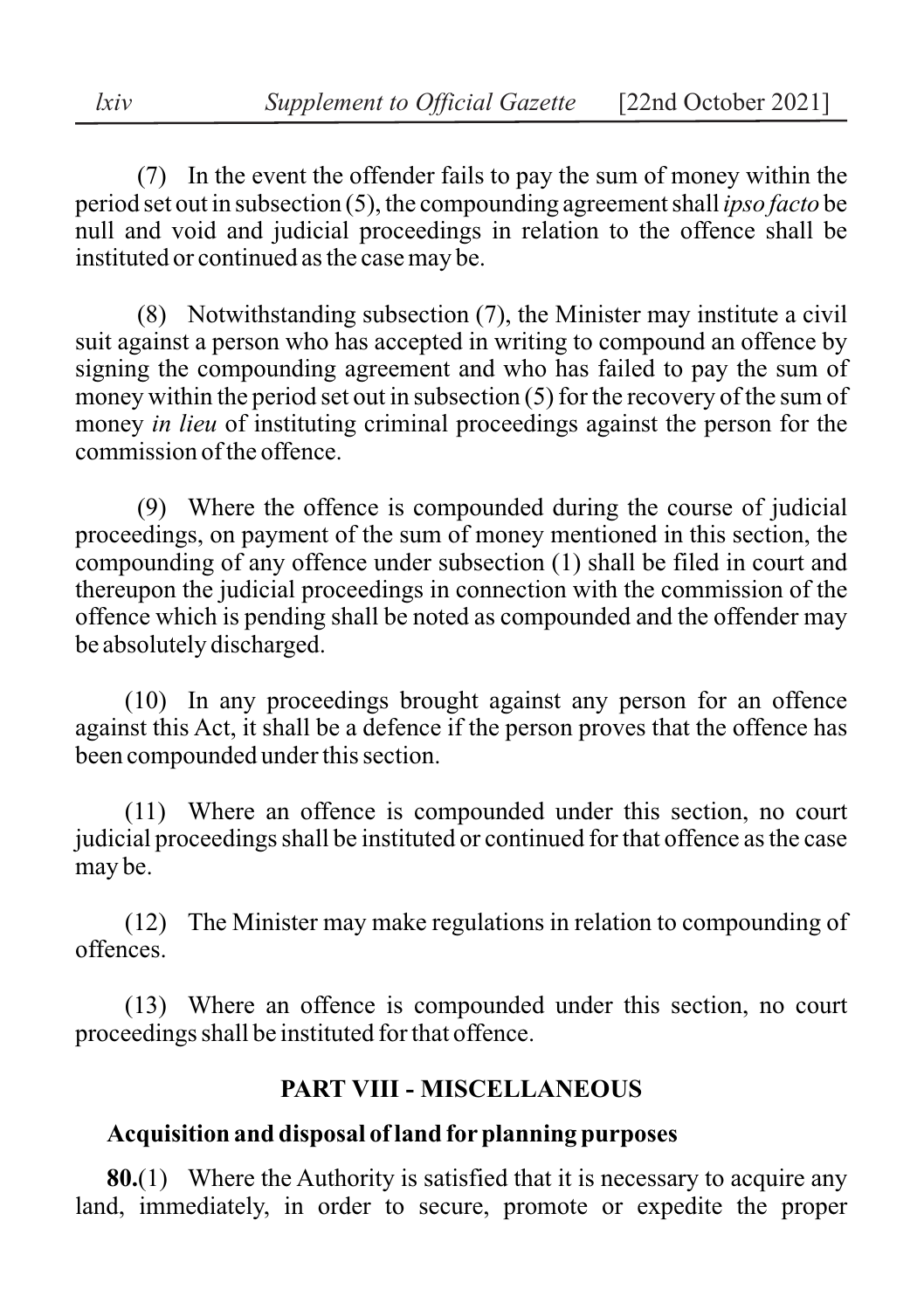development of the land, or of any area in which the land is situated in accordance with the land use plan or development plan, such land may be acquired compulsorily under the Acquisition of Land in the Public Interest Act (Cap 249).

(2) Nothing in this section shall be deemed to prevent the acquisition by agreement of any land.

(3) The Government may, by way of sale or lease or otherwise, dispose of land acquired by it under this section in accordance with the State Land and River Reserves Act (Cap 228) to any statutory undertaker or other body or person for development in accordance with —

- (a) permission granted under Part IV;
- (b) the land use plan or development plan in force at the time; and
- (c) regulations made under this Act.

### **Regulations**

**81.**(1) The Minister may, on the recommendation of the Board, make regulations for carrying out, or giving effect to, the provisions of this Act.

(2) Without limiting the generality of the powers under subsection (1), the regulations may provide for all or one of the following matters —

- (a) meetings and proceedings of the Board;
- (b) composition and proceedings of committees;
- (c) the form and manner of preparation, approval and publication of land use plans, National Land Use Plans or development plans;
- (d) specifying land on which no development may be carried out as no development zone;
- (e) the form and manner in which an application for permission to develop land, including application for conceptual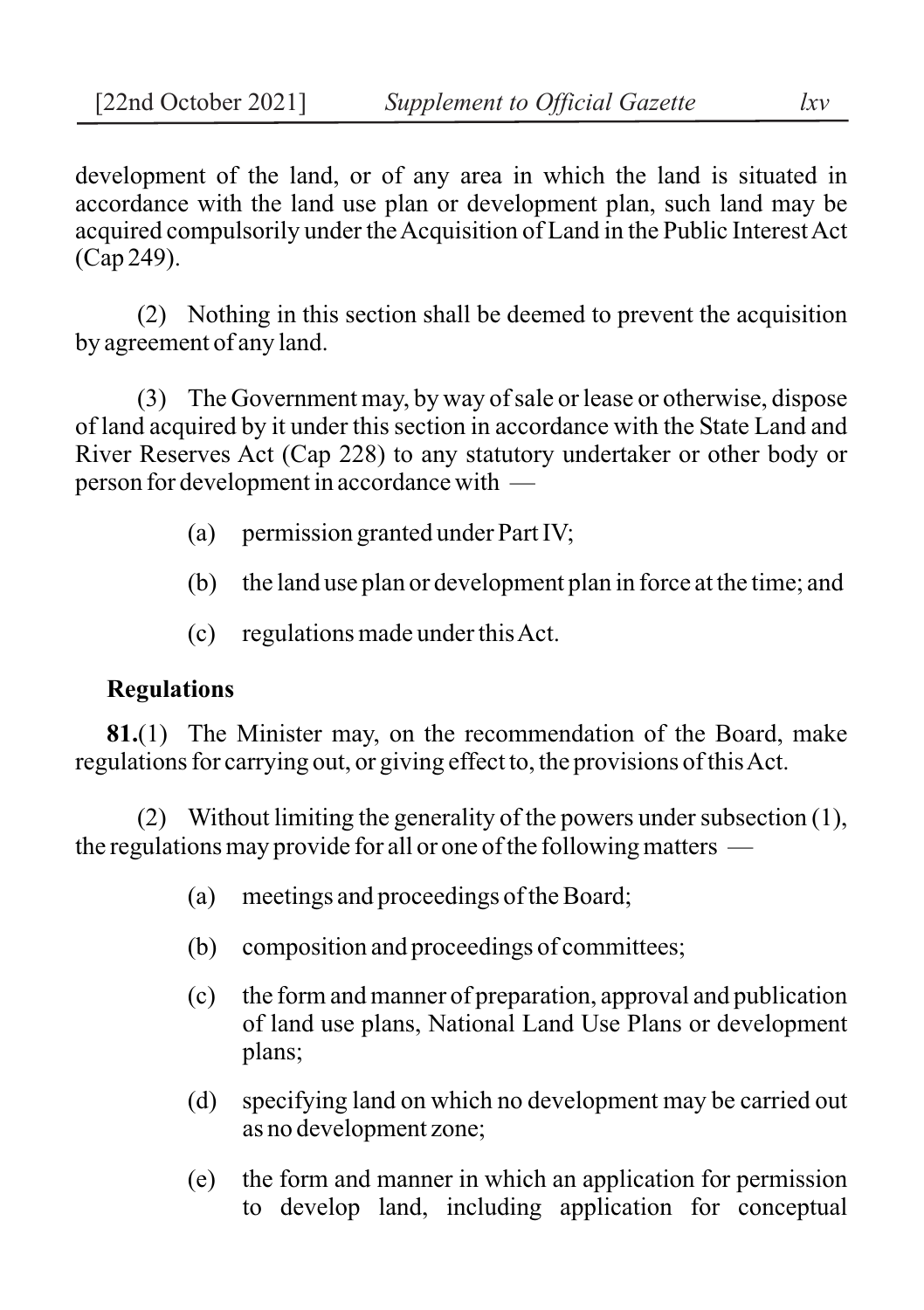approval of a proposed development or for small, limited and minor developments is to be made and the information or documents to be submitted with such applications and the fees to be paid with respect to the applications;

- (f) the procedure to be followed by the Authority in dealing with applications referred to in paragraph (e) and any other matter relating to such applications;
- (g) the procedure for the revocation and modification of planning permission granted;
- (h) the form and manner for appeals to, and the procedure to be followed by, the Appeals Board;
- (i) operations or uses of land for which planning permission is not required;
- (j) small, limited or minor developments;
- (k) the process of public consultation under this Act;
- (l) the circumstances in which compensation is payable for the refusal, or grant of permission with conditions, for development or for modification or revocation of permission, including —
	- *(i)* the form in which a claim for compensation may be made;
	- *(ii)* requirements for a claimant to provide evidence in support of the claim, and such information as to the interest of the claimant in the land to which the claim relates, and as to the interest of other persons therein that are known to the claimant; and
	- *(iii)* the formula for determining the value of interest in any land;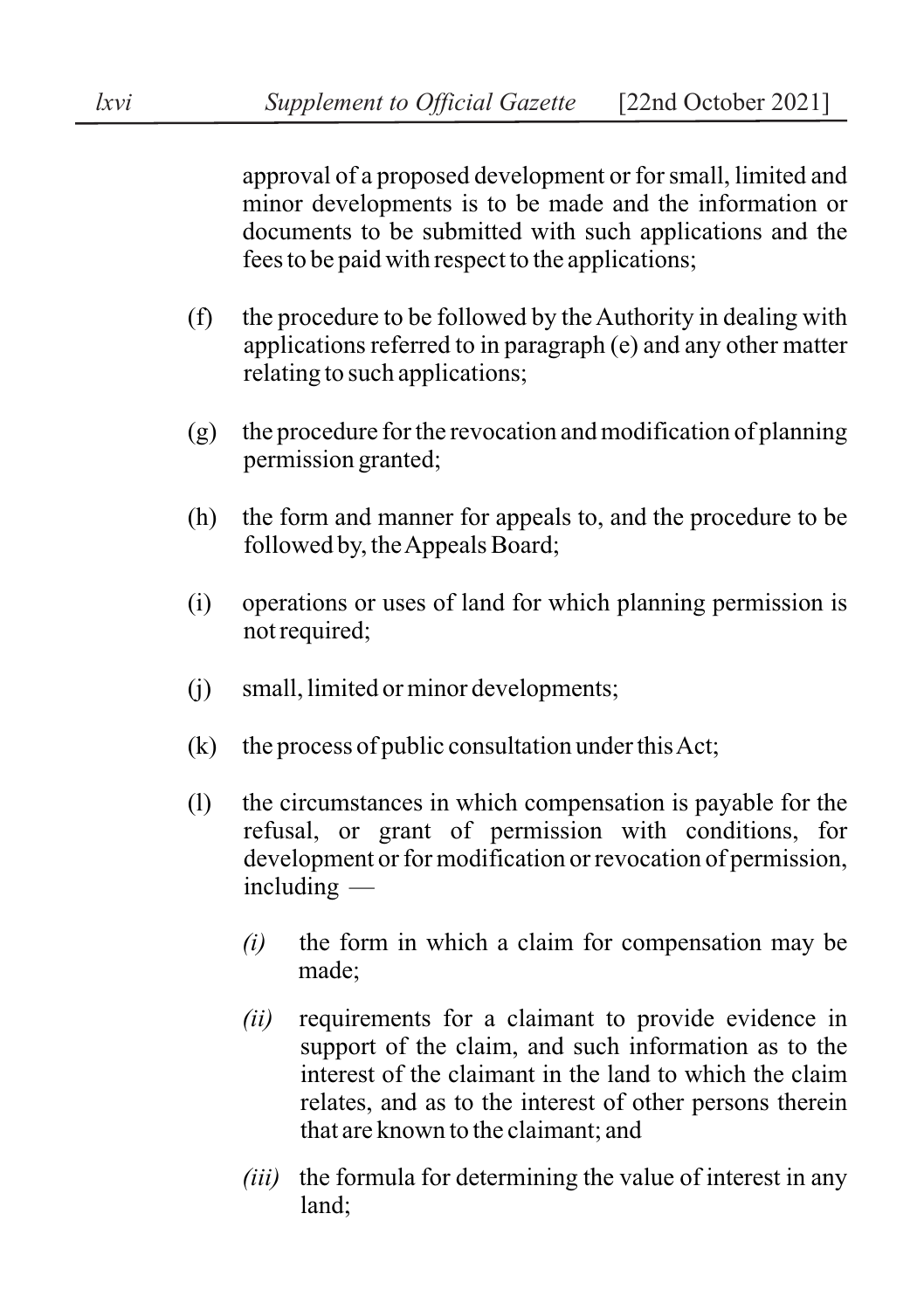- (m) the control of advertisements, as may be expedient in the interest of amenity and public safety, including —
	- *(i)* the nature, dimensions, appearance and position of advertisements that may be displayed, the sites on which such advertisements may be displayed and the manner in which they are to be affixed to land;
	- *(ii)* the requirement of consent of the Authority to be obtained for the display of advertisements, or of advertisements of any specified class, the manner thereof and application of Part IV to such consent, with such adaptation or modifications as may be specified;
	- *(iii)* empowering the Authority to require the removal of any advertisement that is being displayed in contravention of regulations made under this Act, or the discontinuance of the use for the display of advertisements of any site that is being used for that purpose in contravention of such regulations, and for that purpose for applying any of the provisions of Part VI with respect to stop notices, enforcement notices and notices of immediate enforcement, subject to such adaptations and modifications as may be specified;
- (n) the form and contents of any notice, order or other document authorised or required by this Act;
- (o) controlling and regulating the subdivision of land into two or more parcels, whether the subdivision is affected for purposes of transfer, partition, sale, gift, lease, mortgage or any other purpose whatsoever;
- (p) the pooling and redistribution of plots of land, or the readjustment of the boundaries, areas, shapes and positions of any plots of land;
- (q) the form and manner in which a preservation order may be made including the provision of —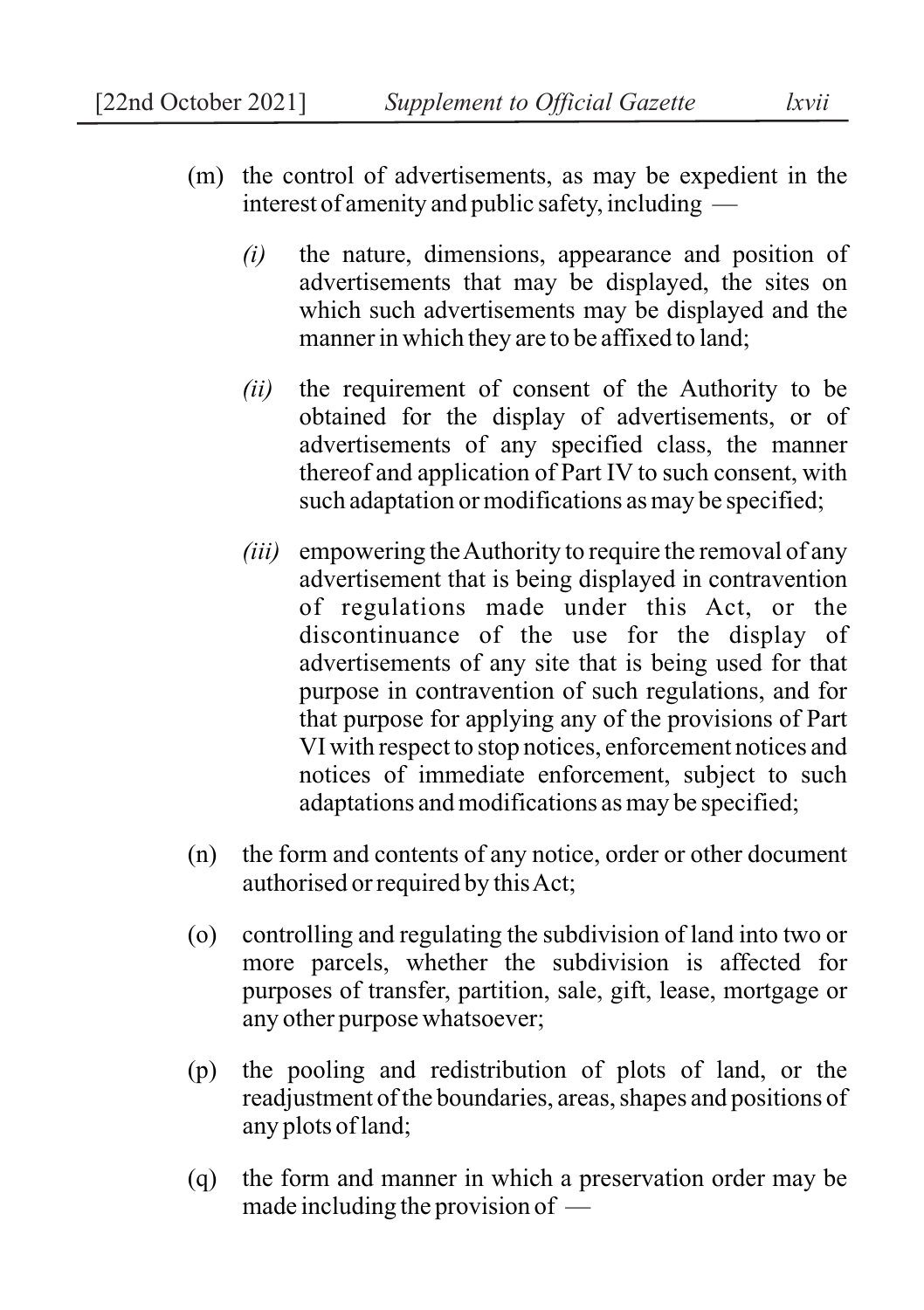- *(i)* notice to be given to the owners or occupiers of land or buildings, as the case may be, affected by such order;
- *(ii)* objections and representations with respect to the proposed order to be considered before the order is made;
- *(iii)* copies of the order when it comes into operation to be served on the owners and occupiers of the land or building, as the case may be, to which the order relates and for publication of the order in the *Gazette*;
- *(iv)* contents and extent of application of a preservation order;
- (r) the form and content of a notice of abatement of injury;
- (s) any matter relating to buildings or any specified class of building;
- (t) any fees and charges to be payable or which may be levied under this Act;
- (u) the imposition of fines and penalties;
- (v) any other matter which is required or permitted to be prescribed under this Act.

(3) If any regulations made under subsection (2) (p) so direct, subject to any additions, omissions or modifications specified in such regulations, the provisions of this Act shall apply to the subdivision, combination or reparcellation of land as if it were included in the definition of "development" contained in section 33.

(4) The regulations made under this Act may provide that contravention of or failure to comply with any of the provisions of such regulations shall be an offence punishable with a fine not exceeding SCR100,000 or imprisonment for a term not exceeding 2 years or with both such fine and imprisonment.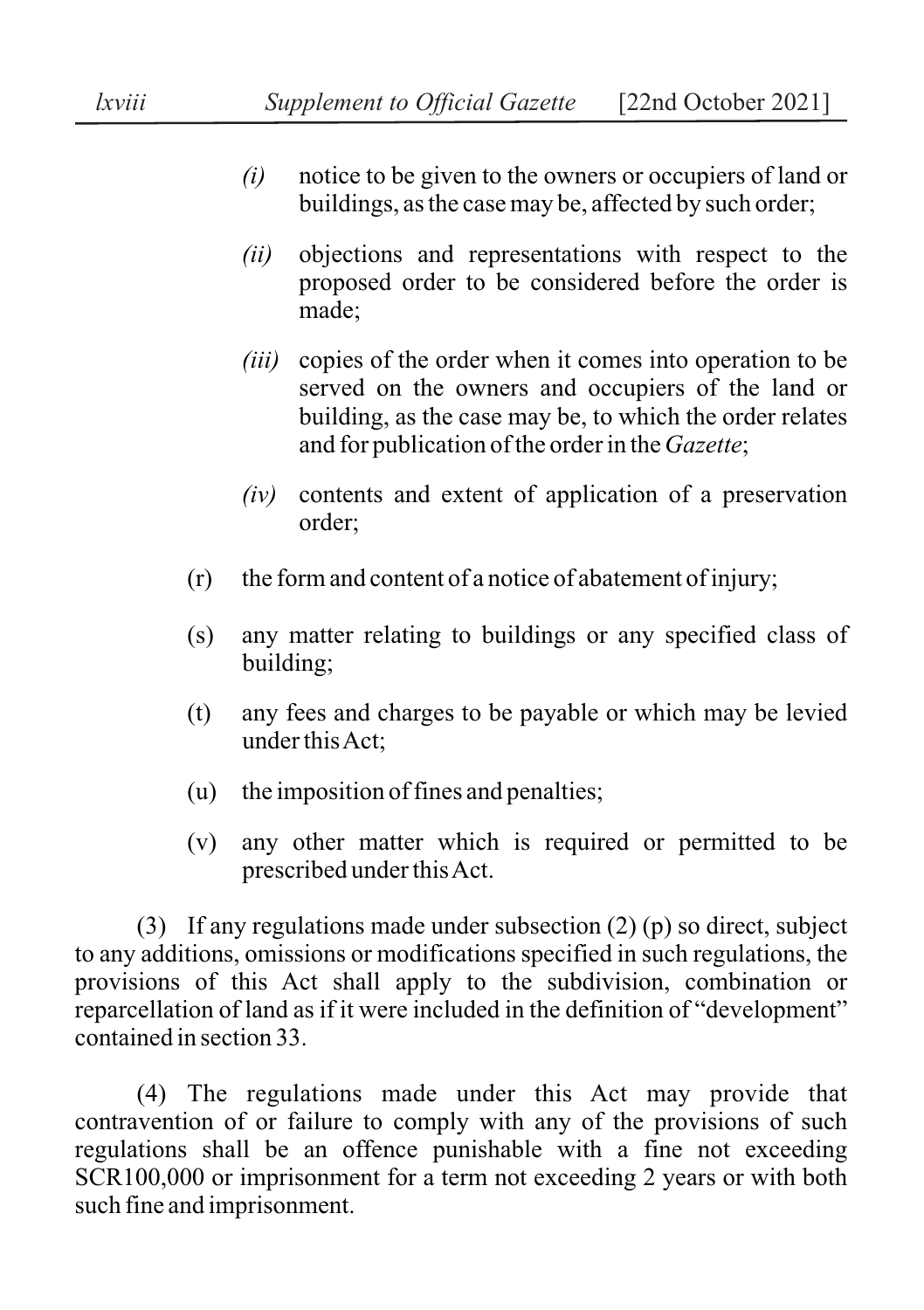### **Repeal and savings**

**82.**(1) The Town and Country Planning Act (Cap 237) is hereby repealed.  $(2)$ Notwithstanding the repeal under subsection  $(1)$  —

- (a) any acts done or commenced by the Planning Authority constituted under the repealed Act, where such act is within the powers of the Authority, shall be carried on and completed by or under the authority of the Authority under this Act;
- (b) all acts done, decisions taken, permission or authorisation granted by the Authority or the Minister under the repealed Act, which were validly taken or granted under the repealed Act, shall continue to have effect in accordance with their terms or until amended, annulled or withdrawn in accordance with this Act;
- (c) all agreements, deeds, bonds or arrangements entered into by the Planning Authority under the repealed Act, shall continue in force and be enforceable by or against the Authority as if the Authority had been a party to such agreements, deeds, bonds or arrangements;
- (d) any permission for development of land granted under the repealed Act, shall have effect as if granted under this Act;
- (e) an application for permission to develop land made under the repealed Act, in respect of which no final determination has been made, shall be treated as if the application had been made under this Act;
- (f) any land use plan or development plan made under the repealed Act, shall remain in force as if it was a land use plan or development plan made under this Act until repealed, amended or replaced by a land use plan or development plan made under this Act;
- (g) any statutory instrument made under the repealed Act, shall to the extent that they are not inconsistent with this Act,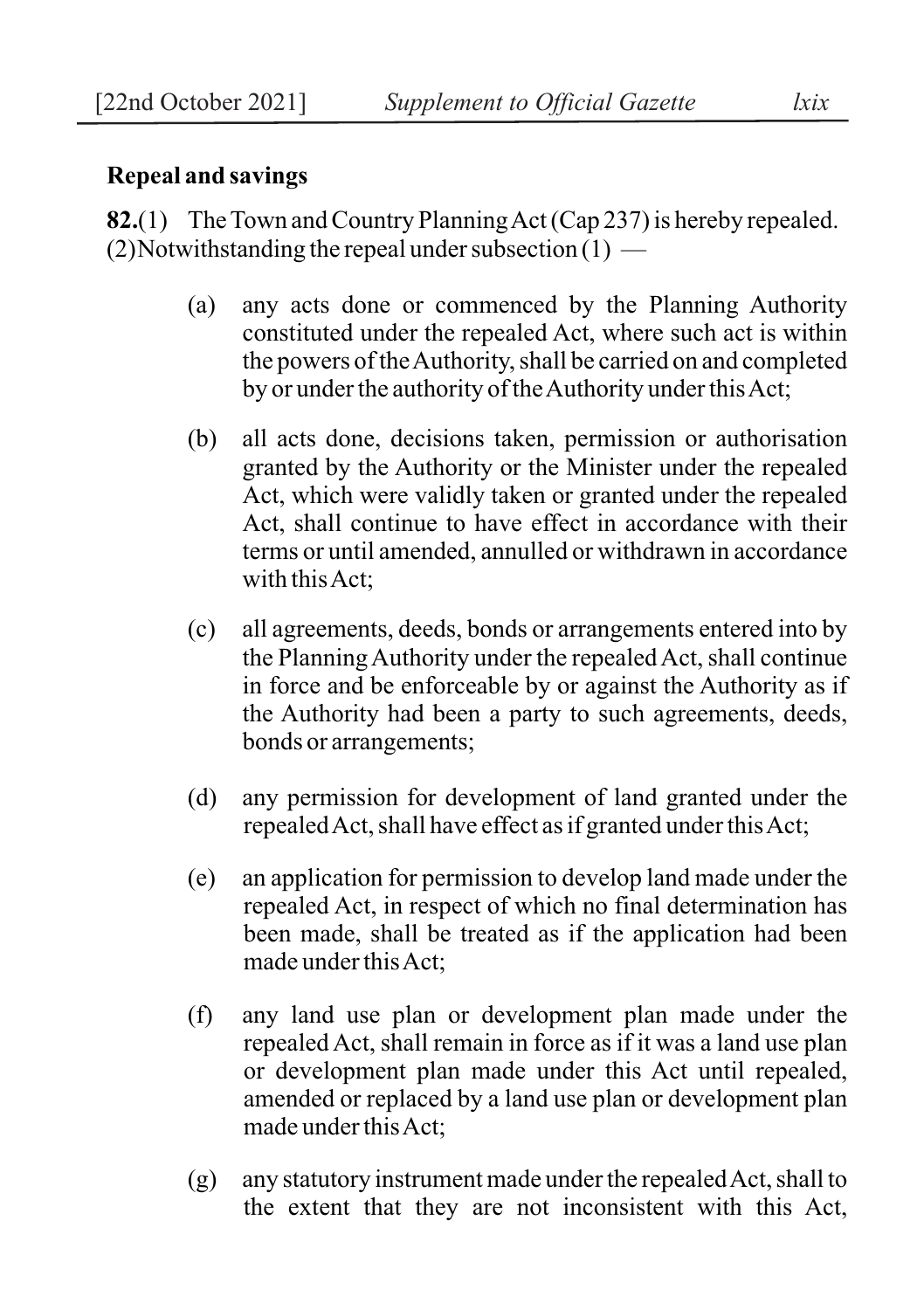continue in force as statutory instruments made under this Act until amended or repealed by a statutory instrument made under this Act;

- (h) any directions issued and notification made under the repealed Act, shall continue to be in effect until they are amended or repealed under the provisions of this Act;
- (i) all suits, prosecution and other legal proceedings pending or which could have been instituted under the repealed Act, shall be continued or instituted under the provisions of the repealed Act as if this Act has not been enacted;
- (j) all officers or other employees of the Planning Authority as constituted under the repealed Act, shall be deemed to be the officers and other employees of the Authority under this Act on the terms and conditions no less favourable than those subsisting immediately prior to the date of repeal of the said Act.

## **Transfer of assets and liability**

**83.**(1) All movable property vested in, and used and managed by, and all assets, rights, interests, privileges, liabilities and obligations of, the Planning Authority constituted under the repealed Act, immediately before the commencement of this Act, shall be transferred to and vest in the Authority, immediately, upon the commencement of this Act.

(2) Where a question arises as to whether a particular movable or immovable property, asset, right, interest, privilege, liability or obligation has been transferred to or vested in the Authority under subsection (1), a certificate under the hand of the Minister shall be conclusive evidence that the movable or immovable property, asset, right, interest, privilege, liability or obligation were or were not so transferred or vested.

# **Consequential amendments**

**84.** The Land Survey Act, Cap 109, is amended to the extent specified in the Schedule to this Act.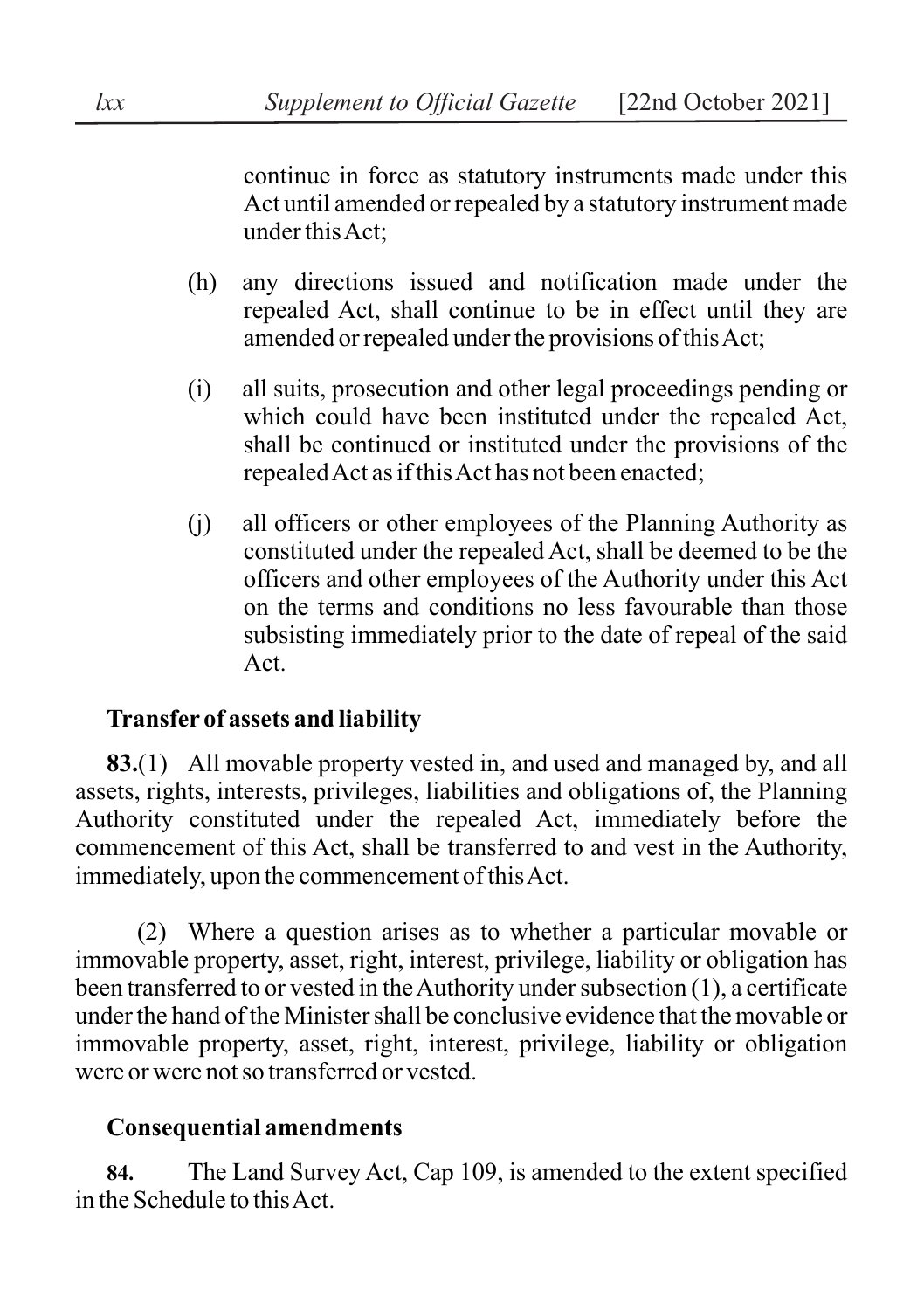### **SCHEDULE 1**

#### *(Section 84)*

### CONSEQUENTIAL AMENDMENTS

#### **Insertion of a new section 30A of the Land Survey Act, Cap 109**

1. The Land Survey Act, Cap 109, is amended by inserting a new section 30A immediately after section 30 as follows —

"30A (1) Notwithstanding any law, where an access, road reserve or right of way is created and demarcated on the diagram or plan of a parcel of land approved by the Director of Surveys upon a subdivision, combination or reparcellation of a parcel of land, the demarcated access, road reserve or right of way shall constitute a right of way or an easement burdening the servient parcel of land for the benefit of the parcel of land for which the right of way or easement is created;

(2) The diagram or plan shall state the parcel of land that shall enjoy the benefit of a right of way or easement on the parcel of land burdened by the right of way or easement.

- (3) Where subsections (1) and (2) apply  $-$ 
	- (a) The Land Registrar shall register the right of way or easement as an encumbrance in the register of the parcel of land burdened by the right of way or easement and in the property section of the register of the parcel of land which enjoys the benefit of the right of way or easement, and shall file the diagram or plan of the parcel of land in the relative parcel file of the parcels of lands;
	- (b) to land that is not registered under the Land Registration Act, the Registrar of Deeds shall upon application of the owner of the parcel of land burdened by the right of way or easement (*servient tenement*) or the owner of the parcel of land which enjoys the